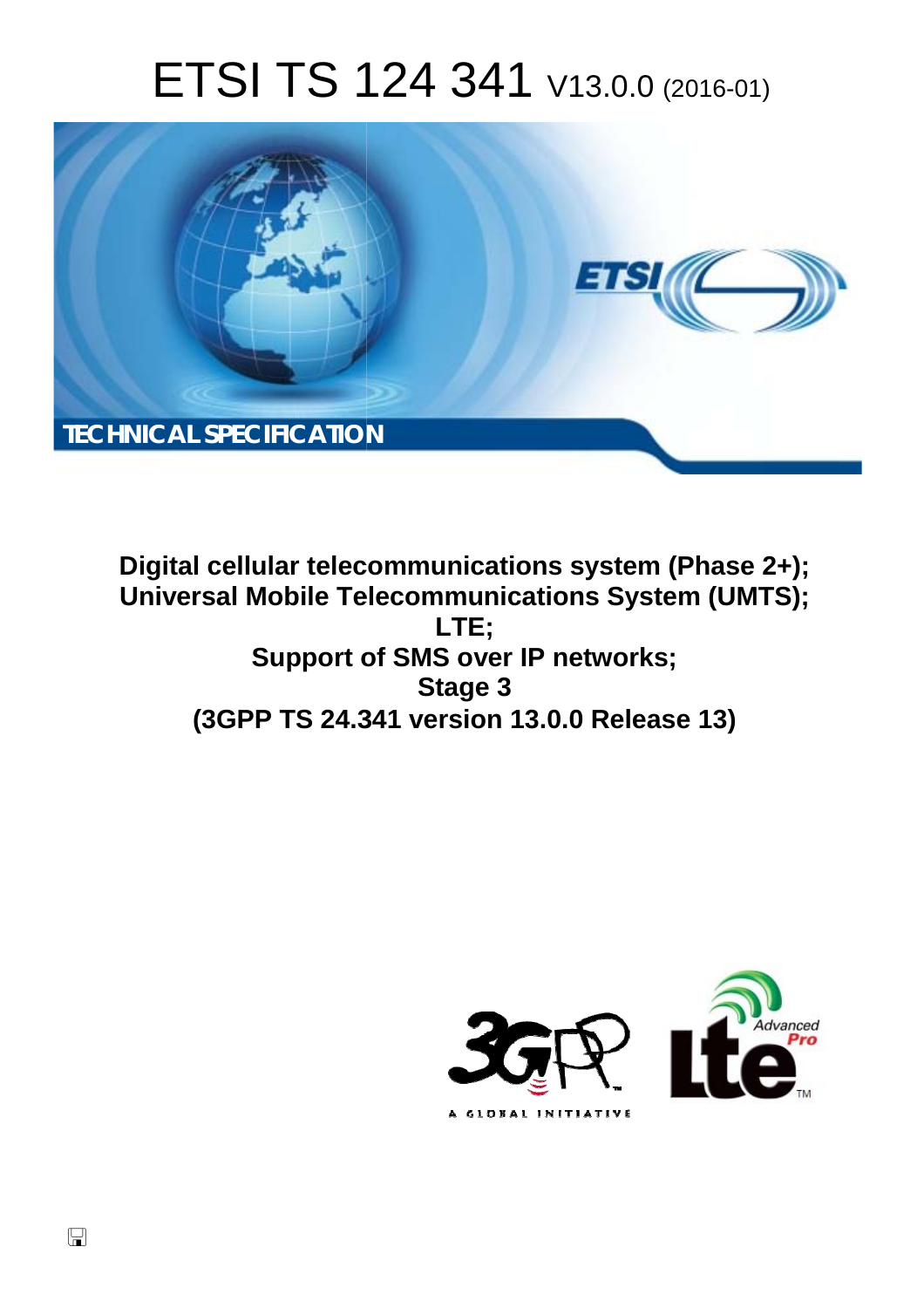Reference

RTS/TSGC-0124341vd00

Keywords GSM,LTE,UMTS

#### *ETSI*

#### 650 Route des Lucioles F-06921 Sophia Antipolis Cedex - FRANCE

Tel.: +33 4 92 94 42 00 Fax: +33 4 93 65 47 16

Siret N° 348 623 562 00017 - NAF 742 C Association à but non lucratif enregistrée à la Sous-Préfecture de Grasse (06) N° 7803/88

#### *Important notice*

The present document can be downloaded from: <http://www.etsi.org/standards-search>

The present document may be made available in electronic versions and/or in print. The content of any electronic and/or print versions of the present document shall not be modified without the prior written authorization of ETSI. In case of any existing or perceived difference in contents between such versions and/or in print, the only prevailing document is the print of the Portable Document Format (PDF) version kept on a specific network drive within ETSI Secretariat.

Users of the present document should be aware that the document may be subject to revision or change of status. Information on the current status of this and other ETSI documents is available at <http://portal.etsi.org/tb/status/status.asp>

If you find errors in the present document, please send your comment to one of the following services: <https://portal.etsi.org/People/CommiteeSupportStaff.aspx>

#### *Copyright Notification*

No part may be reproduced or utilized in any form or by any means, electronic or mechanical, including photocopying and microfilm except as authorized by written permission of ETSI.

The content of the PDF version shall not be modified without the written authorization of ETSI. The copyright and the foregoing restriction extend to reproduction in all media.

> © European Telecommunications Standards Institute 2016. All rights reserved.

**DECT**TM, **PLUGTESTS**TM, **UMTS**TM and the ETSI logo are Trade Marks of ETSI registered for the benefit of its Members. **3GPP**TM and **LTE**™ are Trade Marks of ETSI registered for the benefit of its Members and of the 3GPP Organizational Partners.

**GSM**® and the GSM logo are Trade Marks registered and owned by the GSM Association.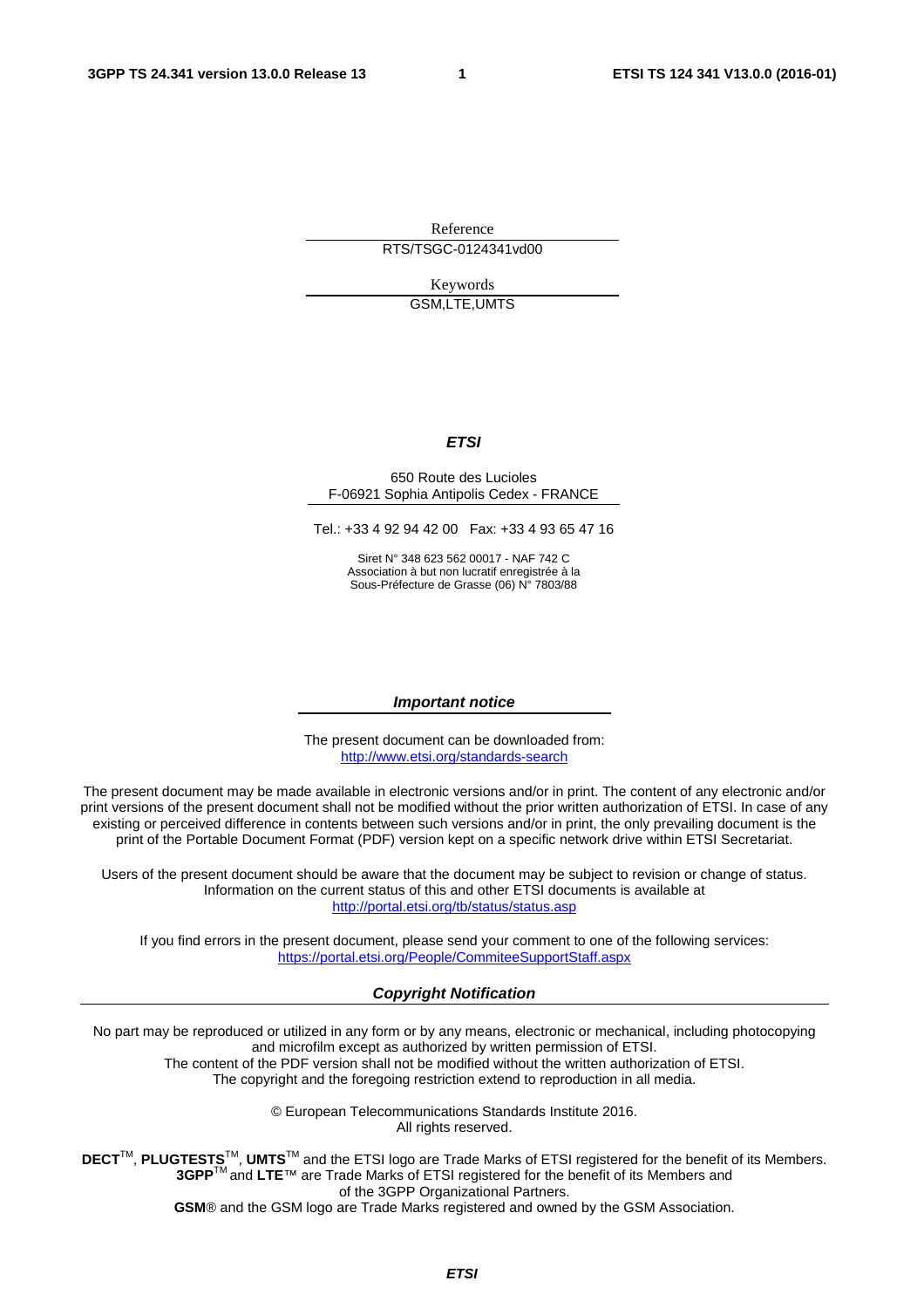## Intellectual Property Rights

IPRs essential or potentially essential to the present document may have been declared to ETSI. The information pertaining to these essential IPRs, if any, is publicly available for **ETSI members and non-members**, and can be found in ETSI SR 000 314: *"Intellectual Property Rights (IPRs); Essential, or potentially Essential, IPRs notified to ETSI in respect of ETSI standards"*, which is available from the ETSI Secretariat. Latest updates are available on the ETSI Web server [\(https://ipr.etsi.org/](https://ipr.etsi.org/)).

Pursuant to the ETSI IPR Policy, no investigation, including IPR searches, has been carried out by ETSI. No guarantee can be given as to the existence of other IPRs not referenced in ETSI SR 000 314 (or the updates on the ETSI Web server) which are, or may be, or may become, essential to the present document.

## Foreword

This Technical Specification (TS) has been produced by ETSI 3rd Generation Partnership Project (3GPP).

The present document may refer to technical specifications or reports using their 3GPP identities, UMTS identities or GSM identities. These should be interpreted as being references to the corresponding ETSI deliverables.

The cross reference between GSM, UMTS, 3GPP and ETSI identities can be found under [http://webapp.etsi.org/key/queryform.asp.](http://webapp.etsi.org/key/queryform.asp)

## Modal verbs terminology

In the present document "**shall**", "**shall not**", "**should**", "**should not**", "**may**", "**need not**", "**will**", "**will not**", "**can**" and "**cannot**" are to be interpreted as described in clause 3.2 of the [ETSI Drafting Rules](http://portal.etsi.org/Help/editHelp!/Howtostart/ETSIDraftingRules.aspx) (Verbal forms for the expression of provisions).

"**must**" and "**must not**" are **NOT** allowed in ETSI deliverables except when used in direct citation.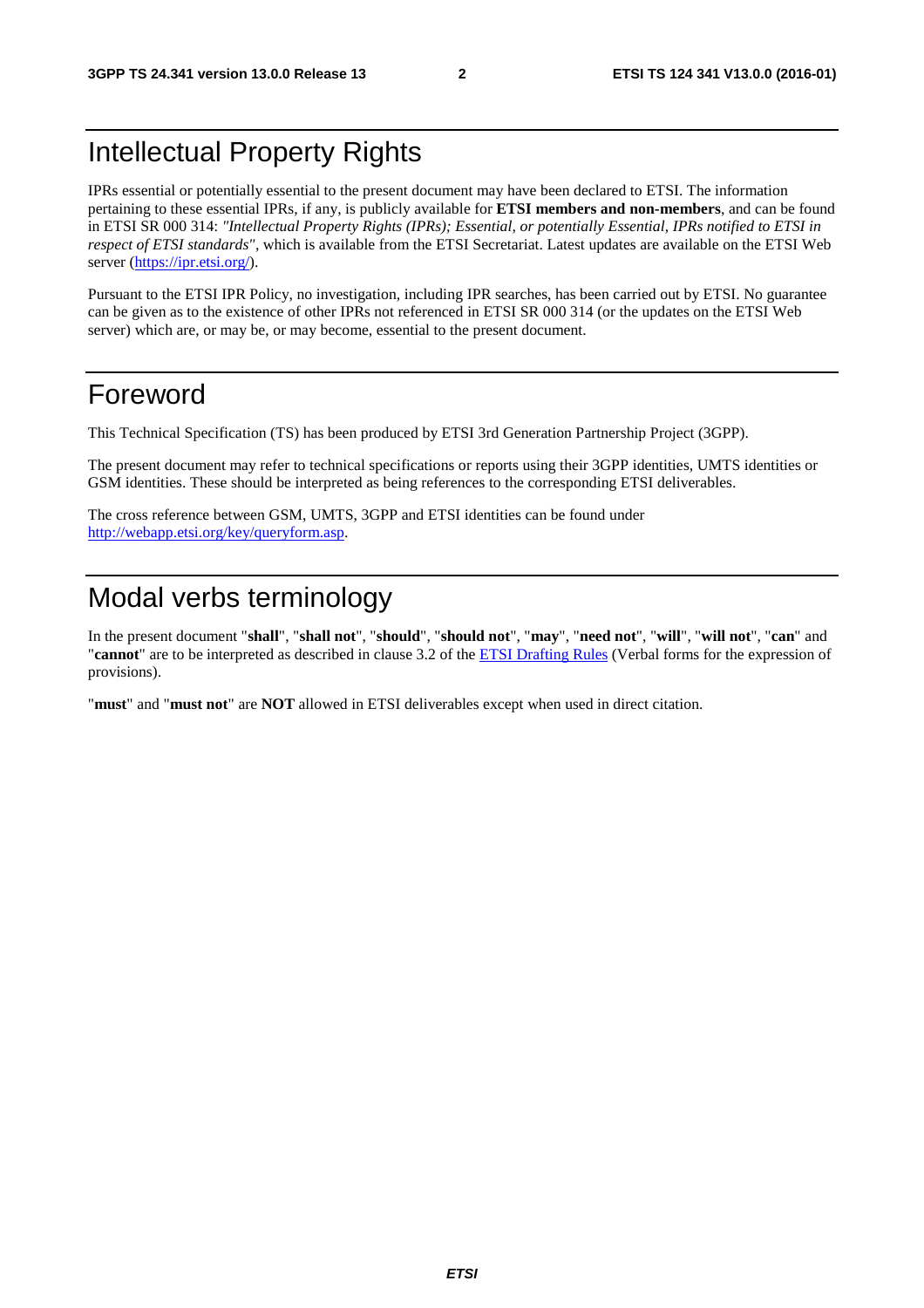$\mathbf{3}$ 

## Contents

| 1                      |                                                                                        |  |  |  |  |  |  |  |
|------------------------|----------------------------------------------------------------------------------------|--|--|--|--|--|--|--|
| 2                      |                                                                                        |  |  |  |  |  |  |  |
| 3                      |                                                                                        |  |  |  |  |  |  |  |
| 3.1<br>3.2             |                                                                                        |  |  |  |  |  |  |  |
| 4                      |                                                                                        |  |  |  |  |  |  |  |
| 4.1                    |                                                                                        |  |  |  |  |  |  |  |
| 4.2                    |                                                                                        |  |  |  |  |  |  |  |
| 4.3                    |                                                                                        |  |  |  |  |  |  |  |
| 4.4                    |                                                                                        |  |  |  |  |  |  |  |
| 5                      |                                                                                        |  |  |  |  |  |  |  |
| 5.1                    |                                                                                        |  |  |  |  |  |  |  |
| 5.2                    |                                                                                        |  |  |  |  |  |  |  |
| 5.2.1                  |                                                                                        |  |  |  |  |  |  |  |
| 5.2.2                  |                                                                                        |  |  |  |  |  |  |  |
| 5.3                    |                                                                                        |  |  |  |  |  |  |  |
| 5.3.1                  |                                                                                        |  |  |  |  |  |  |  |
| 5.3.1.1                |                                                                                        |  |  |  |  |  |  |  |
| 5.3.1.2<br>5.3.1.3     |                                                                                        |  |  |  |  |  |  |  |
| 5.3.1.4                |                                                                                        |  |  |  |  |  |  |  |
| 5.3.1.4.1              |                                                                                        |  |  |  |  |  |  |  |
| 5.3.1.4.2              |                                                                                        |  |  |  |  |  |  |  |
| 5.3.1.4.3              |                                                                                        |  |  |  |  |  |  |  |
| 5.3.2                  |                                                                                        |  |  |  |  |  |  |  |
| 5.3.2.1                |                                                                                        |  |  |  |  |  |  |  |
| 5.3.2.2                |                                                                                        |  |  |  |  |  |  |  |
| 5.3.2.3                |                                                                                        |  |  |  |  |  |  |  |
| 5.3.2.4                |                                                                                        |  |  |  |  |  |  |  |
| 5.3.2.5                |                                                                                        |  |  |  |  |  |  |  |
| 5.3.2.6                |                                                                                        |  |  |  |  |  |  |  |
| 5.3.2.6.1              |                                                                                        |  |  |  |  |  |  |  |
| 5.3.2.6.2<br>5.3.2.6.3 |                                                                                        |  |  |  |  |  |  |  |
| 5.3.2.6.4              |                                                                                        |  |  |  |  |  |  |  |
| 5.3.3                  |                                                                                        |  |  |  |  |  |  |  |
| 5.3.3.1                |                                                                                        |  |  |  |  |  |  |  |
| 5.3.3.2                | Indication of SM-over-IP receiver availability status for delivery of short messages16 |  |  |  |  |  |  |  |
| 5.3.3.3                |                                                                                        |  |  |  |  |  |  |  |
| 5.3.3.4                |                                                                                        |  |  |  |  |  |  |  |
| 5.3.3.4.1              |                                                                                        |  |  |  |  |  |  |  |
| 5.3.3.4.2              |                                                                                        |  |  |  |  |  |  |  |
| 5.3.3.4.3              |                                                                                        |  |  |  |  |  |  |  |
| 5.3.3.4.4              |                                                                                        |  |  |  |  |  |  |  |
| 5.3.3.5                |                                                                                        |  |  |  |  |  |  |  |
| 5.3.3.5.1              |                                                                                        |  |  |  |  |  |  |  |
| 5.3.3.5.2              | Receiving a short message in a SIP MESSAGE request from a SM-over-IP sender or SM-     |  |  |  |  |  |  |  |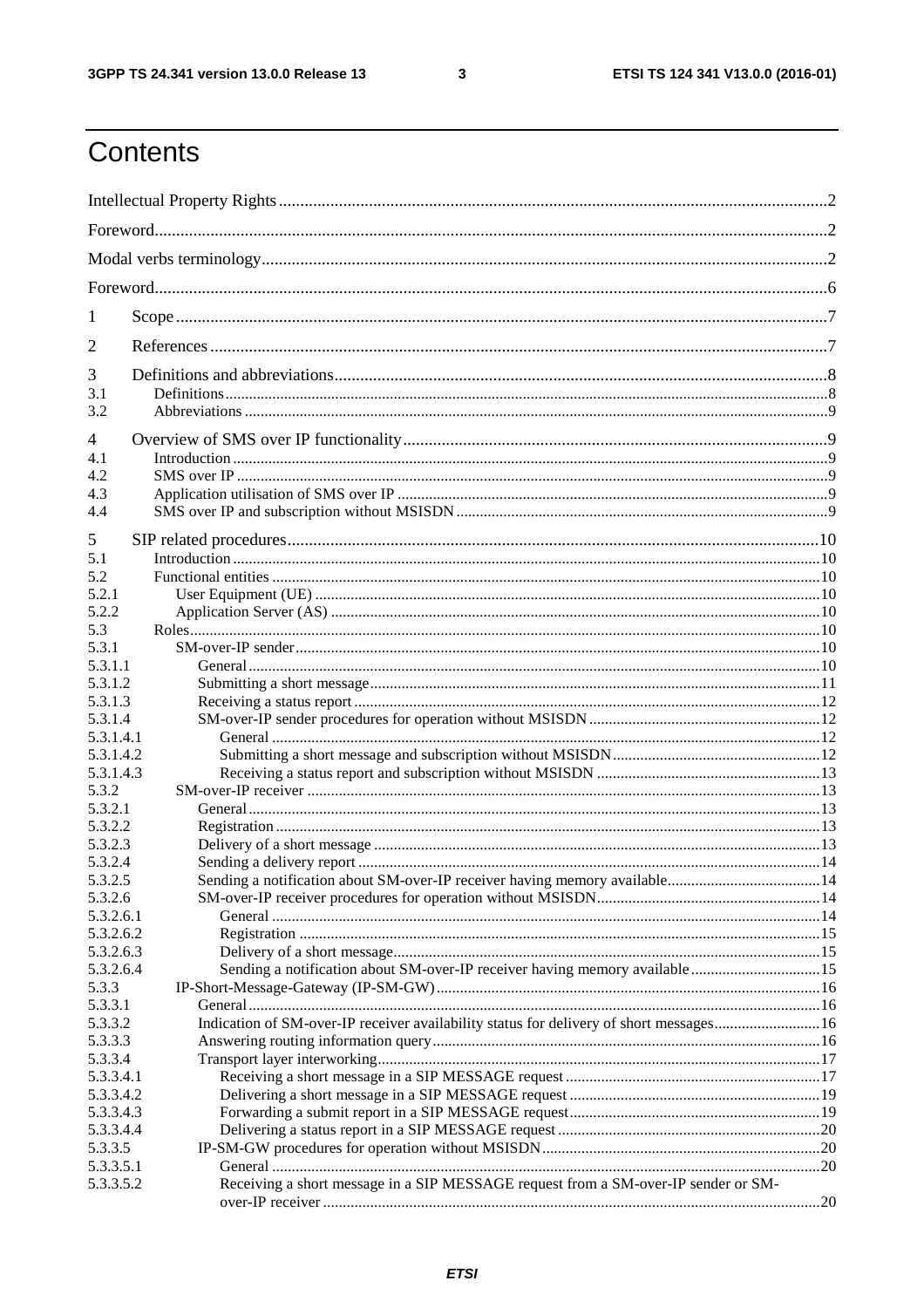|                       | Delivering a short message in a SIP MESSAGE request to a SM-over-IP receiver22<br>5.3.3.5.3<br>5.3.3.5.4<br>5.3.3.5.5<br>5.3.3.5.6 |                                                                                                |  |  |  |  |  |
|-----------------------|------------------------------------------------------------------------------------------------------------------------------------|------------------------------------------------------------------------------------------------|--|--|--|--|--|
|                       | <b>Annex A (normative):</b>                                                                                                        | Media feature tags defined within the current document26                                       |  |  |  |  |  |
| A.1                   |                                                                                                                                    |                                                                                                |  |  |  |  |  |
| A.2                   |                                                                                                                                    |                                                                                                |  |  |  |  |  |
| A.3                   |                                                                                                                                    |                                                                                                |  |  |  |  |  |
|                       |                                                                                                                                    |                                                                                                |  |  |  |  |  |
|                       | <b>Annex B</b> (informative):                                                                                                      | <b>Example signalling flows of SMS over IP functionality 28</b>                                |  |  |  |  |  |
| B.1                   |                                                                                                                                    |                                                                                                |  |  |  |  |  |
| B.2                   |                                                                                                                                    |                                                                                                |  |  |  |  |  |
| B.2.1<br><b>B.2.2</b> |                                                                                                                                    |                                                                                                |  |  |  |  |  |
|                       |                                                                                                                                    |                                                                                                |  |  |  |  |  |
| B.3                   |                                                                                                                                    | Signalling flows demonstrating how IP-SM-GW indicates to HSS the availability of public user   |  |  |  |  |  |
| B.4                   |                                                                                                                                    | Signalling flows demonstrating how IP-SM-GW indicates to HSS the unavailability of UE for      |  |  |  |  |  |
| B.5                   |                                                                                                                                    | Signalling flows demonstrating successful UE originated SM submit procedure over IP34          |  |  |  |  |  |
| <b>B.6</b>            |                                                                                                                                    | Signalling flows demonstrating successful UE terminated SM deliver procedure over IP           |  |  |  |  |  |
| B.7                   | <b>Annex C</b> (normative):                                                                                                        | Signalling flow demonstrating successful procedures for SM over IP in case terminating side is |  |  |  |  |  |
| C.1                   |                                                                                                                                    |                                                                                                |  |  |  |  |  |
| C.1.1                 |                                                                                                                                    |                                                                                                |  |  |  |  |  |
| C.1.2                 |                                                                                                                                    |                                                                                                |  |  |  |  |  |
| C.1.3<br>C.1.4        |                                                                                                                                    |                                                                                                |  |  |  |  |  |
| C.1.5                 |                                                                                                                                    |                                                                                                |  |  |  |  |  |
| C.1.5.1               |                                                                                                                                    |                                                                                                |  |  |  |  |  |
| C.1.5.2               |                                                                                                                                    |                                                                                                |  |  |  |  |  |
| C.1.5.3               |                                                                                                                                    |                                                                                                |  |  |  |  |  |
| C.1.5.4<br>C.1.5.5    |                                                                                                                                    |                                                                                                |  |  |  |  |  |
| C.1.5.6               |                                                                                                                                    |                                                                                                |  |  |  |  |  |
| C.1.5.7               |                                                                                                                                    |                                                                                                |  |  |  |  |  |
| C.1.5.8               |                                                                                                                                    |                                                                                                |  |  |  |  |  |
| C.1.5.9               |                                                                                                                                    |                                                                                                |  |  |  |  |  |
| C.1.5.10              |                                                                                                                                    |                                                                                                |  |  |  |  |  |
| C.1.5.11              |                                                                                                                                    |                                                                                                |  |  |  |  |  |
| C.1.5.12<br>C.1.5.13  |                                                                                                                                    |                                                                                                |  |  |  |  |  |
| C.1.5.14              |                                                                                                                                    |                                                                                                |  |  |  |  |  |
|                       | C.1.5.8.15                                                                                                                         |                                                                                                |  |  |  |  |  |
| C.1.5.8.16            |                                                                                                                                    |                                                                                                |  |  |  |  |  |
|                       | <b>Annex D</b> (normative):                                                                                                        | Feature-capability indicators defined within the current document 50                           |  |  |  |  |  |
| D.1                   |                                                                                                                                    |                                                                                                |  |  |  |  |  |
| D.2                   |                                                                                                                                    |                                                                                                |  |  |  |  |  |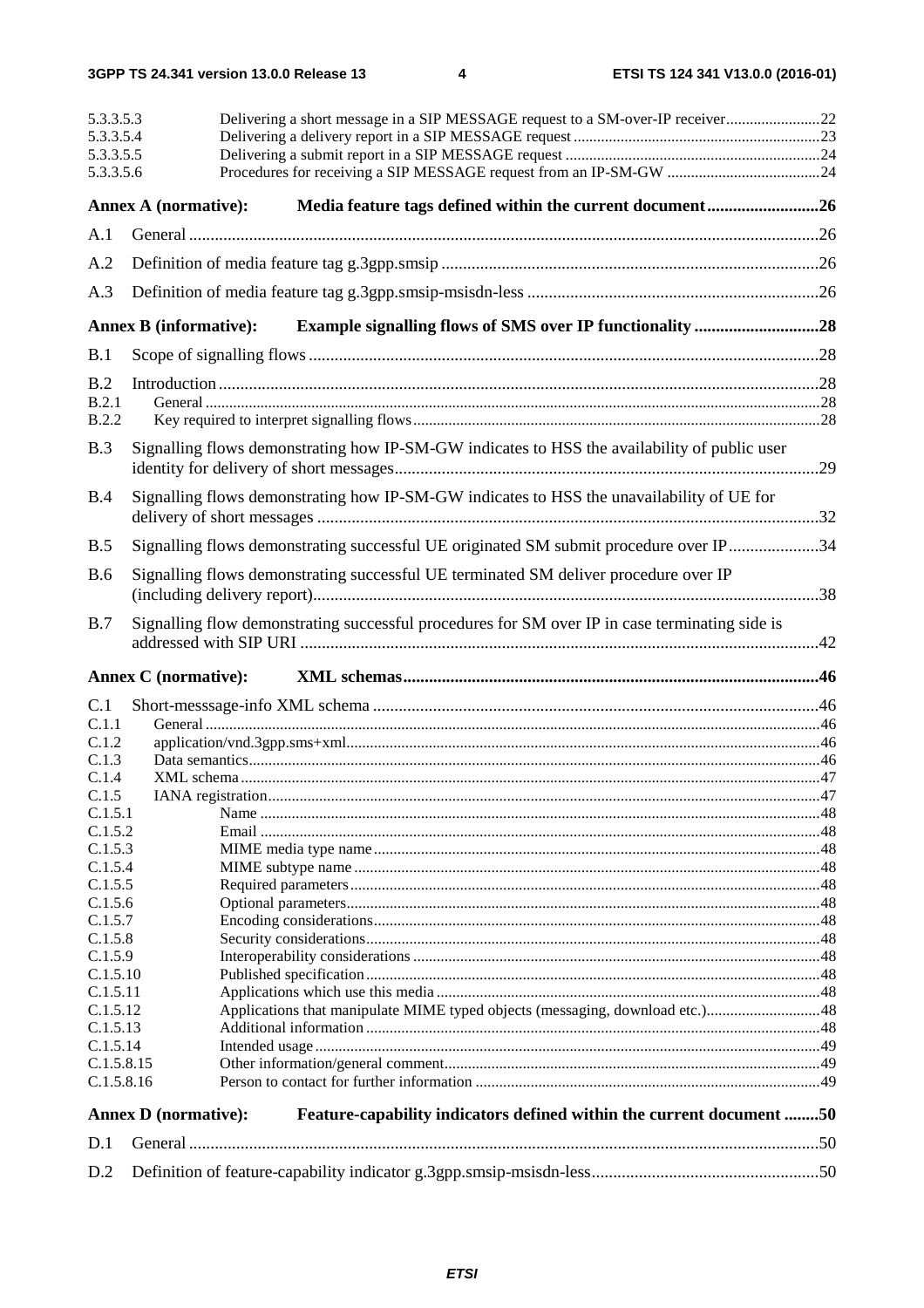$5\phantom{a}$ 

|     | <b>Annex E</b> (normative): | IP-Connectivity Access Network specific concepts when using EPS to |  |
|-----|-----------------------------|--------------------------------------------------------------------|--|
|     |                             |                                                                    |  |
| E.2 |                             |                                                                    |  |
|     |                             |                                                                    |  |
|     |                             |                                                                    |  |
|     |                             |                                                                    |  |
|     |                             |                                                                    |  |
|     |                             |                                                                    |  |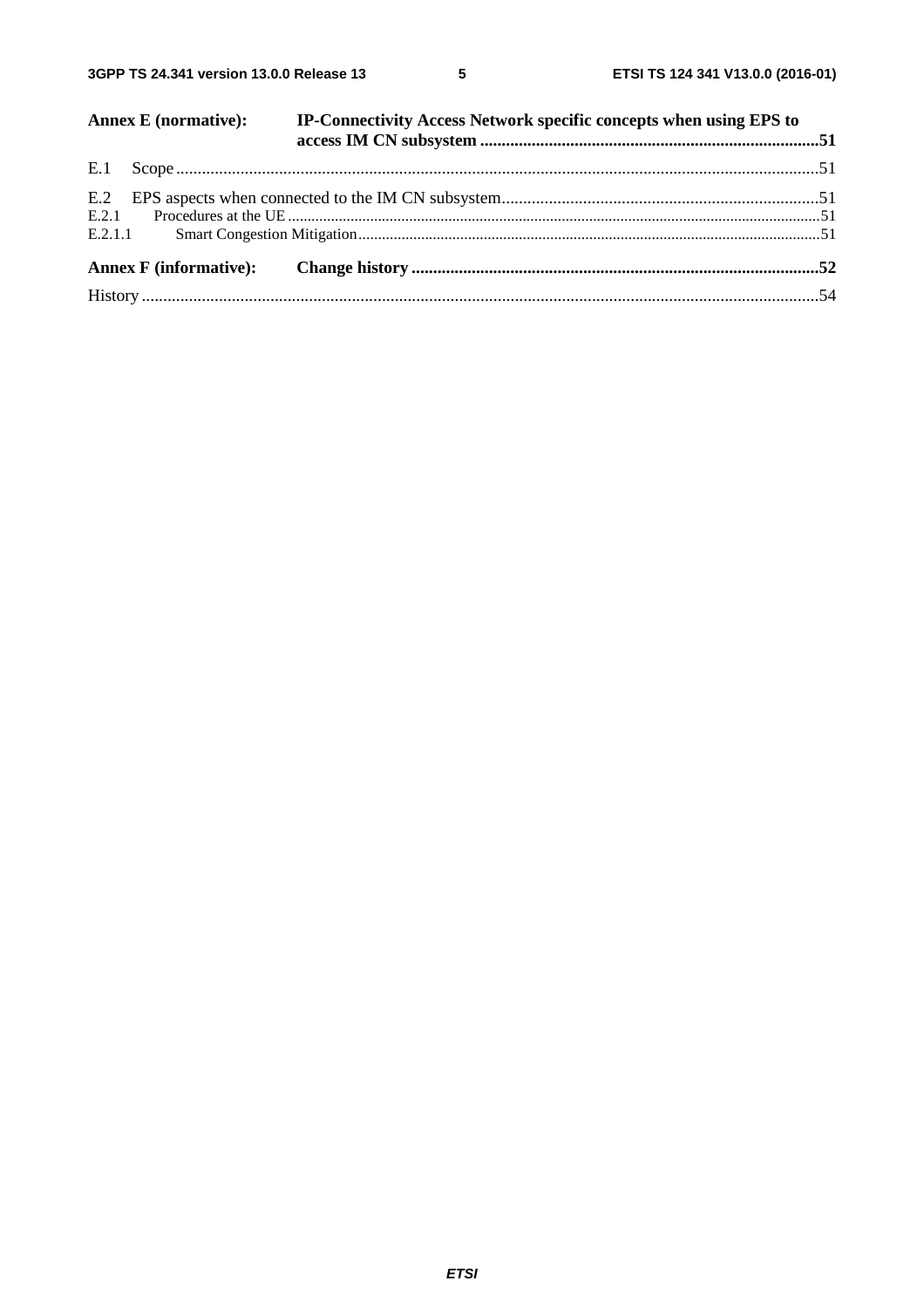## Foreword

This Technical Specification has been produced by the 3<sup>rd</sup> Generation Partnership Project (3GPP).

The contents of the present document are subject to continuing work within the TSG and may change following formal TSG approval. Should the TSG modify the contents of the present document, it will be re-released by the TSG with an identifying change of release date and an increase in version number as follows:

Version x.y.z

where:

- x the first digit:
	- 1 presented to TSG for information;
	- 2 presented to TSG for approval;
	- 3 or greater indicates TSG approved document under change control.
- y the second digit is incremented for all changes of substance, i.e. technical enhancements, corrections, updates, etc.
- z the third digit is incremented when editorial only changes have been incorporated in the document.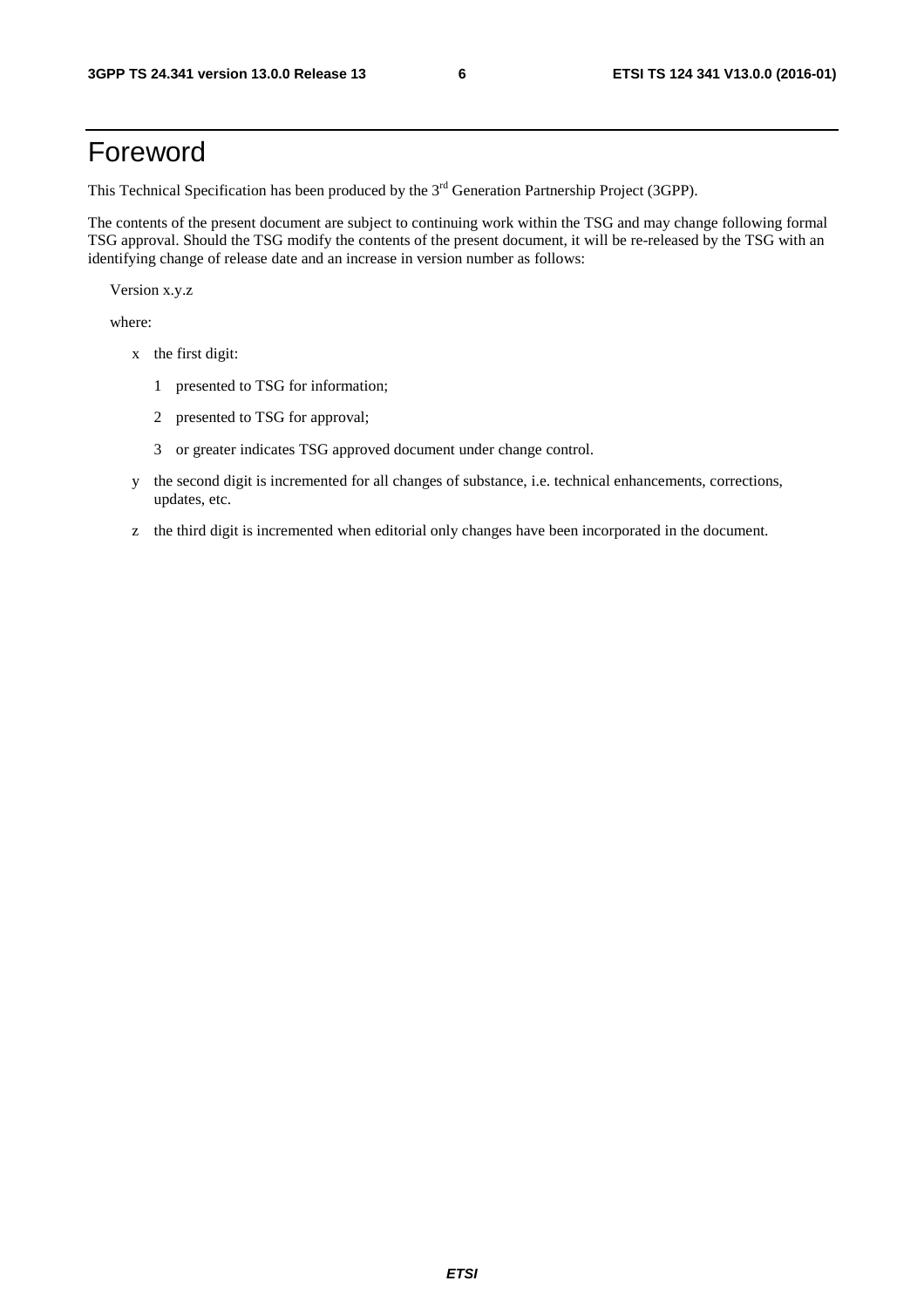## 1 Scope

The present document provides the protocol details for SMS over IP within the IP Multimedia (IM) Core Network (CN) subsystem based on the Session Initiation Protocol (SIP) and SIP Events as defined in 3GPP TS 24.229 [10].

The present document provides the protocol details for SMS over IP within the IP Multimedia (IM) Core Network (CN) subsystem based on the SMS layer as defined in 3GPP TS 24.011 [8].

Where possible the present document specifies the requirements for this protocol by reference to specifications produced by the IETF within the scope of SIP and SIP Events, either directly, or as modified by 3GPP TS 24.229 [10].

The present document is applicable to Application Servers (ASs) and User Equipment (UE) providing SMS over IP functionality.

## 2 References

The following documents contain provisions which, through reference in this text, constitute provisions of the present document.

- References are either specific (identified by date of publication, edition number, version number, etc.) or non-specific.
- For a specific reference, subsequent revisions do not apply.
- For a non-specific reference, the latest version applies. In the case of a reference to a 3GPP document (including a GSM document), a non-specific reference implicitly refers to the latest version of that document *in the same Release as the present document*.
- [1] 3GPP TR 21.905: "Vocabulary for 3GPP Specifications".
- [2] 3GPP TS 23.002: "Network Architecture".
- [3] 3GPP TS 23.040: "Technical realization of the Short Message Service (SMS)".
- [4] 3GPP TS 23.140: "Multimedia Messaging Service (MMS); Functional description; Stage 2".
- [5] 3GPP TS 23.204: "Support of SMS over generic 3GPP IP access; Stage 2".
- [6] 3GPP TS 23.218: "IP Multimedia (IM) session handling; IM call model; Stage 2".
- [7] 3GPP TS 23.228: "IP Multimedia Subsystem (IMS); Stage 2".
- [8] 3GPP TS 24.011: "Point-to-Point (PP) Short Message Service (SMS) support on mobile radio interface".
- [8A] 3GPP TS 24.167: "3GPP IMS Management Object (MO)".
- [9] 3GPP TS 24.228 Release 5: "Signalling flows for the IP multimedia call control based on Session Initiation Protocol (SIP) and Session Description Protocol (SDP); Stage 3".
- [10] 3GPP TS 24.229: "Internet Protocol (IP) multimedia call control protocol based on Session Initiation Protocol (SIP) and Session Description Protocol (SDP); Stage 3".
- [11] 3GPP TS 29.002: "Mobile Application Part (MAP) specification".
- [12] RFC 3261 (June 2002): "SIP: Session Initiation Protocol".
- [13] RFC 3325 (November 2002): "Private Extensions to the Session Initiation Protocol (SIP) for Asserted Identity within Trusted Networks".
- [14] RFC 3428 (December 2002): "Session Initiation Protocol (SIP) Extension for Instant Messaging".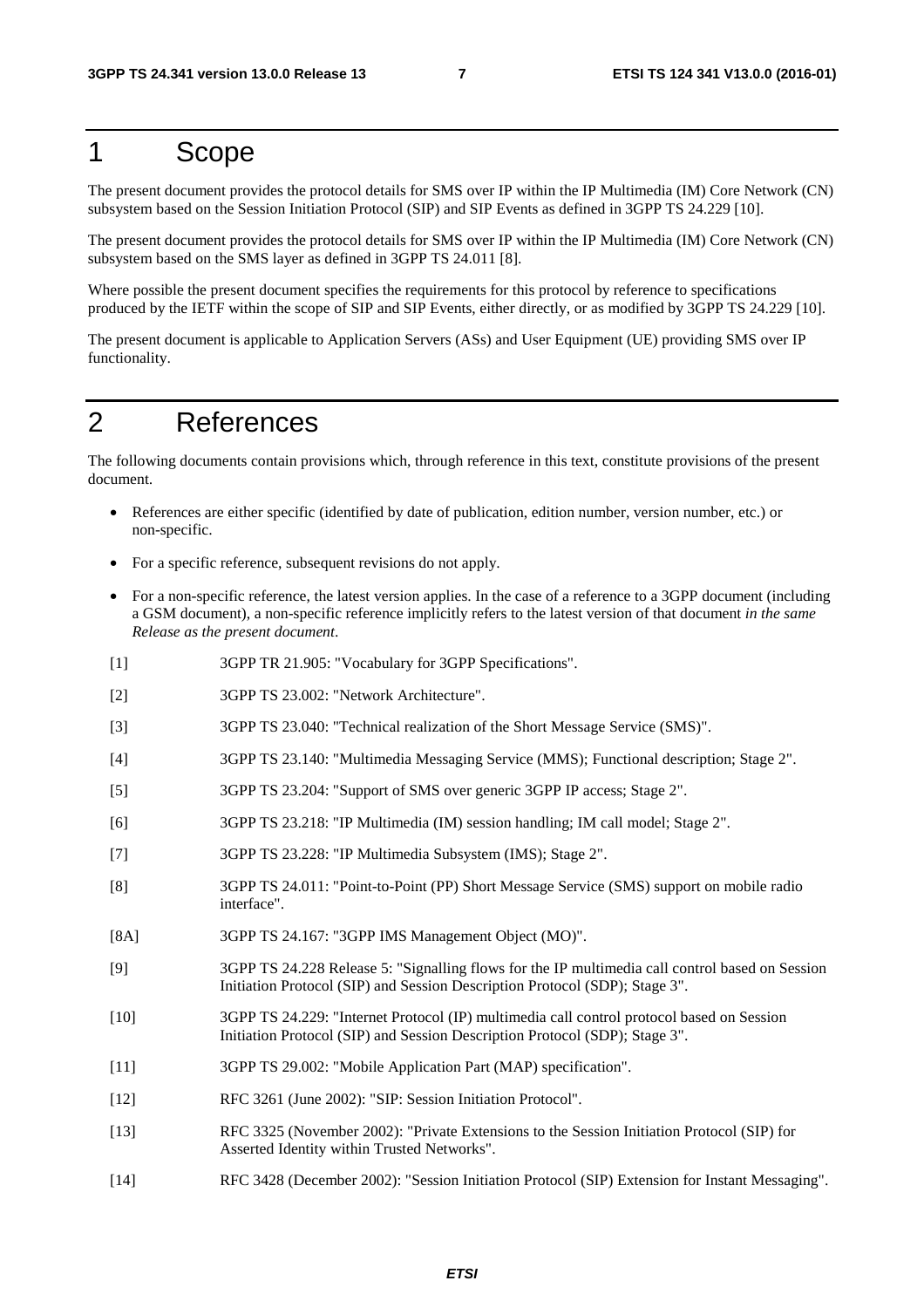| $[15]$ | RFC 3680 (March 2004): "A Session Initiation Protocol (SIP) Event Package for Registrations".                                       |
|--------|-------------------------------------------------------------------------------------------------------------------------------------|
| $[16]$ | RFC 3840 (August 2004): "Indicating User Agent Capabilities in the Session Initiation Protocol<br>$(SIP)$ ".                        |
| $[17]$ | RFC 3841 (August 2004): "Caller Preferences for the Session Initiation Protocol (SIP)".                                             |
| $[18]$ | 3GPP TS 31.103: "Characteristics of the IP Multimedia Services Identity Module (ISIM)<br>Application".                              |
| $[19]$ | 3GPP TS 31.102: "Characteristics of the Universal Subscriber Identity Module (USIM)<br>Application".                                |
| $[20]$ | 3GPP TS 51.011 Release 4: "Specification of the Subscriber Identity Module, Mobile Equipment<br>(SIM - ME) interface".              |
| $[21]$ | 3GPP TS 31.111: "Universal Subscriber Identity Module (USIM) Application Toolkit (USAT)".                                           |
| $[22]$ | 3GPP TS 23.003: "Numbering, addressing and identification".                                                                         |
| $[23]$ | 3GPP TS 29.311: "Service Level Interworking (SLI) for messaging services".                                                          |
| $[24]$ | RFC 6809 (November 2012): "Mechanism to Indicate Support of Features and Capabilities in the<br>Session Initiation Protocol (SIP)". |
| $[25]$ | RFC 5621 (September 2009): "Message Body Handling in the Session Initiation Protocol (SIP)".                                        |
| $[26]$ | RFC 4288 (December 2005): "Media Type Specifications and Registration Procedures".                                                  |
| $[27]$ | RFC 6665 (July 2012): "SIP-Specific Event Notification".                                                                            |

## 3 Definitions and abbreviations

### 3.1 Definitions

For the purposes of the present document, the terms and definitions given in TR 21.905 [1] and the following apply. A term defined in the present document takes precedence over the definition of the same term, if any, in TR 21.905 [1].

**MSISDN less operation:** Operation of SMS over IP for subscriber without MSISDN in the subscription profile as defined in 3GPP TS 23.204 [5] in subclause 6.0a.

**SM-over-IP sender:** the A party that sends an SM using a SIP MESSAGE request including a vnd.3gpp.sms payload (introduced in 3GPP TS 23.140 [4]).

**SM-over-IP receiver:** the B party that receives an SM encapsulated in the vnd.3gpp.sms payload of a SIP MESSAGE request.

For the purposes of the present document, the following terms and definitions given in RFC 3261 [12] apply.

**Header Header field Method Request Response (SIP) transaction Status-code** (see RFC 3261 [12], subclause 7.2) **Tag** (see RFC 3261 [12], subclause 19.3)

For the purposes of the present document, the following terms and definitions given in 3GPP TS 23.002 [2], subclauses 4.1.1.1 and 4a.7 apply:

**Call Session Control Function (CSCF) Home Subscriber Server (HSS)**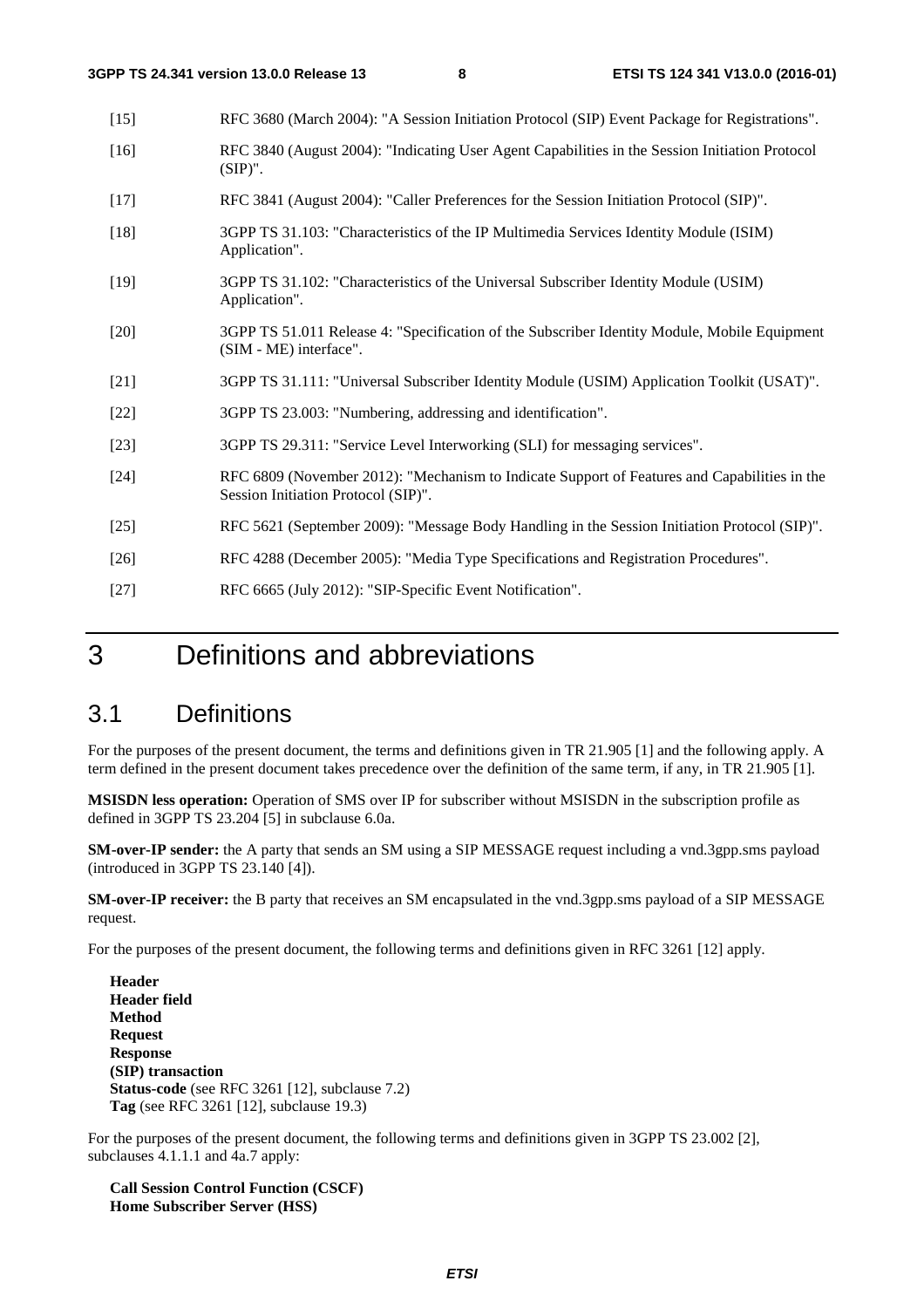For the purposes of the present document, the following terms and definitions given in 3GPP TS 23.218 [6], subclause 3.1 apply:

**Filter criteria Initial filter criteria** 

For the purposes of the present document, the following terms and definitions given in 3GPP TS 23.228 [7], subclauses 4.3.3.1, 4.3.6 and 4.6 apply:

**Interrogating-CSCF (I-CSCF) Public Service Identity (PSI) Proxy-CSCF (P-CSCF) Serving-CSCF (S-CSCF)** 

### 3.2 Abbreviations

For the purposes of the present document, the abbreviations given in TR 21.905 [1], TS 23.040 [3] and the following apply. An abbreviation defined in the present document takes precedence over the definition of the same abbreviation, if any, in TR 21.905 [1].

AS Application Server IP-SM-GW IP-Short-Message-Gateway

## 4 Overview of SMS over IP functionality

### 4.1 Introduction

SMS over IP functionality provides the UE with the capability of sending traditional short messages over IMS network. The architecture for SMS is specified in 3GPP TS 23.040 [3] and for SMS over IP functionality in 3GPP TS 23.204 [5].

### 4.2 SMS over IP

In order to guarantee SMS interoperability the SM-over-IP sender, the SM-over-IP receiver and the IP-SM-GW shall support encapsulation of RPDUs defined in 3GPP TS 24.011 [8], subclause 7.3. The SM-over-IP sender, the SM-over-IP receiver and the IP-SM-GW shall use the MIME type "application/vnd.3gpp.sms" for this purpose.

## 4.3 Application utilisation of SMS over IP

SMS over generic IP access can be used to support all applications and services that use SMS.

### 4.4 SMS over IP and subscription without MSISDN

When SMS over IP is to be delivered to a subscriber where the subscription profile does not contain an MSISDN, then there is a need for the IP-SM-GW to become aware of the IMSI during IMS registration for later correlation of short messages. In order to do so the IP-SM-GW derives the IMSI from the private user identity of the user that the UE includes in the REGISTER request at registration or if the private user identity is not available, derives the IMSI from the public user identity.

3GPP TS 23.003 [22] defines the relationship between the private user identity and the IMSI and the relationship between the public user identity and the IMSI.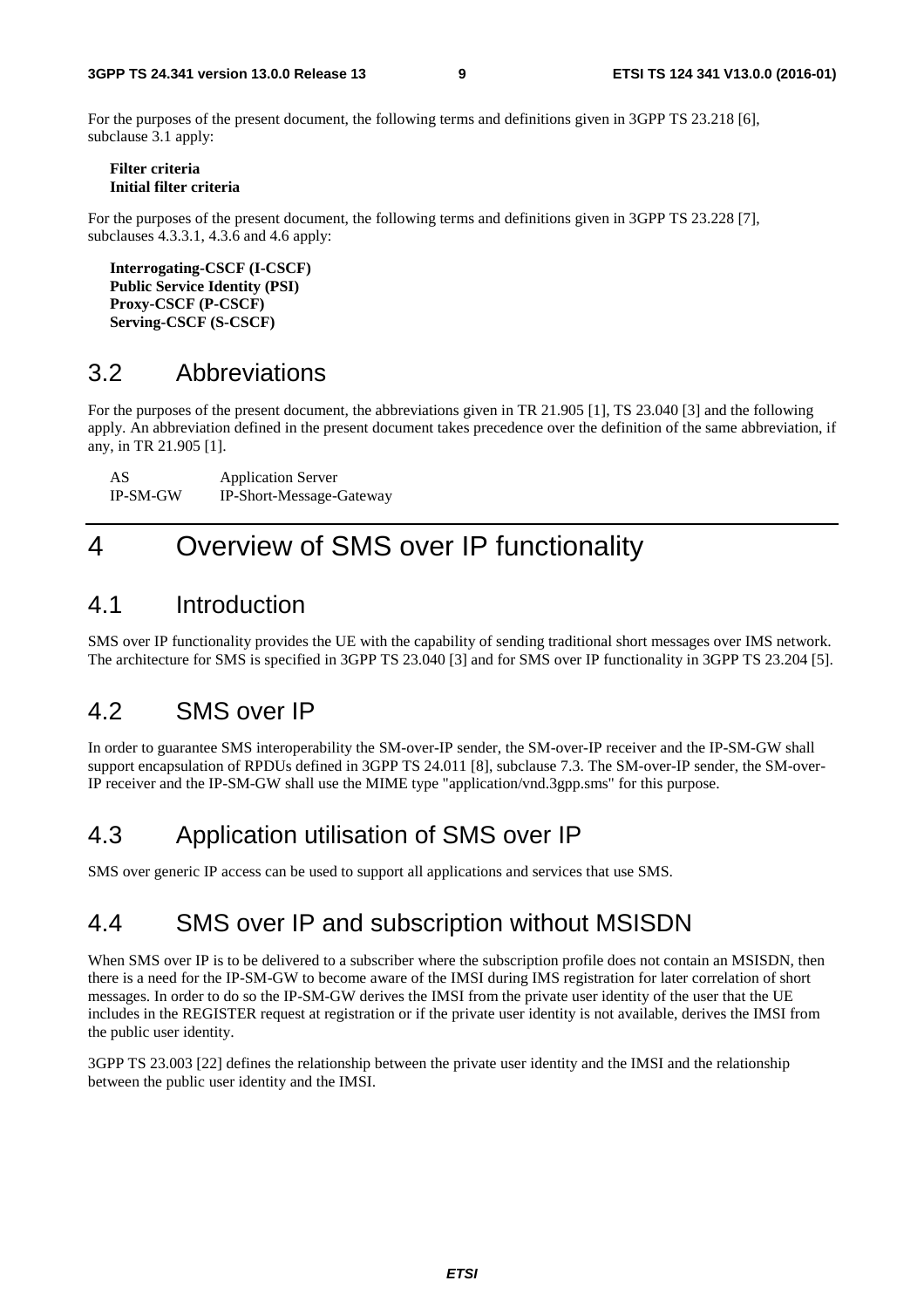## 5 SIP related procedures

5.1 Introduction

### 5.2 Functional entities

### 5.2.1 User Equipment (UE)

To be compliant with short message over IP in this document, a UE shall implement:

- a) the role of an SM-over-IP sender as specified in subclause 5.3.1.1, subclause 5.3.1.2, and subclause 5.3.1.3;
- b) the role of an SM-over-IP receiver as specified in subclause 5.3.2.1, subclause 5.3.2.2, subclause 5.3.2.3, subclause 5.3.2.4, and subclause 5.3.2.5; or
- c) the roles described in item a) and item b).

To be compliant with short message over IP in MSISDN less operation in this document, a UE shall implement:

- a) the role of an SM-over-IP sender as specified in subclause 5.3.1.4.1, subclause 5.3.1.4.2, and subclause 5.3.1.4.3;
- b) the role of an SM-over-IP receiver as specified in subclause 5.3.2.6.1, subclause 5.3.2.6.2, subclause 5.3.2.6.3, and subclause 5.3.2.6.4; or
- c) the roles described in item a) and item b).

A mechanism for the home operator to configure the UE to use SMS over IP is given in 3GPP TS 24.167 [8A]. Additional parameters such as the PSI of the SC of the SM-over-IP sender can be obtained from the UICC as per 3GPP TS 31.103 [18] and 3GPP TS 31.102 [19] if used or from the SIM as per 3GPP TS 51.011 [20] if used.

NOTE: The capability of sending short messages over IP does not affect current limitations, thus the UE is limited to send at most one UE originated SM and to receive at most one UE terminated SM at a time.

### 5.2.2 Application Server (AS)

To be compliant with short message over IP in this document, an AS shall implement the role of an IP-SM-GW as specified in subclause 5.3.3.1, subclause 5.3.3.2, subclause 5.3.3.3, and subclause 5.3.3.4.

To be compliant with short message over IP in MSISDN less operation in this document, an AS shall implement the role of an IP-SM-GW as specified in subclause 5.3.3.1, subclause 5.3.3.2, subclause 5.3.3.3, and subclause 5.3.3.5.

### 5.3 Roles

### 5.3.1 SM-over-IP sender

### 5.3.1.1 General

In addition to the procedures specified in subclause 5.3.1, the SM-over-IP sender shall support the procedures specified in 3GPP TS 24.229 [10] appropriate to the functional entity in which the SM-over-IP sender is implemented. The SMover-IP sender shall build and populate RP-DATA message, containing all the information that a mobile station submitting an SM according to 3GPP TS 24.011 [8] would place, for successful delivery. The SM-over-IP sender shall parse and interpret RP- DATA, RP-ACK and RP-ERROR messages, containing all the information that a mobile station receiving an SM according to 3GPP TS 24.011 [8] would see, in a SM submission or status report.

NOTE: If the SM-over-IP sender uses SMR entity timers as specified in 3GPP TS 24.011 [8], then TR1M is set to a value greater than timer F (see 3GPP TS 24.229 [10]).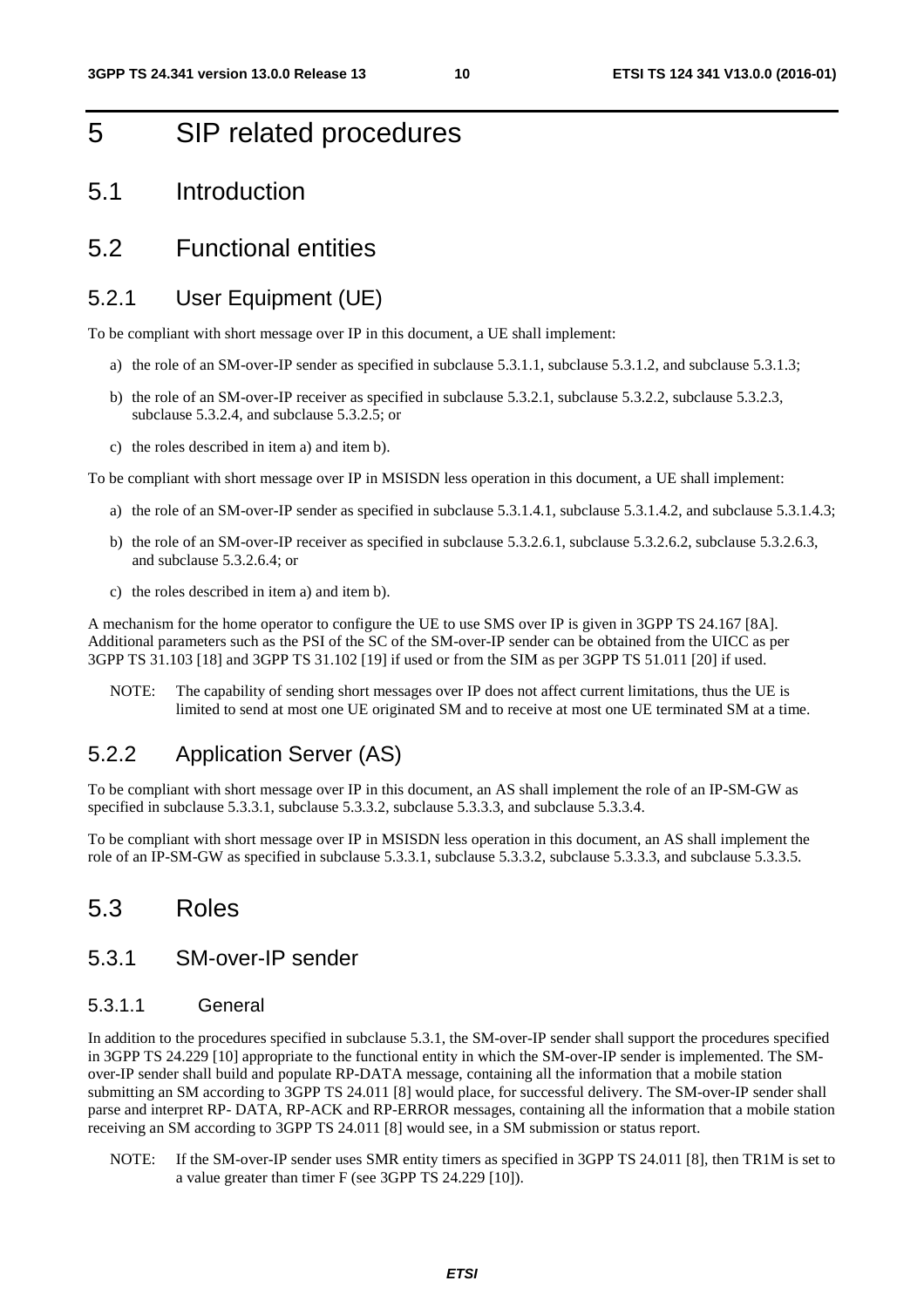### 5.3.1.2 Submitting a short message

When an SM-over-IP sender wants to submit an SM over IP, the SM-over-IP sender shall send a SIP MESSAGE request with the following information:

- a) the Request-URI, which shall contain the PSI of the SC of the SM-over-IP sender;
- NOTE 1: The PSI of the SC can be SIP URI or tel URI based on operator policy. The PSI of the SC can be obtained using one of the following methods in the priority order listed below:
	- 1) provided by the user;
	- 2) if UICC is used, then:
		- if an ISIM is present, then the PSI of the SC is obtained from the  $EF_{PSISMC}$  in DF\_TELECOM as per 3GPP TS 31.103 [18];
		- if an ISIM is not present, then the PSI of the SC is obtained from the  $EF_{\text{PSISMSC}}$  in  $DF_{\text{TELECOM}}$ as per 3GPP TS 31.102 [19]; or
		- if the PSI of the SC is not available in EFPSISMSC in DF\_TELECOM, then the PSI of the SC contains the TS-Service-Centre-Address stored in the EF<sub>SMSP</sub> in DF\_TELECOM as per 3GPP TS 31.102 [19]. If the PSI of the SC is based on the E.164 number from the TS-Service-Centre-Address stored in the  $EF_{SMSP}$  in  $DF_TELECOM$  then the URI constructed can be either a tel URI or a SIP URI (using the "user=phone" SIP URI parameter format).
	- 3) if SIM is used instead of UICC, then the PSI of the SC contains the TS-Service Centre Address stored in the  $EF<sub>SMSP</sub>$  in DF\_TELECOM as per 3GPP TS 51.011 [20]. If the PSI of the SC is based on the E.164 number from the TS-Service-Centre-Address stored in the EF<sub>SMSP</sub> in DF\_TELECOM then the URI constructed can be either a tel URI or a SIP URI (using the "user=phone" SIP URI parameter format); or
	- 4) if neither the UICC nor SIM is used, then how the PSI of the SC is configured and obtained is through means outside the scope of this specification.
- b) the From header, which shall contain a public user identity of the SM-over-IP sender;
- NOTE 2: The IP-SM-GW will have to use an address of the SM-over-IP sender that the SC can process (i.e. an E.164 number). This address will come from a tel URI in a P-Asserted-Identity header (as defined in RFC 3325 [13]) placed in the SIP MESSAGE request by the P-CSCF or S-CSCF.
- NOTE 3: The SM-over-IP sender has to store the Call-ID of the SIP MESSAGE request, so it can associate the appropriate SIP MESSAGE request including a submit report with it.
- c) the To header, which shall contain the PSI of the SC of the SM-over-IP sender;
- d) the Content-Type header, which shall contain "application/vnd.3gpp.sms"; and
- e) the body of the request shall contain an RP-DATA message as defined in 3GPP TS 24.011 [8], including the SMS headers and the SMS user information encoded as specified in 3GPP TS 23.040 [3].
- NOTE 4: The address of the SC is included in the RP-DATA message content. The address of the SC included in the RP-DATA message content is stored in the  $EF<sub>SNSP</sub>$  in DF\_TELECOM of the (U)SIM of the SM-over-IP sender.
- NOTE 5: The SM-over-IP sender will use content transfer encoding of type "binary" for the encoding of the SM in the body of the SIP MESSAGE request.
- NOTE 6: Both the address of the SC and the PSI of the SC can be configured in the  $EF_{PSMSC}$  in DF\_TELECOM of the USIM and ISIM respectively using the USAT as per 3GPP TS 31.111 [21].

The SM-over-IP sender may request the SC to return the status of the submitted message. The support of status report capabilities is optional for the SC.

When a SIP MESSAGE request including a submit report in the "vnd.3gpp.sms" payload is received, the SM-over-IP sender shall: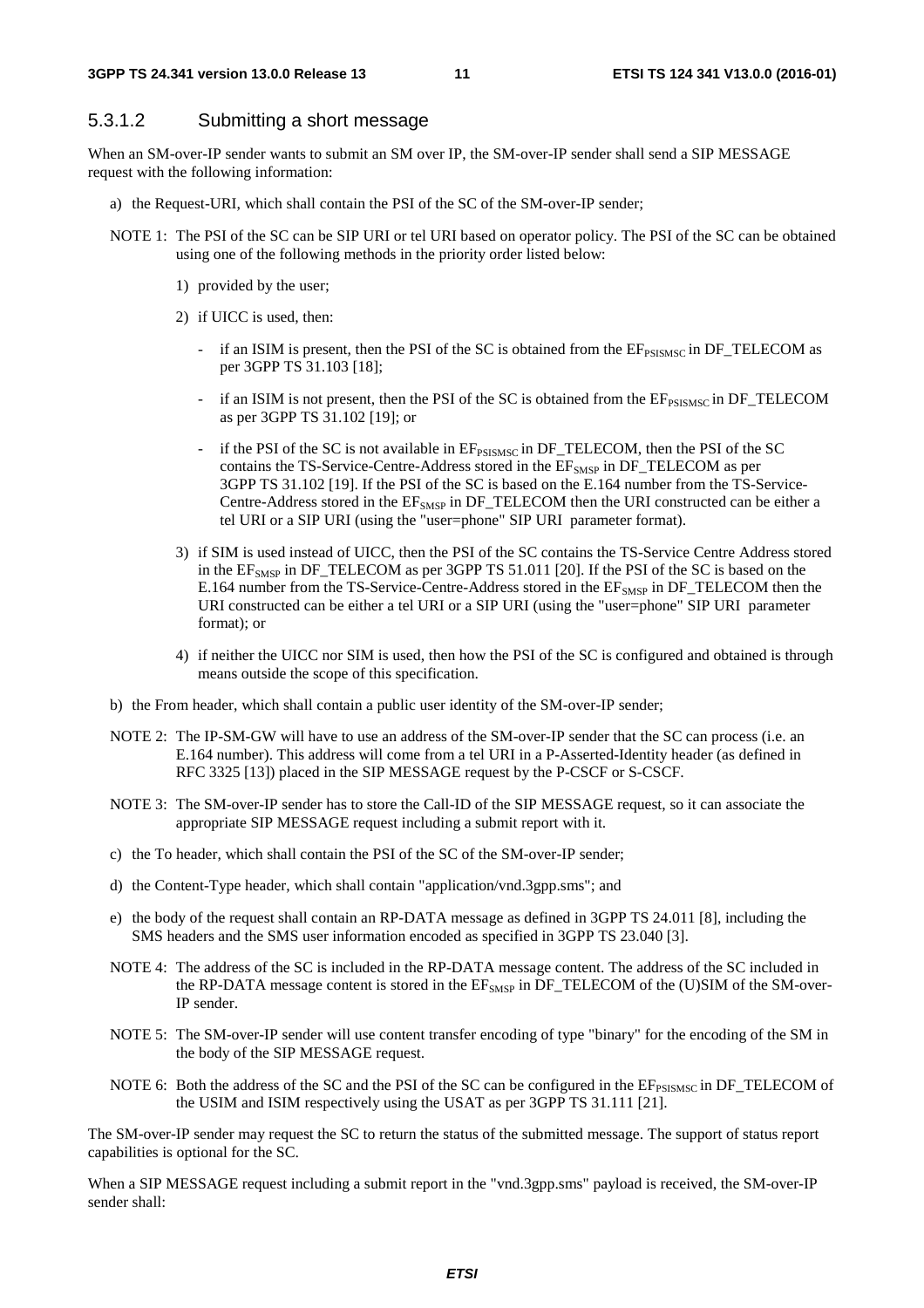- if SM-over-IP sender supports In-Reply-To header usage and the In-Reply-To header indicates that the request corresponds to a short message submitted by the SM-over-IP sender, generate a 200 (OK) SIP response according to RFC 3428 [14].
	- if SM-over-IP sender supports In-Reply-To header usage and the In-Reply-To header indicates that the request does not correspond to a short message submitted by the SM-over-IP sender, a 488 (Not Acceptable here) SIP response according to RFC 3428 [14].
- if SM-over-IP sender does not support In-Reply-To header usage, generate a 200 (OK) SIP response according to RFC 3428 [14]; and extract the payload encoded according to 3GPP TS 24.011 [8] for RP-ACK or RP-ERROR.

### 5.3.1.3 Receiving a status report

When a SIP MESSAGE request including a status report in the "vnd.3gpp.sms" payload is delivered, the SM-over-IP sender shall:

- generate a SIP response according to RFC 3428 [14];
- extract the payload encoded according to 3GPP TS 24.011 [8] for RP-DATA; and
- create a delivery report for the status report as described in subclause 5.3.2.4. The content of the delivery report is defined in 3GPP TS 24.011 [8].

### 5.3.1.4 SM-over-IP sender procedures for operation without MSISDN

#### 5.3.1.4.1 General

This subclause specifies the procedures for the SM-over-IP sender to support the MSISDN less.

An SM-over-IP sender supporting the procedures in this subclause shall support:

- a) procedures specified in subclause 5.3.1.1; and
- b) the In-Reply-To header field.

#### 5.3.1.4.2 Submitting a short message and subscription without MSISDN

When an SM-over-IP sender wants to submit an SM over IP and the destination side is addressed with a SIP URI, then the SM-over-IP sender shall perform the actions as specified in subclause 5.3.1.2 with the following additions and modifications:

- a) the Content-Type header field, which shall contain "multipart/mixed";
- b) an application/vnd.3gpp.sms+xml MIME body as described in subclause D.1 with a Content-Disposition header field set to "render" and with "handling" header field parameter set to "optional". The XML document shall contain a single <To> element which contains the URI of the receiver of the short message; and
- c) an application/vnd.3gpp.sms MIME body containing the RP-DATA message as defined in 3GPP TS 24.011 [8], including the SMS headers and the SMS user information encoded as specified in 3GPP TS 23.040 [3] with a TP-DA field set to the dummy MSISDN value as defined in 3GPP TS 23.003 [22].

The SM-over-IP sender can request the IP-SM-GW to return the status of submitted messages.

When a SIP MESSAGE request including a submit report in the "vnd.3gpp.sms" payload is received, the SM-over-IP sender shall:

- 1) if the In-Reply-To header field indicates that the request corresponds to a short message submitted by the SMover-IP sender, generate a 200 (OK) SIP response according to RFC 3428 [14]; or
- 2) if the In-Reply-To header field indicates that the request does not correspond to a short message submitted by the SM-over-IP sender, generate a 488 (Not Acceptable here) SIP response according to RFC 3428 [14].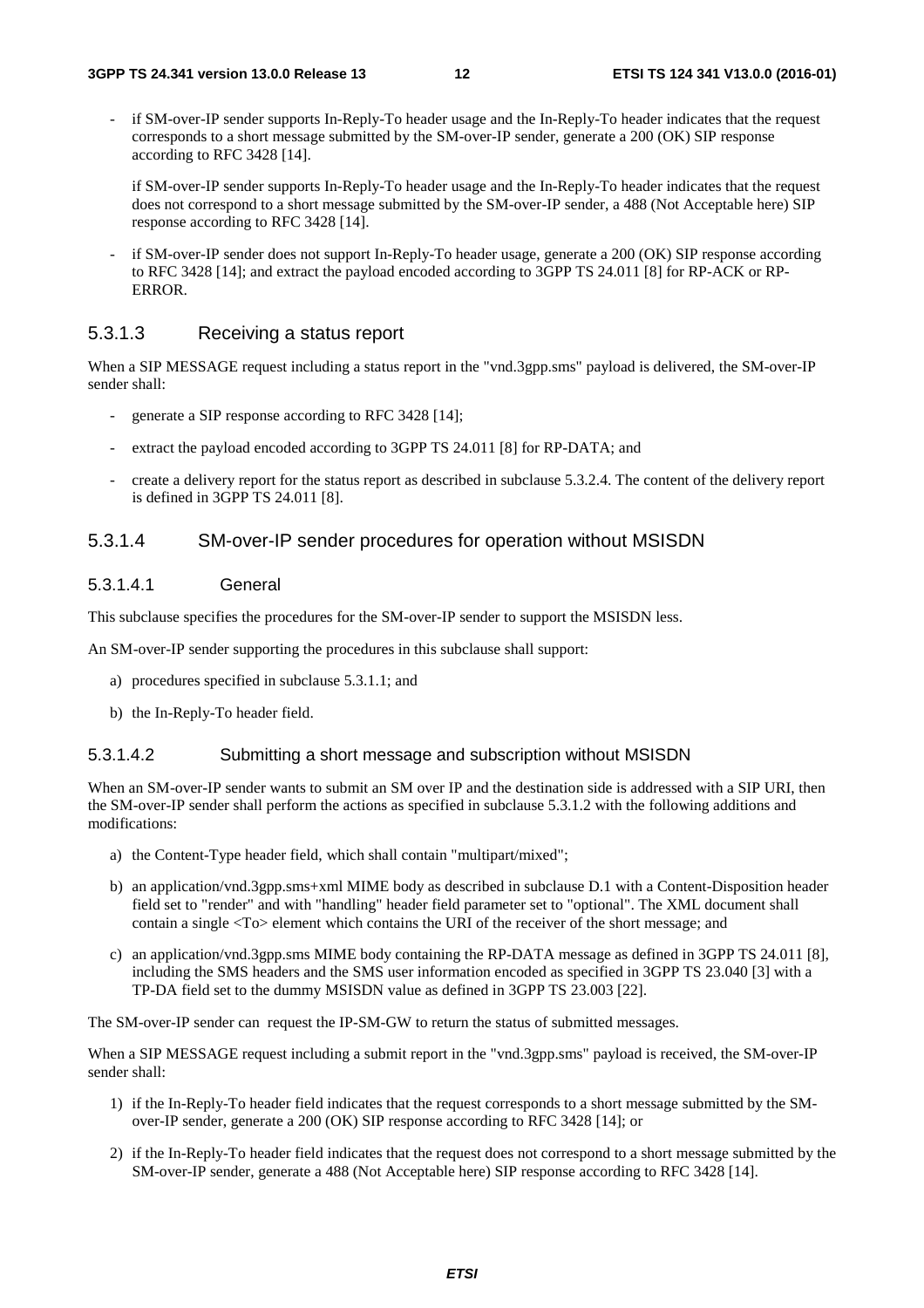#### 5.3.1.4.3 Receiving a status report and subscription without MSISDN

When a SIP MESSAGE request including a "vnd.3gpp.sms" payload is received in response to a short message sent according to the procedures in subclause 5.3.1.4.2 then the SM-over-IP sender shall:

- generate a SIP response according to RFC 3428 [14];
- extract the payload encoded according to 3GPP TS 24.011 [8] for RP-DATA; and
- create a delivery report for the received SMS-STATUS-REPORT. In order to do so send a SIP MESSAGE as follows:
	- a) the Request-URI, which shall contain the address of the IP-SM-GW;
- NOTE 1: The address of the IP-SM-GW is received in the P-Asserted-Identity header field in the received SIP MESSAGE request.
	- b) the From header field which shall contain a public user identity of the SM-over-IP sender.
	- c) the To header field which shall contain the address of the IP-SM-GW;
	- d) the In-Reply-To header field which shall contain the Call-Id of the received SIP MESSAGE request;
	- e) the Content-Type header field shall contain "application/vnd.3gpp.sms"; and
	- f) the body of the request shall contain the RP-ACK or RP-ERROR message for the SM delivery report, as defined in 3GPP TS 24.011 [8].
- NOTE 2: The SM-over-IP sender will use content transfer encoding of type "binary" for the encoding of the SM in the body of the SIP MESSAGE request.

### 5.3.2 SM-over-IP receiver

### 5.3.2.1 General

In addition to the procedures specified in subclause 5.3.2, the SM-over-IP receiver shall support the procedures specified in 3GPP TS 24.229 [10] appropriate to the functional entity in which the SM-over-IP receiver is implemented. The SM-over-IP receiver shall build and populate RP-SMMA, RP-ACK, and RP-ERROR messages, containing all the information that a mobile station according to 3GPP TS 24.011 [8] would place, for a notification for availability of memory and a delivery report. The SM-over-IP receiver shall parse and interpret RP- DATA message, containing all the information that a mobile station receiving an SM according to 3GPP TS 24.011 [8] would see, in a SM delivery.

### 5.3.2.2 Registration

On sending a REGISTER request, the SM-over-IP receiver shall indicate its capability to receive traditional short messages over IMS network by including a "+g.3gpp.smsip" parameter into the Contact header according to RFC 3840 [16].

#### 5.3.2.3 Delivery of a short message

When a SIP MESSAGE request including a short message in the "vnd.3gpp.sms" payload is delivered, the SM-over-IP receiver shall:

- generate a SIP response according to RFC 3428 [14];
- extract the payload encoded according to 3GPP TS 24.011 [8] for RP-DATA; and
- create a delivery report as described in subclause 5.3.2.4. The content of the report is defined in 3GPP TS 24.011 [8].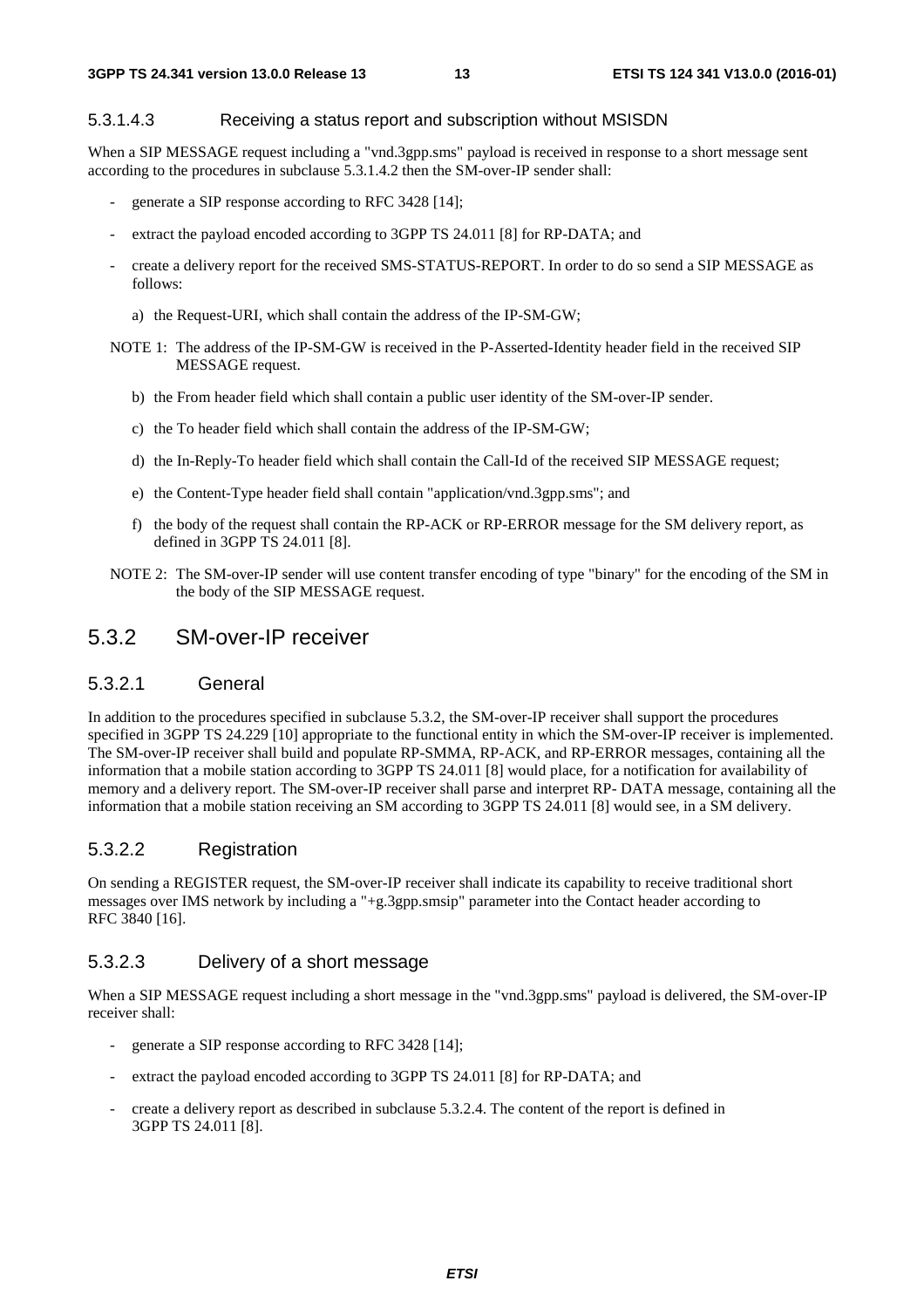### 5.3.2.4 Sending a delivery report

When an SM-over-IP receiver wants to send an SM delivery report over IP, the SM-over-IP receiver shall send a SIP MESSAGE request with the following information:

- a) the Request-URI, which shall contain the IP-SM-GW;
- NOTE 1: The address of the IP-SM-GW is received in the P-Asserted-Identity header in the SIP MESSAGE request including the delivered short message.
- b) the From header, which shall contain a public user identity of the SM-over-IP receiver.
- c) the To header, which shall contain the IP-SM-GW;
- d) the In-Reply-To header which shall contain the Call-Id of the SIP MESSAGE request that was received in the received short message;
- e) the Content-Type header shall contain "application/vnd.3gpp.sms"; and
- f) the body of the request shall contain the RP-ACK or RP-ERROR message for the SM delivery report, as defined in 3GPP TS 24.011 [8].
- NOTE 2: The SM-over-IP sender will use content transfer encoding of type "binary" for the encoding of the SM in the body of the SIP MESSAGE request.

### 5.3.2.5 Sending a notification about SM-over-IP receiver having memory available

When an SM-over-IP receiver wants to send a notification about UE having memory available, the SM-over-IP receiver shall send a SIP MESSAGE request with the following information:

- a) the Request-URI, which shall contain the IP-SM-GW address, if available, and shall contain PSI of the SC otherwise;
- NOTE 1: The address of the IP-SM-GW is received in the P-Asserted-Identity in the SIP MESSAGE request that included the short message the UE could not store.
- b) the From header, which shall contain a public user identity of the SM-over-IP receiver;
- c) the To header, which shall contain the IP-SM-GW address, if available, and shall contain PSI of the SC, otherwise;
- d) the Content-Type header shall contain "application/vnd.3gpp.sms"; and
- e) the body of the request shall contain an RP-SMMA message, see 3GPP TS 24.011 [8], including the SMS headers and the SMS user information encoded as specified in 3GPP TS 23.040 [3].
- NOTE 2: The SM-over-IP receiver will use content transfer encoding of type "binary" for the encoding of the SMS in the body of the SIP MESSAGE request.
- NOTE 3: According to 3GPP TS 23.204 [5], the IP-SM-GW routes SIP MESSAGE requests containing a notification of UE having memory available (containing RP-SMMA as the body) towards the HSS and routes other SIP MESSAGE requests (containing RP-DATA, RP-ACK or RP-ERROR as the body) towards SMS-IWMSC.

#### 5.3.2.6 SM-over-IP receiver procedures for operation without MSISDN

#### 5.3.2.6.1 General

This subclause specifies the procedures for the SM-over-IP receiver to support the MSISDN less operation.

An SM-over-IP receiver supporting the procedures in this subclause shall support:

- a) procedures specified in subclause 5.3.2.1; and
- b) the In-Reply-To header field.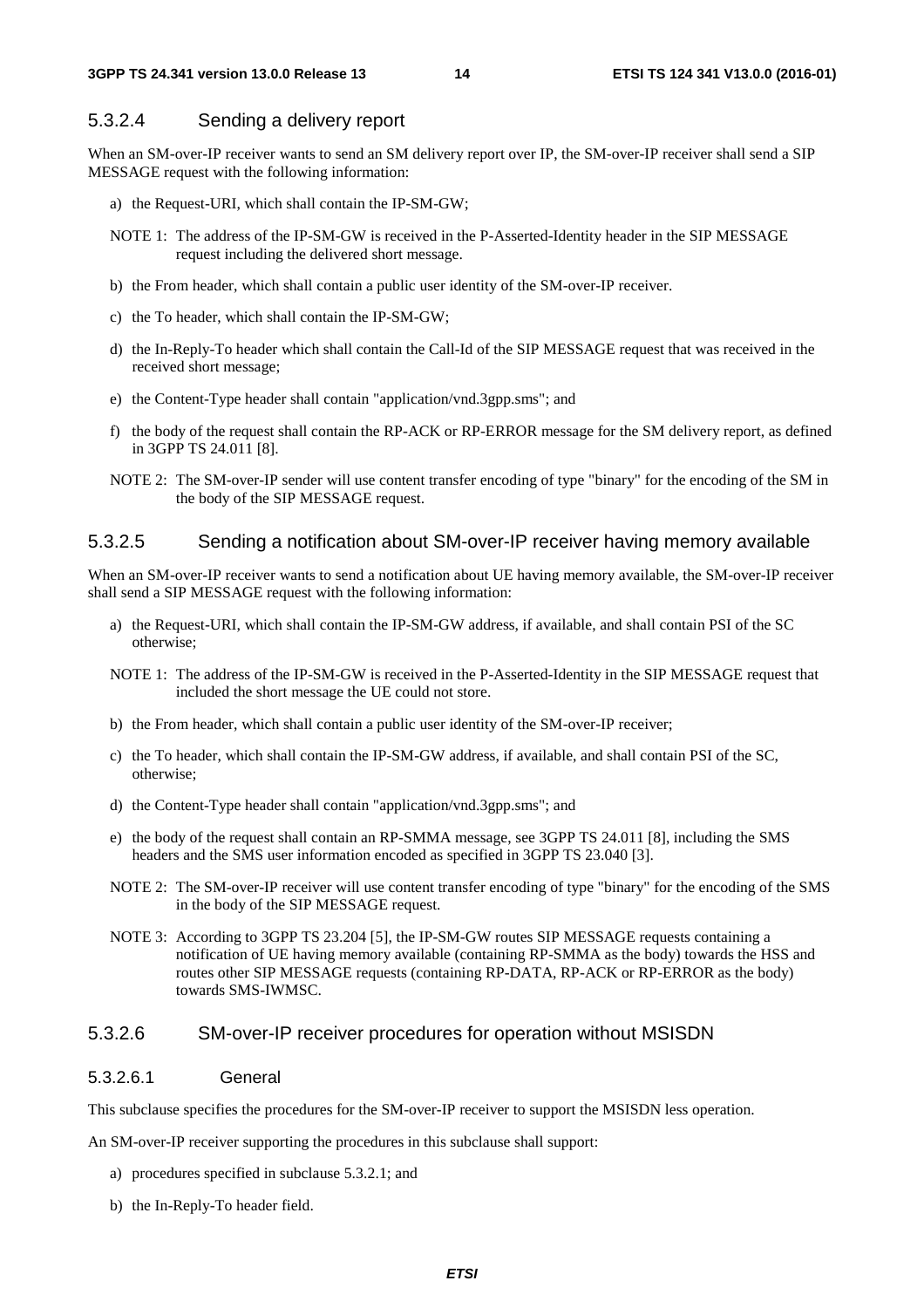#### 5.3.2.6.2 Registration

On sending a REGISTER request, a SM-over-IP receiver that supports the MSISDN less operation shall include a "+g.3gpp.smsip-msisdnless" media feature tag into the Contact header field according to RFC 3840 [16]..

NOTE: When in MSISDN less operation the SM-over-IP receiver gets the address of the originating side from the received XML document that is included in the body of the SIP MESAGE request.

### 5.3.2.6.3 Delivery of a short message

When a SIP MESSAGE request including a "vnd.3gpp.sms" MIME body is received then the SM-over-IP receiver shall:

- 1) generate a SIP response according to RFC 3428 [14];
- 2) extract the payload encoded according to 3GPP TS 24.011 [8] for RP-DATA;
- 3) check if the received short message contains a TP-OA field is set to the dummy MSISDN value as defined in 3GPP TS 23.003 [22]. If the TP-OA does not contain the dummy MSISDN value, then continue with the procedures in subclause 5.3.2.4. If the TP-OA contains the dummy MSISDN value, then continue with the next steps;
- 4) check if the received SIP MESSAGE contains a Feature-Caps header field with a "+g.3gpp.smsip-msisdn-less" header field parameter. If it is present then continue with the following steps, otherwise discard the received SIP MESSAGE and skip the following steps; and
- 5) create a delivery report for the received short message. In order to do so send a SIP MESSAGE as follows:
	- a) the Request-URI, which shall contain the address of the IP-SM-GW;
- NOTE 1: The address of the IP-SM-GW is received in the P-Asserted-Identity header field in the received SIP MESSAGE request.
	- b) the From header field, which shall contain a public user identity of the SM-over-IP receiver;
	- c) the To header field, which shall contain the address of IP-SM-GW;
	- d) the In-Reply-To header field which shall contain the Call-Id of the received SIP MESSAGE;
	- e) the Content-Type header, which shall contain "multipart/mixed";
	- f) application/vnd.3gpp.sms+xml MIME body as described in subclause D.1 with a Content-Disposition header field set to "render" and with "handling" header field parameter set to "optional". The XML document shall contain a single <To> element which contains the URI of the receiver of the short message delivery report; and
- NOTE 2: The address of the receiver of the delivery report is taken from the <From> element of the xml document that has been received in the related SIP MESSAGE request.
	- g) application/vnd.3gpp.sms MIME body containing the RP-ACK or RP-ERROR message for the SM delivery report as defined in 3GPP TS 24.011 [8].
- NOTE 3: The SM-over-IP sender will use content transfer encoding of type "binary" for the encoding of the SM in the body of the SIP MESSAGE request.

#### 5.3.2.6.4 Sending a notification about SM-over-IP receiver having memory available

When an SM-over-IP receiver wants to send a notification about UE having memory available, then the SM-over-IP receiver shall implement the procedures of subclause 5.3.2.5.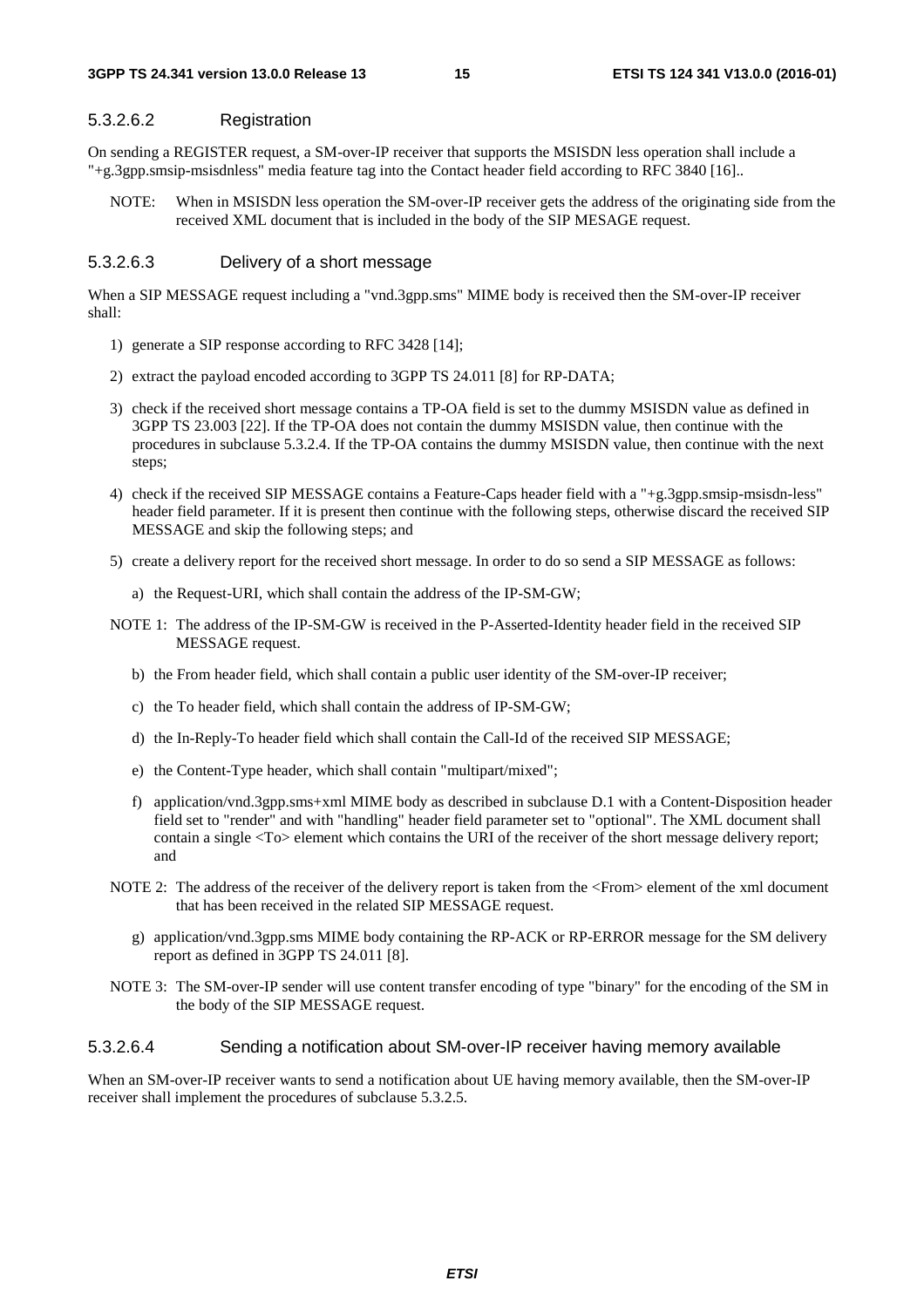## 5.3.3 IP-Short-Message-Gateway (IP-SM-GW)

### 5.3.3.1 General

An IP-SM-GW for transport layer interworking provides the protocol interworking for the submission of short messages from the SM-over-IP sender to the SC, for the delivery of short messages from the SC to the SM-over-IP receiver, and for the SMS-Status Reports from the SC to the SM-over-IP sender.

An IP-SM-GW in MSISDN less operation provides for SIP MESSAGE based submission of short messages from the SM-over-IP sender to the SM-over-IP receiver, of SMS Submit Reports to the SM-over-IP sender and SMS-Status Reports to the SM-over-IP sender.

In addition to the procedures specified in subclause 5.3.3, the IP-SM-GW shall support the procedures specified in subclause 5.7 in 3GPP TS 24.229 [10].

### 5.3.3.2 Indication of SM-over-IP receiver availability status for delivery of short messages

NOTE 1: If operator policy does not require the indication the availability status of public user identity for receiving SMS over IP messages, then IP-SM-GW will not receive third-party REGISTER request.

Upon receipt of a third-party REGISTER request, the IP-SM-GW shall:

- send a 200 (OK) response for the REGISTER request;
- if an MSISDN is received in the message body of the third party REGISTER request within the <service-info> XML element, store the MSISDN sent in the message body of the REGISTER request within the <service-info> XML element.
- if no MSISDN is received,
	- a) if an Authorization header field was contained in the REGISTER request received from the UE that is contained in a "message/sip" MIME body of the third party REGISTER request, derive the IMSI from the private user identity obtained from the "username" header field parameter of the Authorization header field in the REGISTER request received from the UE that is contained in a "message/sip" MIME body of the third party REGISTER request; or
	- b) if no Authorization header field was contained in the REGISTER request received from the UE that is contained in a "message/sip" MIME body of the third party REGISTER request derive the IMSI from the public user identity obtained from the "To" header field in the REGISTER request received from the UE that is contained in a "message/sip" MIME body of the third party REGISTER request; and

NOTE 2: The actual format of the <service-info> element is transparent to the S-CSCF.

NOTE 3: The relation between private user identity and the IMSI is defined in 3GPP TS 23.003 [22].

- NOTE 4: 3GPP TS 24.229 [10] specifies how the REGISTER request from the UE can be included in the third party REGISTER request.
- subscribe to the reg event package for the public user identity registered at the user's registrar (S-CSCF) as described in RFC 3680 [15] and RFC 6665 [27].

Upon receipt of a NOTIFY request the IP-SM-GW shall check the availability status for receiving SMS over IP messages, i.e. if the public user identity has a contact registered with the ability to receive SMS over IP messages. If the availability status of the public user identity for receiving SMS over IP messages has changed, the IP-SM-GW shall start a data update procedure to the HSS as specified in 3GPP TS 29.002 [11] to indicate that either the MSISDN or IMSI registered with it is available/unavailable for delivery of SMS.

### 5.3.3.3 Answering routing information query

If a routing information query is received from the HSS/HLR, the IP-SM-GW shall extract the MSISDN of the SMover-IP receiver (destination UE) from the received message. If the IP-SM-GW has information about a public user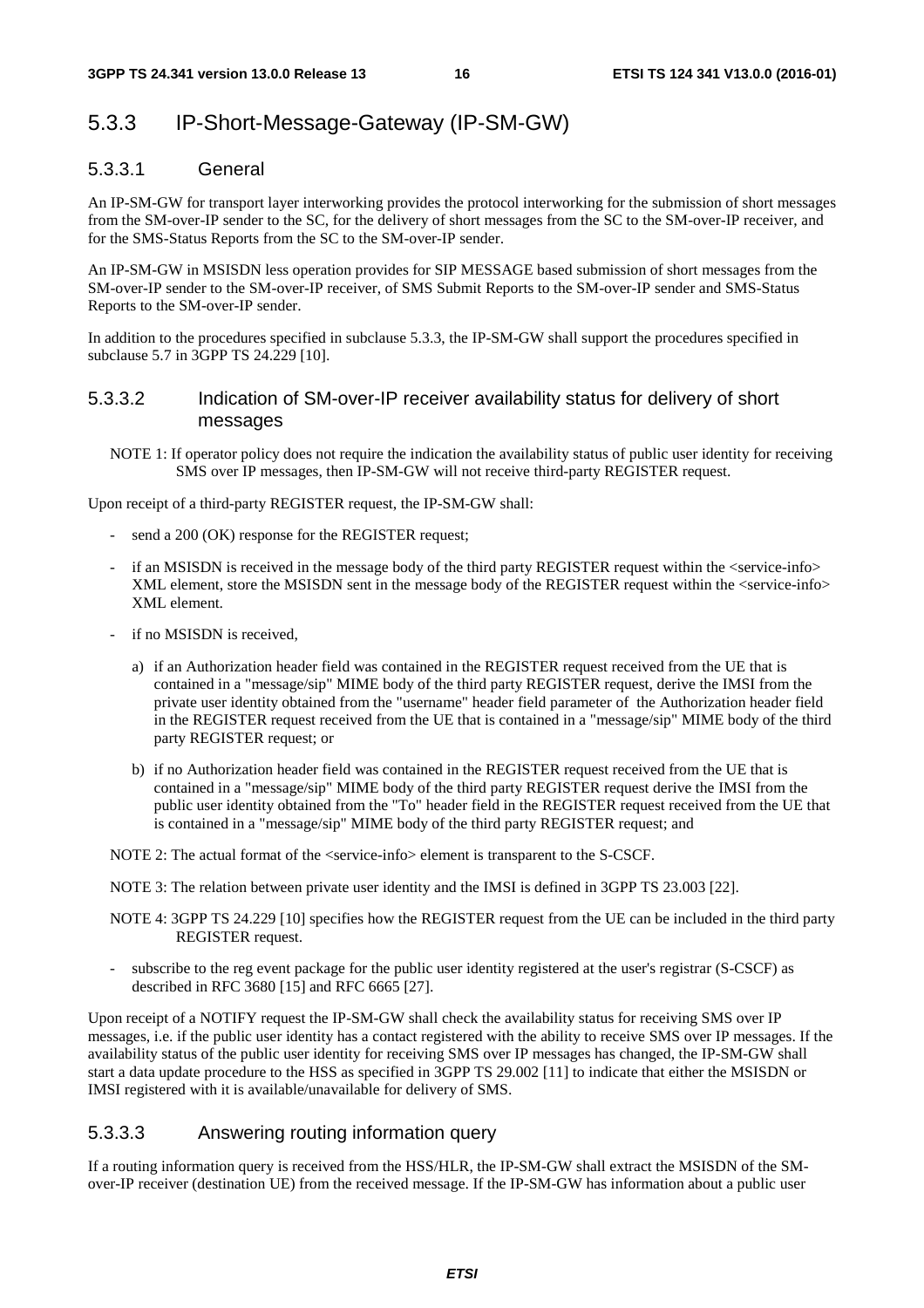identity associated with the MSISDN, the IP-SM-GW shall return its own address to the SMS-GMSC that originated the routing information query.

If the IP-SM-GW has no information related to the MSISDN of the SM-over-IP receiver (destination UE), the IP-SM-GW shall query the HSS/HLR for routing information. If the query results in an error response, the IP-SM-GW shall return the error response to the SMS-GMSC; otherwise the IP-SM-GW shall return its own address to the SMS-GMSC that originated the routing information query.

NOTE: The address of the SMS-GMSC is available in the received routing information query.

### 5.3.3.4 Transport layer interworking

#### 5.3.3.4.1 Receiving a short message in a SIP MESSAGE request

NOTE 1: The SIP MESSAGE received from the SM-over-IP sender/receiver will include a P-Asserted-Identity header (as defined in RFC 3325 [13]) containing a tel URI of the SM-over-IP sender/receiver and will contain either a short message (RP-DATA), or a notification for availability of memory (RP-SMMA), or a delivery report (RP-ACK or RP-ERROR).

If a SIP MESSAGE request including "vnd.3gpp.sms" payload is received from the SM-over-IP sender/receiver and the IP-SM-GW does not support the In-Reply-To header usage, the IP-SM-GW shall:

- 1) respond with a 202 (Accepted) response;
- 2) extract and validate the format of the SC address from the received payload as defined in 3GPP TS 24.011 [8] and 3GPP TS 23.040 [3];
- 3) extract the RPDU type (see 3GPP TS 24.011 [8]) from the received payload;
- 4) add the MSISDN of the SM-over-IP receiver to the RP International Mobile Subscriber Identity field if the received payload is a notification for availability of memory. If the MSISDN of the SM-over-IP receiver is not available then insert the tel URI received in a P-Asserted-Identity header (as defined in RFC 3325 [13]) placed in the SIP MESSAGE request by the P-CSCF or S-CSCF; and

NOTE 2: The MSISDN is not available if the registration is not required according to the operator policy.

- 5) include the RPDU type in the appropriate message to
	- the SC via SMS-IWMSC in case of a short message;
	- the SC via SMS-GMSC in case of a delivery report; or
	- the HSS in case of a notification for availability of memory.

If step 2) or 3) above fails for message that contains RPDU with RP-DATA or RP-SMMA content, the IP-SM-GW shall send a SIP MESSAGE request with the following information:

- a) the Request-URI, containing the sending user"s URI;
- b) the Content-Type header, set to "application/vnd.3gpp.sms"; and
- c) the body of the request containing an RP-ERROR message including an appropriate error code as defined in 3GPP TS 24.011 [8].
- NOTE 3: The IP-SM-GW will use content transfer encoding of type "binary" for the encoding of the SM in the body of the SIP MESSAGE request.

If a SIP MESSAGE request including "vnd.3gpp.sms" payload is received from the sender/receiver, and the IP-SM-GW supports the In-Reply-To header, the IP-SM-GW shall:

- 1) if the SIP MESSAGE does not include the In-Reply-To header:
	- a) respond with a 202 (Accepted) response;
	- b) extract and validate the format of the SC address from the received payload as defined in 3GPP TS 24.011 [8] and 3GPP TS 23.040 [3];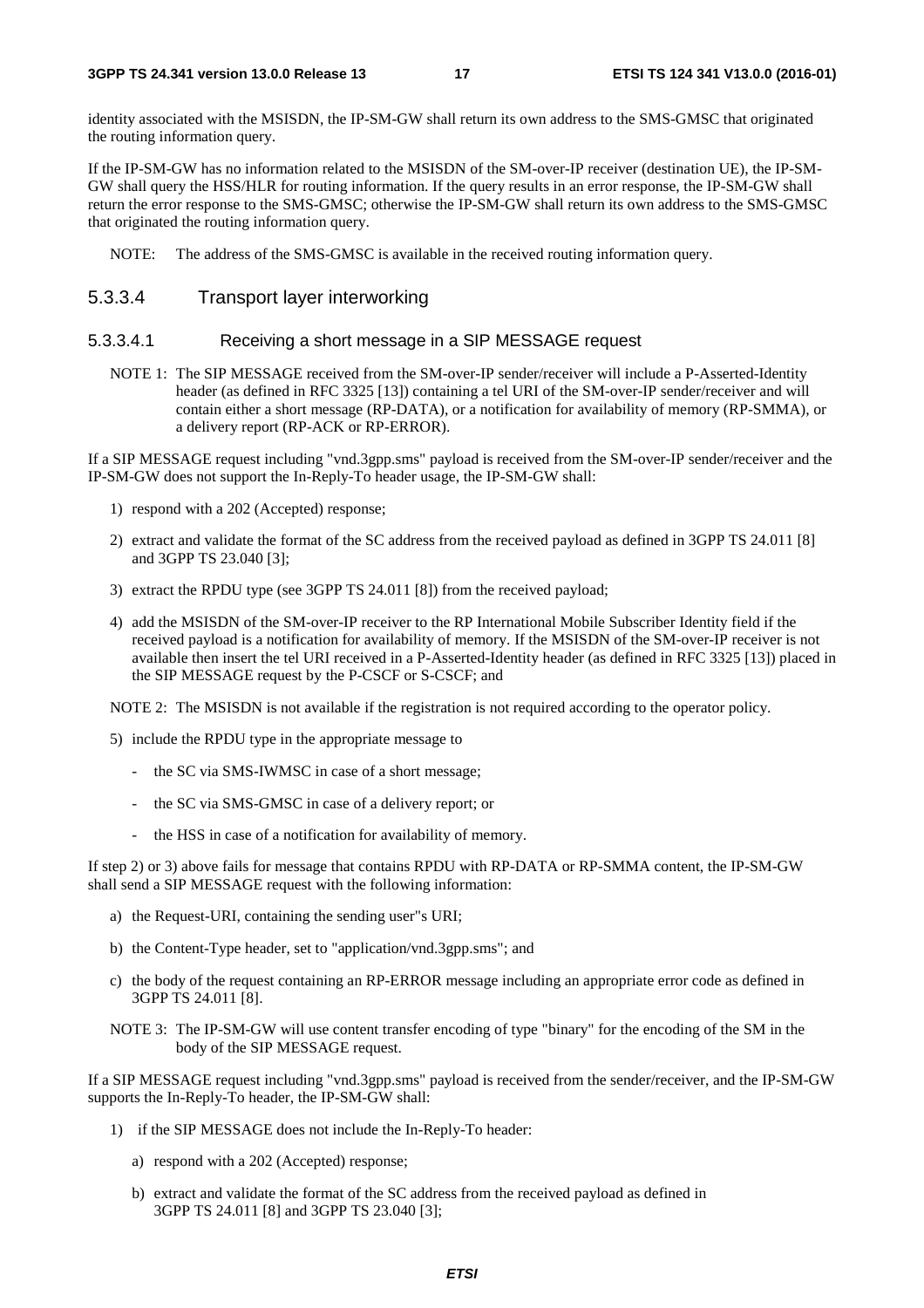- c) extract the RPDU type (see 3GPP TS 24.011 [8]) from the received payload;
- d) the MSISDN of the SM-over-IP receiver to the RP International Mobile Subscriber Identity field if the received payload is a notification for availability of memory. If the MSISDN of the SM-over-IP receiver is not available then insert the tel URI received in a P-Asserted-Identity header (as defined in RFC 3325 [13]) placed in the SIP MESSAGE request by the P-CSCF or S-CSCF; and

NOTE 4: The MSISDN is not available if the registration is not required according to the operator policy.

- e) include the RPDU type in the appropriate message to
	- the SC via SMS-IWMSC in case of a short message;
	- the SC via SMS-GMSC in case of a delivery report; or
	- the HSS in case of a notification for availability of memory.
- If step b) or c) above fails for message that contains RPDU with RP-DATA or RP-SMMA content, the IP-SM-GW shall send a SIP MESSAGE request with the following information:
	- the Request-URI, containing the sending user"s URI;
	- the Content-Type header, set to "application/vnd.3gpp.sms"; and
	- the body of the request containing an RP-ERROR message including an appropriate error code as defined in 3GPP TS 24.011 [8].
- NOTE 5: The IP-SM-GW will use content transfer encoding of type "binary" for the encoding of the SM in the body of the SIP MESSAGE request.
- 2) if the SIP MESSAGE includes the In-Reply-To header:
	- a) if the In-Reply-To header indicates that the request does not correspond to a short message submitted by the IP-SM-GW, send a 488 (Not Acceptable here) SIP response according to RFC 3428 [14];
	- b) if the In-Reply-To header indicates that the request corresponds to a short message submitted by the IP-SM-GW:
		- generate a 202 (Accepted) SIP response according to RFC 3428 [14];
		- extract and validate the format of the SC address from the received payload as defined in 3GPP TS 24.011 [8] and 3GPP TS 23.040 [3];
		- extract the RPDU type (see 3GPP TS 24.011 [8]) from the received payload;
		- add the MSISDN of the SM-over-IP receiver to the RP International Mobile Subscriber Identity field if the received payload is a notification for availability of memory. If the MSISDN of the SM-over-IP receiver is not available then insert the tel URI received in a P-Asserted-Identity header (as defined in RFC 3325 [13]) placed in the SIP MESSAGE request by the P-CSCF or S-CSCF; and
- NOTE 6: The MSISDN is not available if the registration is not required according to the operator policy.
	- include the RPDU type in the appropriate message within the same MAP dialog delivering the short message to
		- the SC via SMS-GMSC in case of a delivery report; or
		- the HSS in case of a notification for availability of memory.
- NOTE 7: The IP-SM-GW finding the MAP dialog using the SIP session identified by the Call-ID contained in the In-Reply-To header.
	- if step 2) or 3) above fails for message that contains RPDU with RP-SMMA content, the IP-SM-GW shall send a SIP MESSAGE request with the following information:
		- the Request-URI, containing the sending user"s URI;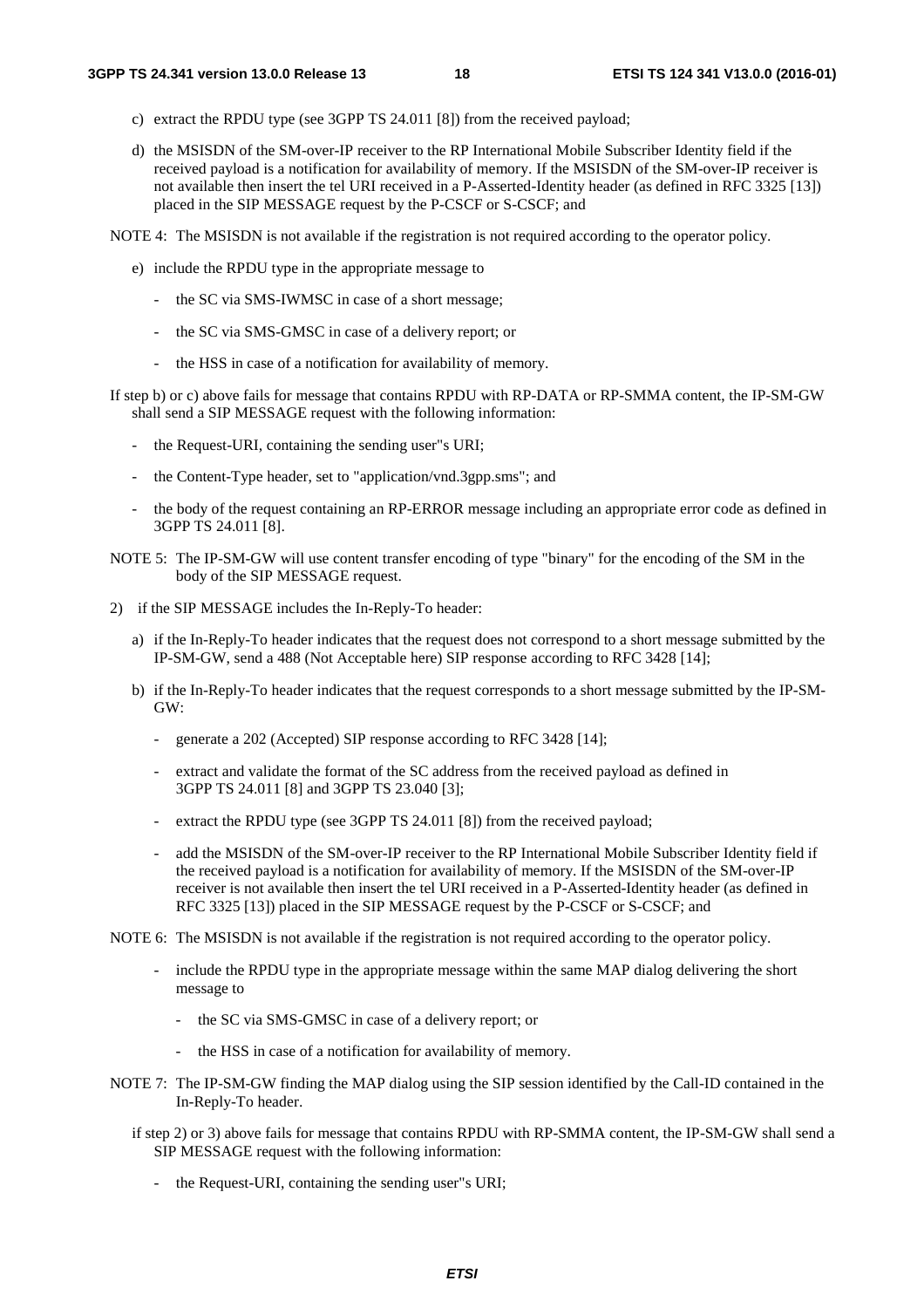- the Content-Type header, set to "application/vnd.3gpp.sms"; and
- the body of the request containing an RP-ERROR message including an appropriate error code as defined in 3GPP TS 24.011 [8].
- NOTE 8: The IP-SM-GW will use content transfer encoding of type "binary" for the encoding of the SM in the body of the SIP MESSAGE request.

#### 5.3.3.4.2 Delivering a short message in a SIP MESSAGE request

If a short message is received from the SMS-GMSC, the IP-SM-GW shall extract the IMSI of the SM-over-IP receiver from the received message. Then the IP-SM-GW shall send a SIP MESSAGE request with the following information:

- a) the Request-URI, which shall contain a public user identity of the SM-over-IP receiver associated with the received IMSI;
- b) the Accept-Contact header, which shall contain a "+g.3gpp.smsip" parameter and the "explicit" and "require" tags according to RFC 3841 [17];
- c) the Request-Disposition header which shall contain the "no-fork" directive;
- d) the P-Asserted-Identity header which shall contain the SIP URI of the IP-SM-GW;
- e) the Content-Type header which shall contain "application/vnd.3gpp.sms"; and
- f) the body of the request which shall contain an RP-DATA message as defined in 3GPP TS 24.011 [8], including the SMS headers and the SMS user information encoded as specified in 3GPP TS 23.040 [3].
- NOTE 1: The IP-SM-GW will use content transfer encoding of type "binary" for the encoding of the SM in the body of the SIP MESSAGE request.

If the IP-SM-GW cannot deliver the short message successfully in a SIP MESSAGE request and cannot deliver the short message via SGSN or MSC, then the IP-SM-GW will apply the procedures defined in 3GPP TS 29.311 [23] subclause 6.1.4.4.1 to send a delivery report to SC via SMS-GMSC.

NOTE 2: If routing information is available (SGSN or MSC address or both), the IP-SM-GW can also attempt the delivery of a short message via SGSN or MSC or both before sending a delivery report to SC via SMS-GMSC. The priority order of these attempts (i.e., SMS over IP, SMS over CS, SMS over PS) is subject to operator policy. However, if no MSISDN is present in the short message then no routing information is obtainable by the IP-SM-GW, and attempting delivery of the short message via other domains (e.g. MSC, SGSN) by the IP-SM-GW is not possible.

#### 5.3.3.4.3 Forwarding a submit report in a SIP MESSAGE request

If an SM submit report is received from the SMS-IWMSC, the IP-SM-GW shall retrieve the IMSI of the SM-over-IP sender from the existing MAP context. Then the IP-SM-GW shall obtain a corresponding public user identity and send a SIP MESSAGE request with the following information:

- a) the Request-URI, which shall contain a public user identity of the SM-over-IP sender;
- b) the Request-Disposition header which shall contain the "fork" and optionally the "parallel" directives;
- c) the In-Reply-To header which shall contain the Call-Id of the SIP MESSAGE request that included the submitted short message;
- d) the P-Asserted-Identity header which shall contain the SIP URI of the IP-SM-GW;
- e) the Content-Type header which shall contain "application/vnd.3gpp.sms"; and
- f) the body of the request which shall contain an RP-ACK or RP-ERROR message as defined in 3GPP TS 24.011 [8].
- NOTE: The IP-SM-GW will use content transfer encoding of type "binary" for the encoding of the SM in the body of the SIP MESSAGE request.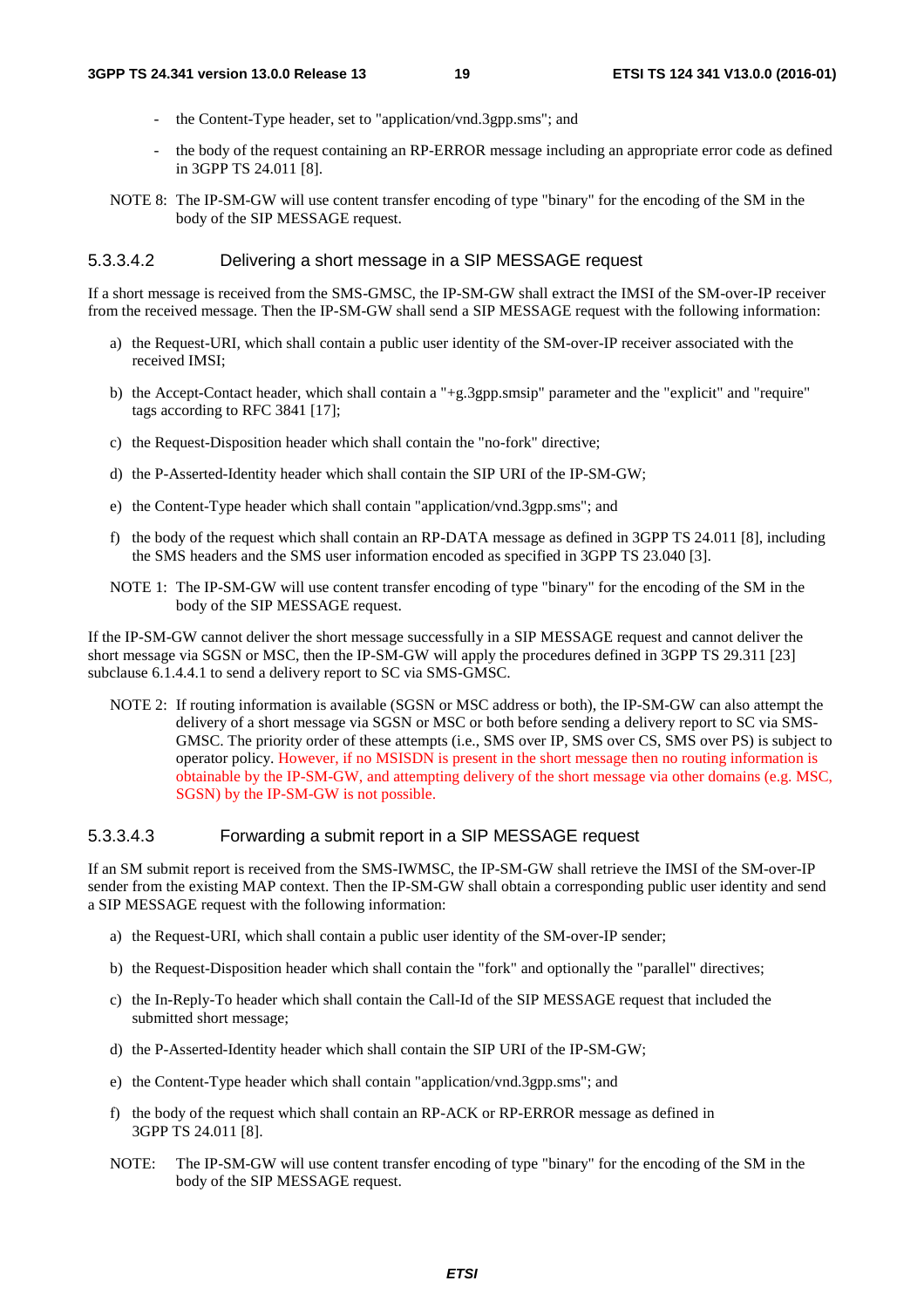#### 5.3.3.4.4 Delivering a status report in a SIP MESSAGE request

If a status report is received from the SMS-GMSC, the IP-SM-GW shall extract the IMSI of the SM-over-IP sender from the received message. Then the IP-SM-GW shall send a SIP MESSAGE request with the following information:

- a) the Request-URI, which shall contain a public user identity of the SM-over-IP sender associated with the received IMSI;
- b) the Accept-Contact header, which shall contain a "+g.3gpp.smsip" parameter and the "explicit" and "require" tags according to RFC 3841 [17];
- c) the Request-Disposition header which shall contain the "no-fork" directive;

NOTE 1: The status report is always sent to the SMS capable UE that registered with the highest q value.

- d) the Content-Type header which shall contain "application/vnd.3gpp.sms"; and
- e) the body of the request which shall contain an RP-DATA message as defined in 3GPP TS 24.011 [8], including the SMS headers and the SMS user information encoded as specified in 3GPP TS 23.040 [3].
- NOTE 2: The IP-SM-GW will use content transfer encoding of type "binary" for the encoding of the SM in the body of the SIP MESSAGE request.

If the IP-SM-GW cannot deliver the status report successfully in a SIP MESSAGE request and cannot deliver the short message via SGSN or MSC, then the IP-SM-GW will apply the procedures defined in 3GPP TS 29.311 [23] subclause 6.1.4.4.1 to send a delivery report to SC via SMS-GMSC.

- NOTE 3: If routing information is available (SGSN or MSC address or both), the IP-SM-GW can also attempt the delivery of a short message via SGSN or MSC or both before sending a delivery report to SC via SMS-GMSC. The priority order of these attempts (i.e., SMS over IP, SMS over CS, SMS over PS) is subject to operator policy.
- NOTE 4: The SM-over-IP sender will acknowledge the status report with a delivery report.

### 5.3.3.5 IP-SM-GW procedures for operation without MSISDN

#### 5.3.3.5.1 General

This subclause specifies the procedures for the IP-SM-GW to support the MSISDN less operation.

An IP-SM-GW supporting the procedures in this subclause shall support the In-Reply-To header field.

#### 5.3.3.5.2 Receiving a short message in a SIP MESSAGE request from a SM-over-IP sender or SM-over-IP receiver

If a SIP MESSAGE request is received from the sender/receiver including a"vnd.3gpp.sms" MIME body; then the IP-SM-GW shall:

- 1) if the SIP MESSAGE request does not include the In-Reply-To header field:
	- a) respond with a 202 (Accepted) response according to RFC 3428 [14];
	- b) extract and validate the format of the SC address from the received payload as defined in 3GPP TS 24.011 [8] and 3GPP TS 23.040 [3];
	- c) extract the RPDU type (see 3GPP TS 24.011 [8]) from the received payload. If the received payload is a notification for availability of memory then include the RPDU in the appropriate message to the HSS an skip the following steps; and
	- d) extract the TP-DA field and check if the the TP-DA field it is set to the dummy MSISDN as defined in 3GPP TS 23.003 [22]. If the value is not set to the dummy MSISDN then continue with the procedures specified in subclause 5.3.3.4.1. Otherwise the IP-SM-GW shall based on local policy determine whether the procedures in this subclause are to be employed and shall: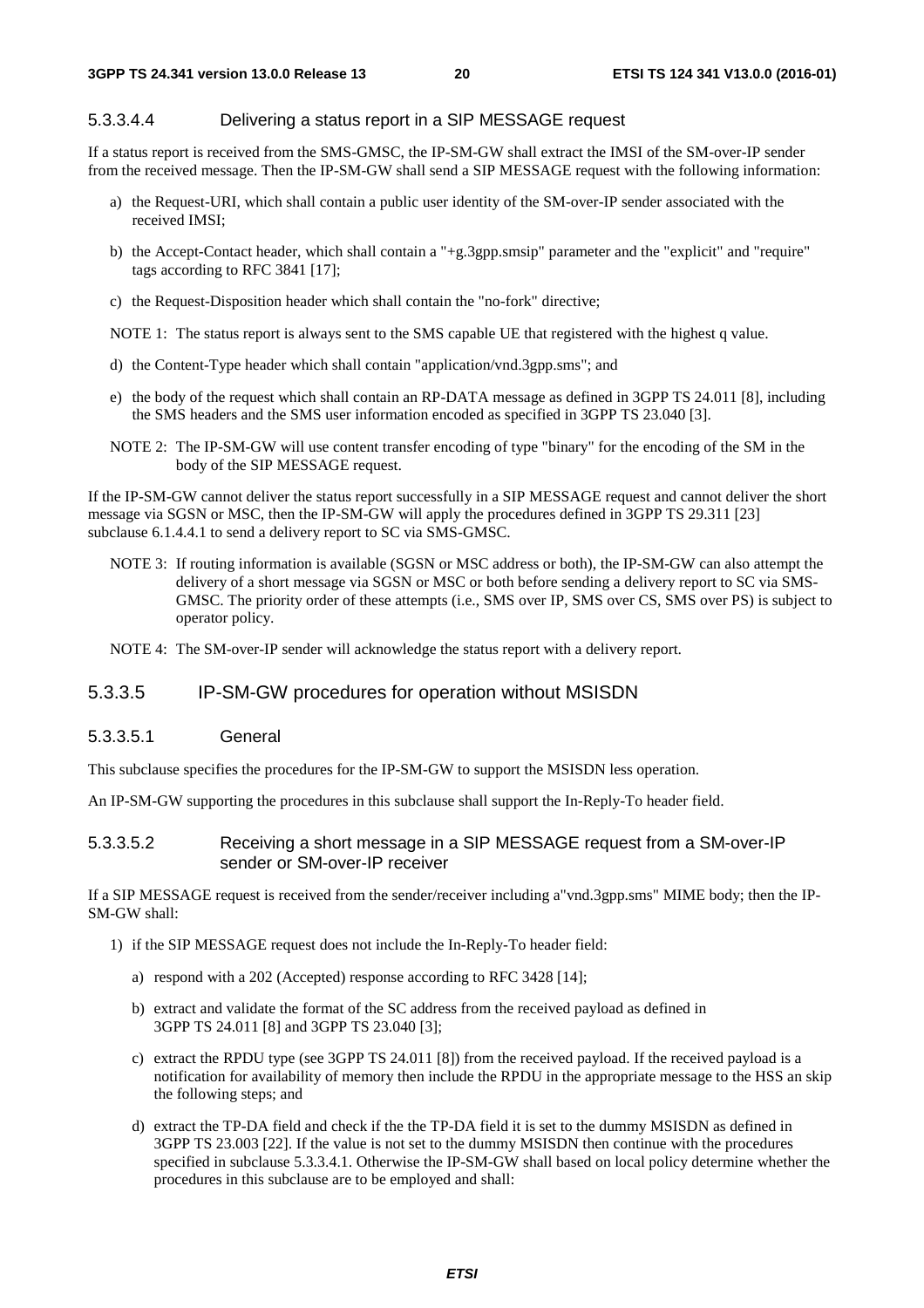- NOTE 1: Local policy can e.g. include subscriber specific authorization and can include information support in the terminating side network.
	- A) construct a SMS-DELIVER from the received SMS-SUBMIT. The TP-OA field shall be set to the dummy MSISDN value as defined in 3GPP TS 23.003 [22];
	- B) set the Request-URI for the MESSAGE to be sent to what has been received in the <To> element in the received XML document;
	- C) set the To header field to the same value as contained in the Request-URI;
	- D) set the P-Asserted-Identity header field to its own SIP URI;
	- E) set the From header field to its own SIP URI;
	- G) include a Feature-Caps header field with a "+g.3gpp.smsip-msisdn-less" header field parameter;
	- H) set the Content-Type header, which shall contain "multipart/mixed";
	- I) include an application/vnd.3gpp.sms+xml MIME body as described in subclause D.1 with a Content-Disposition header field set to "render" and with "handling" header field parameter set to "optional". The XML document shall contain a single <From> element which contains the URI of the sender of the short message. The URI of the sender is taken from the P-Asserted-Identity header field of the related received SIP MESSAGE request;
	- J) include an application/vnd.3gpp.sms MIME body containing the RP-DATA message as defined in 3GPP TS 24.011 [8], including the SMS headers and the SMS user information encoded as specified in 3GPP TS 23.040 [3] with a TP-DA field set to the dummy MSISDN value as defined in 3GPP TS 23.003 [22]; and
	- K) send the so created SIP MESSAGE request towards the terminating side IP-SM-GW.

 If step b) or c) above fails for message that contains RPDU with RP-DATA content, the IP-SM-GW shall send a SIP MESSAGE request with the following information:

- A) the Request-URI, containing the sending user"s URI;
- B) the Content-Type header, which shall contain "multipart/mixed";
- C) include a Feature-Caps header field with a "+g.3gpp.smsip-msisdn-less" header field parameter;
- D) include an application/vnd.3gpp.sms+xml MIME body as described in subclause D.1 with a Content-Disposition header field set to "render" and with "handling" header field parameter set to "optional". The XML document shall contain a single <From> element which contains the URI of the sender of the short message; and
- E) include an application/vnd.3gpp.sms MIME body containing the RP-ERROR message including an appropriate error code as defined in 3GPP TS 24.011 [8], including the SMS headers and the SMS user information encoded as specified in 3GPP TS 23.040 [3].
- NOTE 2: The IP-SM-GW will use content transfer encoding of type "binary" for the encoding of the SM in the body of the SIP MESSAGE request.

 If the IP-SM-GW decides to not forward the received SIP MESSAGE request, the IP-SM-GW shall send a SIP MESSAGE request with the following information:

- A) the Request-URI, containing the sending user"s URI;
- B) the Content-Type header, which shall contain "multipart/mixed";
- C) include a Feature-Caps header field with a "+g.3gpp.smsip-msisdn-less" header field parameter;
- D) include an application/vnd.3gpp.sms+xml MIME body as described in subclause D.1 with a Content-Disposition header field set to "render" and with "handling" header field parameter set to "optional". The XML document shall contain a single <From> element which contains the URI of the sender of the short message; and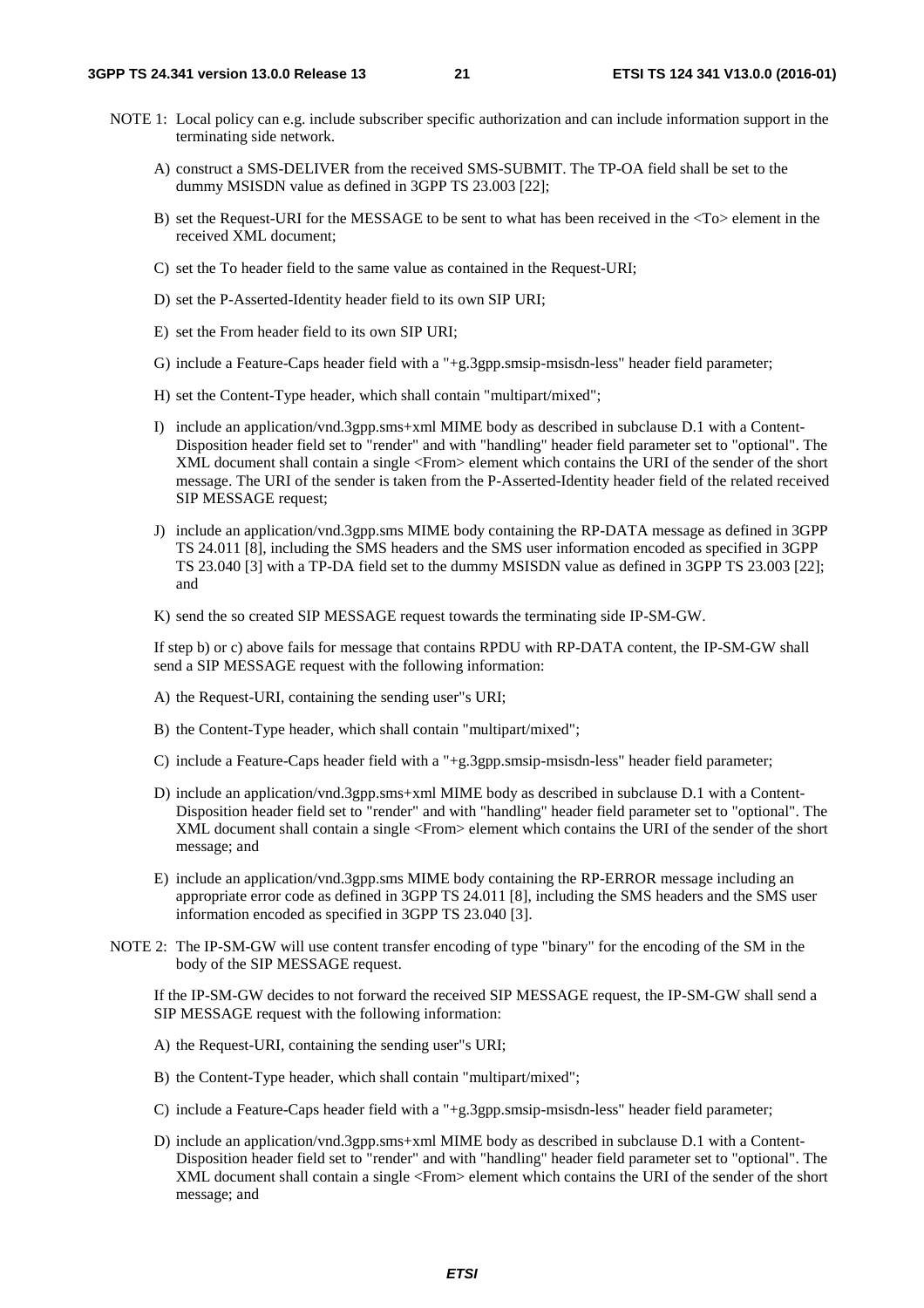- E) include an application/vnd.3gpp.sms MIME body containing the RP-ERROR message including an appropriate error code as defined in 3GPP TS 24.011 [8], including the SMS headers and the SMS user information encoded as specified in 3GPP TS 23.040 [3]; or
- NOTE 3: The IP-SM-GW will use content transfer encoding of type "binary" for the encoding of the SM in the body of the SIP MESSAGE request.
- 2) if the SIP MESSAGE request includes the In-Reply-To header field:
	- a) if the In-Reply-To header field indicates that the request does not correspond to a short message submitted by the IP-SM-GW, send a 488 (Not Acceptable here) SIP response according to RFC 3428 [14];
	- b) if the In-Reply-To header field indicates that the request corresponds to a short message submitted by the IP-SM-GW and the IP-SM-GW has used subclause 5.3.3.5.3 procedures for delivery of the short message:
		- A) generate a 202 (Accepted) SIP response according to RFC 3428 [14];
		- B) extract and validate the format of the SC address from the received payload as defined in 3GPP TS 24.011 [8] and 3GPP TS 23.040 [3];
		- C) extract the RPDU type (see 3GPP TS 24.011 [8]) from the received payload;
		- D) construct a new new payload based on the received payload;
		- E) set the R-URI of the SIP MESSAGE request to the address of the entity that has sent the related SIP MESSAGE request identified via the context that relates to the In-Reply-To header field;
		- F) set the To header field to the same value as contained in the Request-URI;
		- G) set the P-Asserted-Identity header field to its own SIP URI;
		- H) set the From header field to its own SIP URI;
		- I) include a Feature-Caps header field with a "+g.3gpp.smsip-msisdn-less" header field parameter;
		- I) set the Content-Type header, which shall contain "multipart/mixed";
		- J) include an application/vnd.3gpp.sms MIME body containing the the RPDU type in the SIP MESSAGE request ;
- NOTE 4: The RPDU contains a delivery report.
	- K) include an application/vnd.3gpp.sms+xml MIME body as described in subclause D.1 with a Content-Disposition header field set to "render" and with "handling" header field parameter set to "optional". The XML document shall contain a single <From> element which contains the URI of the sender of the short message. The URI of the sender is taken from the P-Asserted-Identity header field of the related received SIP MESSAGE request; and
	- L) send the so created SIP MESSAGE request.

### 5.3.3.5.3 Delivering a short message in a SIP MESSAGE request to a SM-over-IP receiver

If a short message contained in a SIP MESSAGE request is received that has been sent by the originating side IP-SM-GW as specified in subclause 5.3.3.5.2, the IP-SM-GW shall send a SIP MESSAGE request with the following information:

- 1) the Request-URI, which shall contain a public user identity as received from the originating side;
- 2) the Accept-Contact header field, which shall contain a "+g.3gpp.smsip-msisdn-less" parameter and the "explicit" and "require" tags according to RFC 3841 [17];
- 3) the Request-Disposition header field which shall contain the "no-fork" directive;
- 4) the From header field which shall contain the SIP URI of the IP-SM-GW;
- 5) the P-Asserted-Identity header field which shall contain the SIP URI of the IP-SM-GW;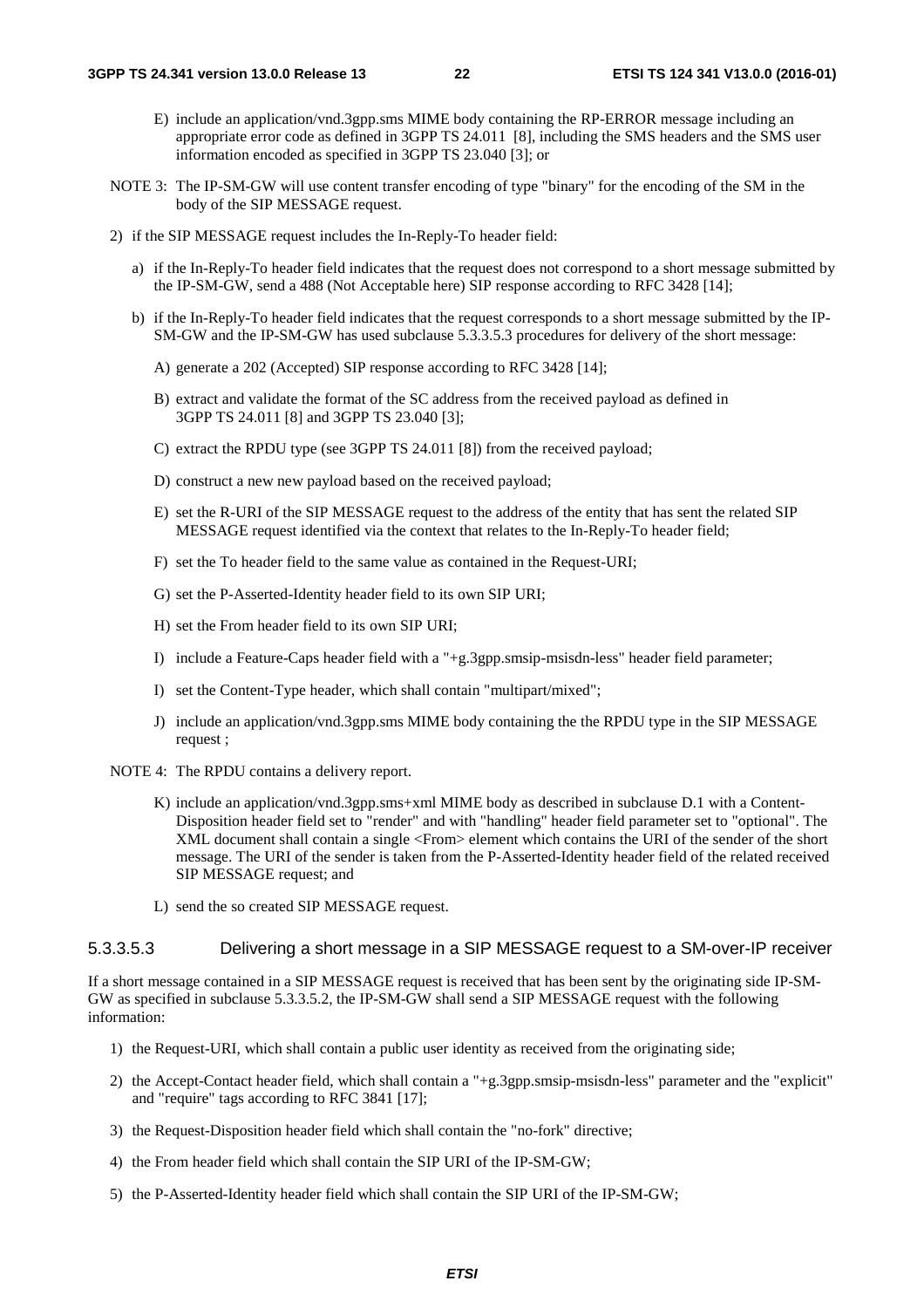- 6) include a Feature-Caps header field with a "+g.3gpp.smsip-msisdn-less" header field parameter;
- 7) set the Content-Type header, which shall contain "multipart/mixed";
- 8) include an application/vnd.3gpp.sms MIME body containing the RP-DATA message as defined in 3GPP TS 24.011 [8], including the SMS headers and the SMS user information encoded as specified in 3GPP TS 23.040 [3] as received in the incoming SIP MESSAGE request; and
- NOTE 1: The IP-SM-GW will use content transfer encoding of type "binary" for the encoding of the SM in the body of the SIP MESSAGE request.
- 9) include an application/vnd.3gpp.sms+xml MIME body as described in subclause D.1 with a Content-Disposition header field set to "render" and with "handling" header field parameter set to "optional". The XML document shall contain a single <From> element which contains the URI of the sender of the short message.

When the IP-SM-GW receives any 4xx, 5xx, or 6xx response to a SIP MESSAGE, the IP-SM-GW shall send a SIP MESSAGE with the following information:

- 1) a Request-URI, which shall contain the identity as received in the P-Asserted-Identity in the related SIP MESSAGE request from the originating side;
- 2) a From header field which shall contain the SIP URI of the IP-SM-GW;
- 3) a P-Asserted-Identity header field which shall contain the SIP URI of the IP-SM-GW;
- 4) a Feature-Caps header field with a "+g.3gpp.smsip-msisdn-less" header field parameter;
- 5) a Content-Type header as specified in RFC 5621 [25], which shall contain "multipart/mixed";
- 6) an application/vnd.3gpp.sms MIME body containing the RP-ERROR message as defined in 3GPP TS 24.011 [8], including the SMS headers and the SMS user information encoded as specified in 3GPP TS 23.040 [3] as received in the incoming SIP MESSAGE request; and
- NOTE 3: The IP-SM-GW will use content transfer encoding of type "binary" for the encoding of the SM in the body of the SIP MESSAGE request.
- 7) an application/vnd.3gpp.sms+xml MIME body as described in subclause D.1 with a Content-Disposition header field set to "render" and with "handling" header field parameter set to "optional". The XML document shall contain a single <Correlation-ID> element and a single <Delivery-Outcome> element set to "SMDeliveryFailure" as defined in annex C.1.3.

### 5.3.3.5.4 Delivering a delivery report in a SIP MESSAGE request

If a deliver report contained in a SIP MESSAGE request is received that has been sent by the terminating side IP-SM-GW as specified in subclause 5.3.3.5.2 and the IP-SM-GW decides to send a status report to the SM-over-IP-sender as specified in 3GPP TS 23.040 [3], the IP-SM-GW shall send a SIP MESSAGE request with the following information:

- 1) the Request-URI, which shall contain a public user identity as received in the related SIP MESSAGE request;
- 2) the Accept-Contact header field, which shall contain a "+g.3gpp.smsip-msisdn-less" media feature tag and the "explicit" and "require" tags according to RFC 3841 [17];
- 3) the Request-Disposition header field which shall contain the "no-fork" directive;
- 4) the From header field which shall contain the content of the P-Asserted-Identity header field
- 5) the P-Asserted-Identity header field which shall contain the SIP URI of the IP-SM-GW;
- 6) the Content-Type header, which shall contain "multipart/mixed";
- 7) include a Feature-Caps header field with a "+g.3gpp.smsip-msisdn-less" header field parameter;
- 8) construct an SMS-STATUS-REPORT based on the received SMS-DELIVER-REPORT;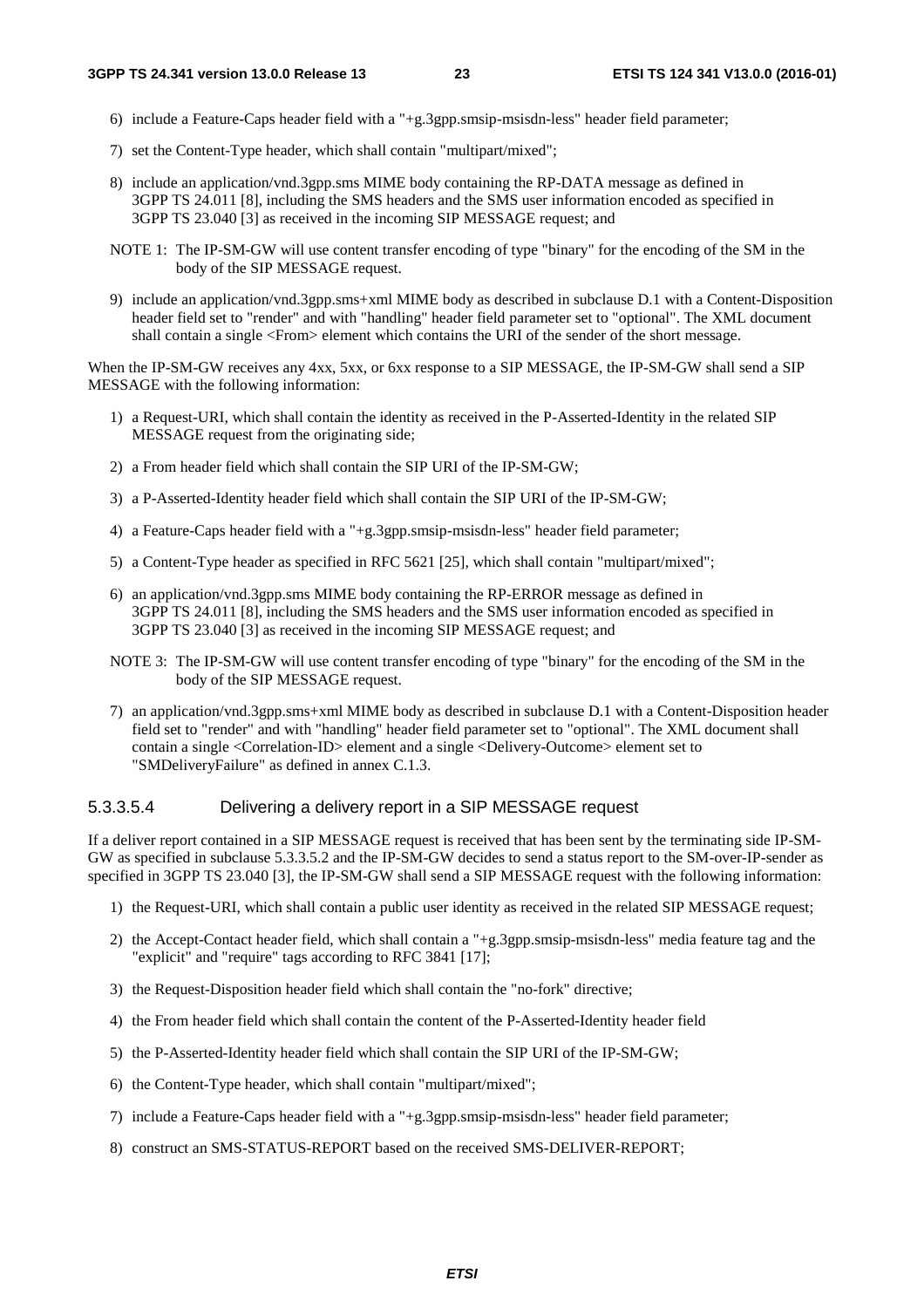- 9) an application/vnd.3gpp.sms+xml MIME body as described in subclause D.1 with a Content-Disposition header field set to "render" and with "handling" header field parameter set to "optional". The XML document shall contain a single <From> element which contains the URI of the sender of the short message; and
- 10) include an application/vnd.3gpp.sms MIME body containing the RP-DATA message as defined in 3GPP TS 24.011 [8], including the SMS headers and the SMS user information encoded as specified in 3GPP TS 23.040 [3] as received in the related SIP MESSAGE request.
- NOTE 1: The IP-SM-GW will use content transfer encoding of type "binary" for the encoding of the SM in the body of the SIP MESSAGE request.

If a delivery report indicating no success contained in a SIP MESSAGE request is received that has been sent by the terminating side IP-SM-GW, the IP-SM-GW shall:

- 1) extract the received payload from the "vnd.3gpp.sms" payload; and
- 2) extract the received payload from the "vnd.3gpp.sms+xml" payload;

The IP-SM-GW will update the SC with the appropriate message as defined in 3GPP TS 29.002 [11]. The IP-SM-GW shall treat an unknown value in the <Delivery-Outcome> element as it treats the value "SMDeliveryFailure".

NOTE 2: The IP-SM-GW will send a MO\_FORWARD\_SM to the SC.

### 5.3.3.5.5 Delivering a submit report in a SIP MESSAGE request

The IP-SM-GW may support sending of SM submit report. When the IP-SM-GW sends a SM submit report, the IP-SM-GW shall support the procedures as specified in subclause 5.3.3.4.3 starting with item a.

### 5.3.3.5.6 Procedures for receiving a SIP MESSAGE request from an IP-SM-GW

If a SIP MESSAGE request is received from another IP-SM-GW containing a"vnd.3gpp.sms" MIME body; then the IP-SM-GW shall:

- NOTE 1: It is configuration specific how the IP-SM-GW finds out that a SIP MESSAGE request is received from another IP-SM-GW
- 1) send a SIP 202 (Accepted) response according to RFC 3428 [14];
- 2) save the SIP URI of the sending IP-SM-GW, contained in the P-Asserted-Identity header field of the received SIP MESSAGE request; and
- 3) deliver the received content to the SM-over-IP-receiver as described in subclause 5.3.3.5.3 or SM-over-IP-sender as described in subclause 5.3.3.5.4

If the IP-SM-GW cannot deliver the short message in a SIP MESSAGE request then the IP-SM-GW shall send a delivery report encapsulated in a SIP MESSAGE request to the originating side with the following information:

- 1) a Request-URI, which shall contain the identity as received in the P-Asserted-Identity in the related SIP MESSAGE request from the originating side;
- 2) a From header field which shall contain the SIP URI of the IP-SM-GW;
- 3) a P-Asserted-Identity header field which shall contain the SIP URI of the IP-SM-GW;
- 4) a Feature-Caps header field with a "+g.3gpp.smsip-msisdn-less" header field parameter;
- 5) a Content-Type header as specified in RFC 5621 [25], which shall contain "multipart/mixed";
- 6) an application/vnd.3gpp.sms MIME body containing the RP-ERROR message as defined in 3GPP TS 24.011 [8], including the SMS headers and the SMS user information encoded as specified in 3GPP TS 23.040 [3] as received in the incoming SIP MESSAGE request; and
- NOTE 2: The IP-SM-GW will use content transfer encoding of type "binary" for the encoding of the SM in the body of the SIP MESSAGE request.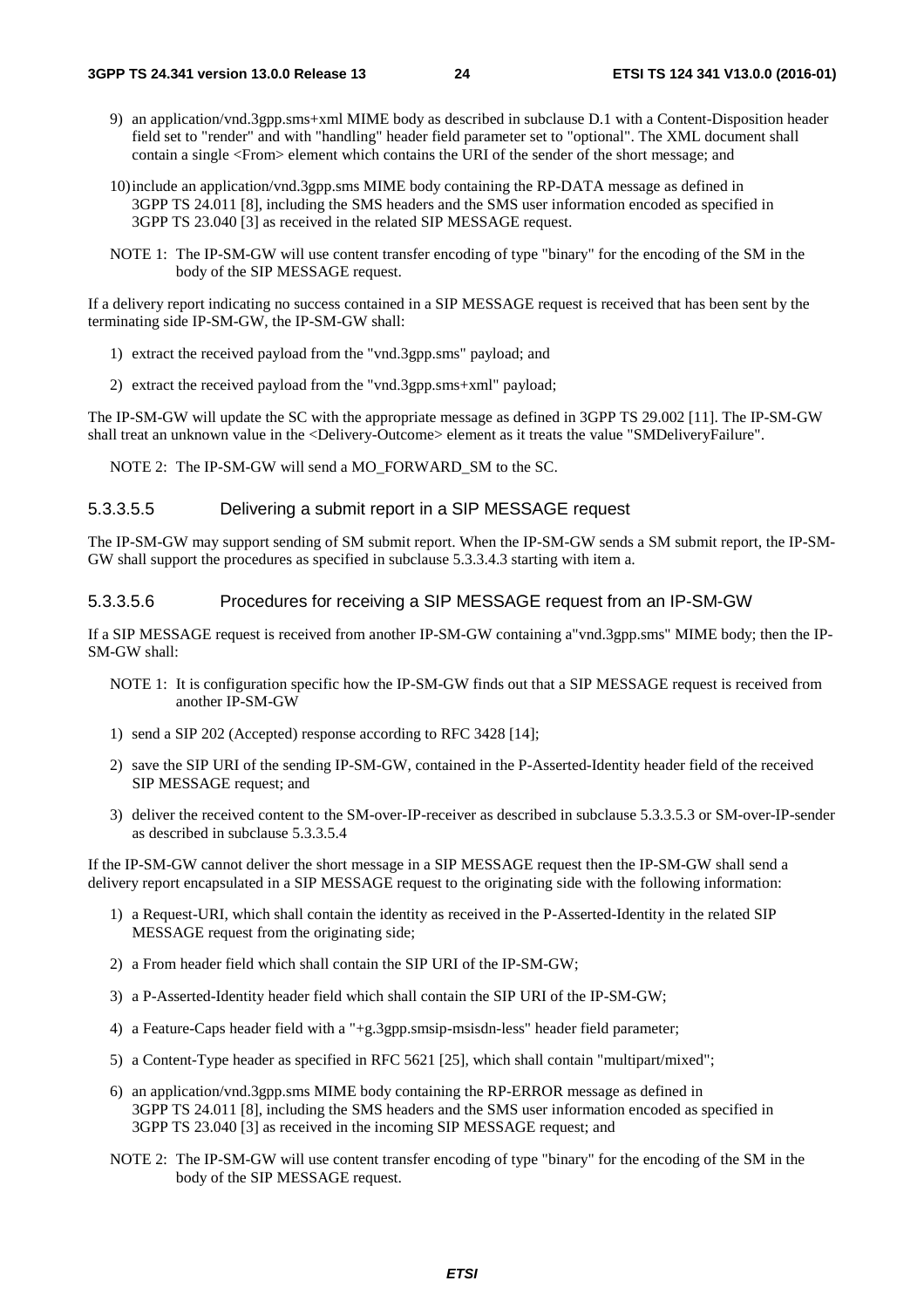7) an application/vnd.3gpp.sms+xml MIME body as described in subclause D.1 with a Content-Disposition header field set to "render" and with "handling" header field parameter set to "optional". The XML document shall contain a single <Correlation-ID> element and a single <Delivery-Outcome> element populated as defined in annex C.1.3.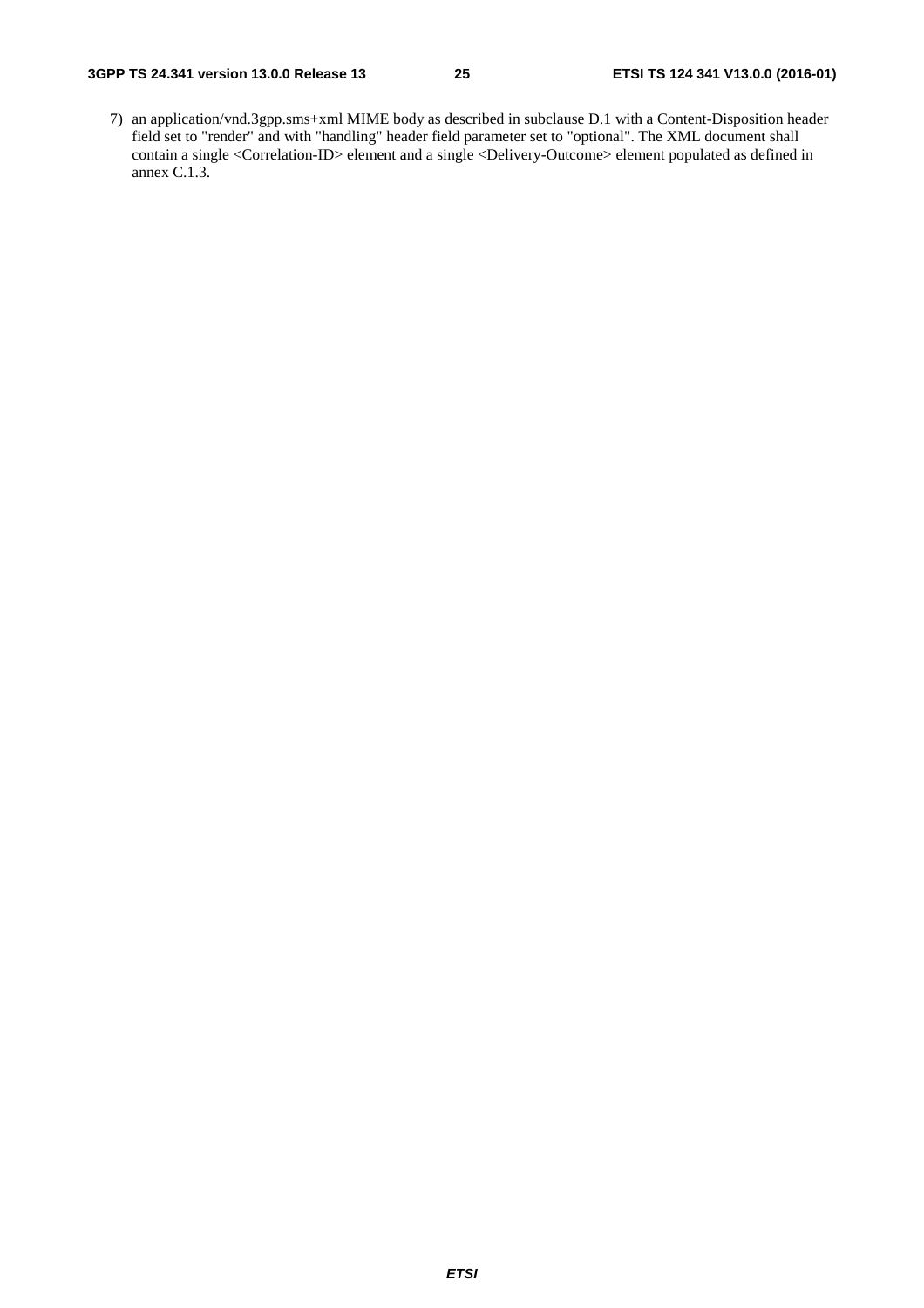## Annex A (normative): Media feature tags defined within the current document

## A.1 General

This subclause describes the media feature tag definitions that are applicable for the 3GPP IM CN Subsystem for the realisation of SMS over IP.

## A.2 Definition of media feature tag g.3gpp.smsip

Media feature tag name: g.3gpp.smsip

ASN.1 Identifier: 1.3.6.1.8.2.3

Summary of the media feature indicated by this tag: This feature-tag indicates that the device is capable of accepting SMS messages via SIP.

Values appropriate for use with this media feature tag: Boolean.

The media feature tag is intended primarily for use in the following applications, protocols, services, or negotiation mechanisms: This media feature tag is most useful within SIP for noting the SMS capabilities of a device, such as a phone or PDA.

Examples of typical use: Indicating that a mobile phone can receive short message encapsulated in a SIP MESSAGE request.

Related standards or documents: 3GPP TS 24.341: "Support of SMS over IP networks, stage 3"

Security Considerations: Security considerations for this media feature tag are discussed in subclause 11.1 of RFC 3840 [16].

## A.3 Definition of media feature tag g.3gpp.smsip-msisdnless

Media feature-tag name: g.3gpp.smsip-msisdn-less

ASN.1 Identifier: 1.3.6.1.8.2.x

Editor's note (SMSMI-CT, CR#0049): The ASN.1 Identifier will need to be updated once the IANA registration is completed.

#### Editor's note (SMSMI-CT, CR#0049): MCC will start IANA registration of the media feature tag after Release 12 is frozen.

Summary of the media feature indicated by this tag: This media feature-tag when used in a Contact header field of a SIP request or a SIP response indicates that the functional entity sending the SIP message supports MSISDN less operation of SMS via SIP MESSAGE request.

Values appropriate for use with this feature-tag: Boolean

The feature-tag is intended primarily for use in the following applications, protocols, services, or negotiation mechanisms: This feature-tag is most useful in a communications application, for describing the capabilities of a device, such as a phone or PDA.

Examples of typical use: Indicating that a user equipment supports MSISDN less operation of SMS via SIP MESSAGE request..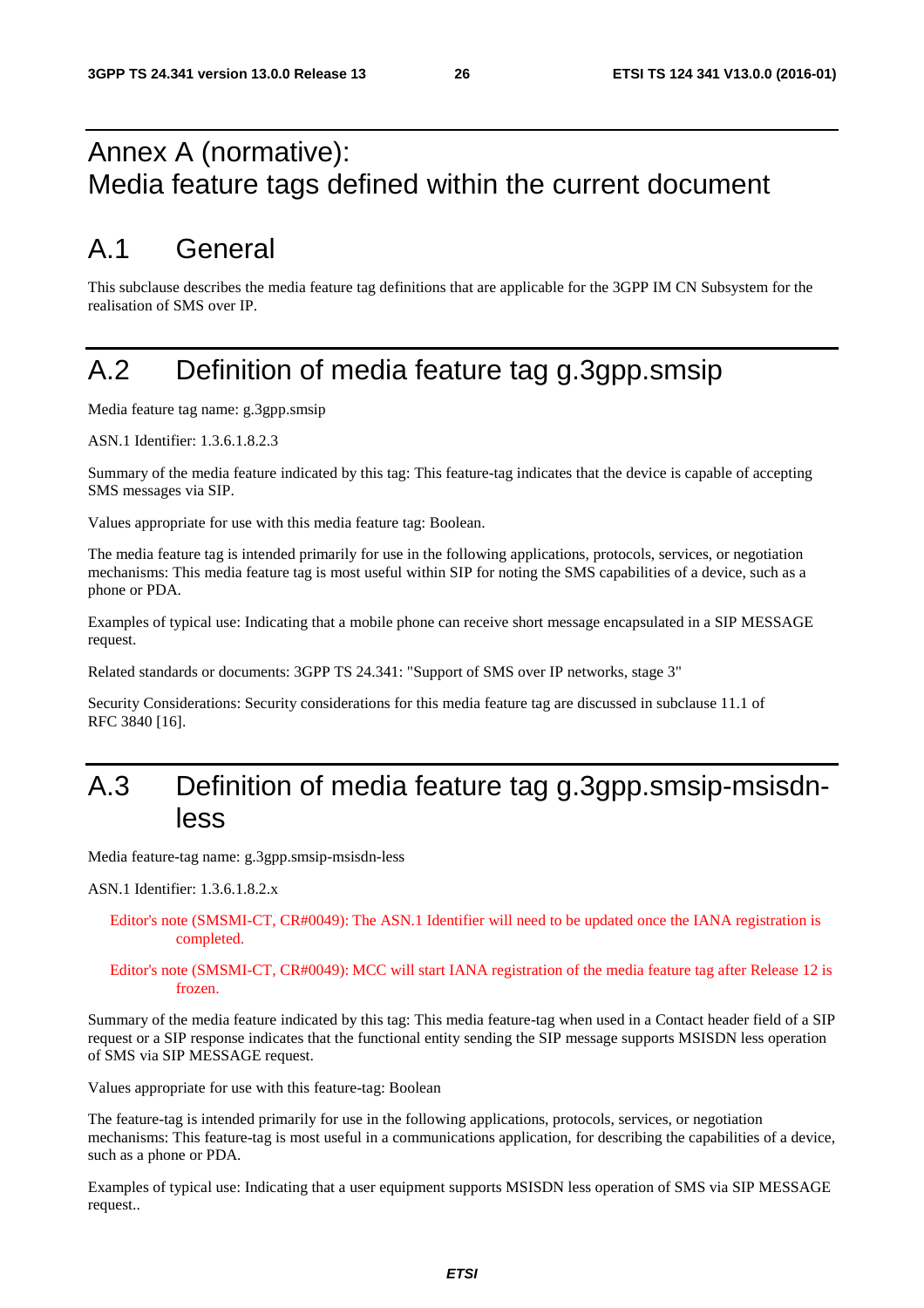Related standards or documents: 3GPP TS 24.341: "Support of SMS over IP networks, stage 3", Relese 12, available via http://www.3gpp.org/specs/numbering.htm

Security Considerations: Security considerations for this media feature-tag are discussed in subclause 12.1 of IETF RFC 3840 [53].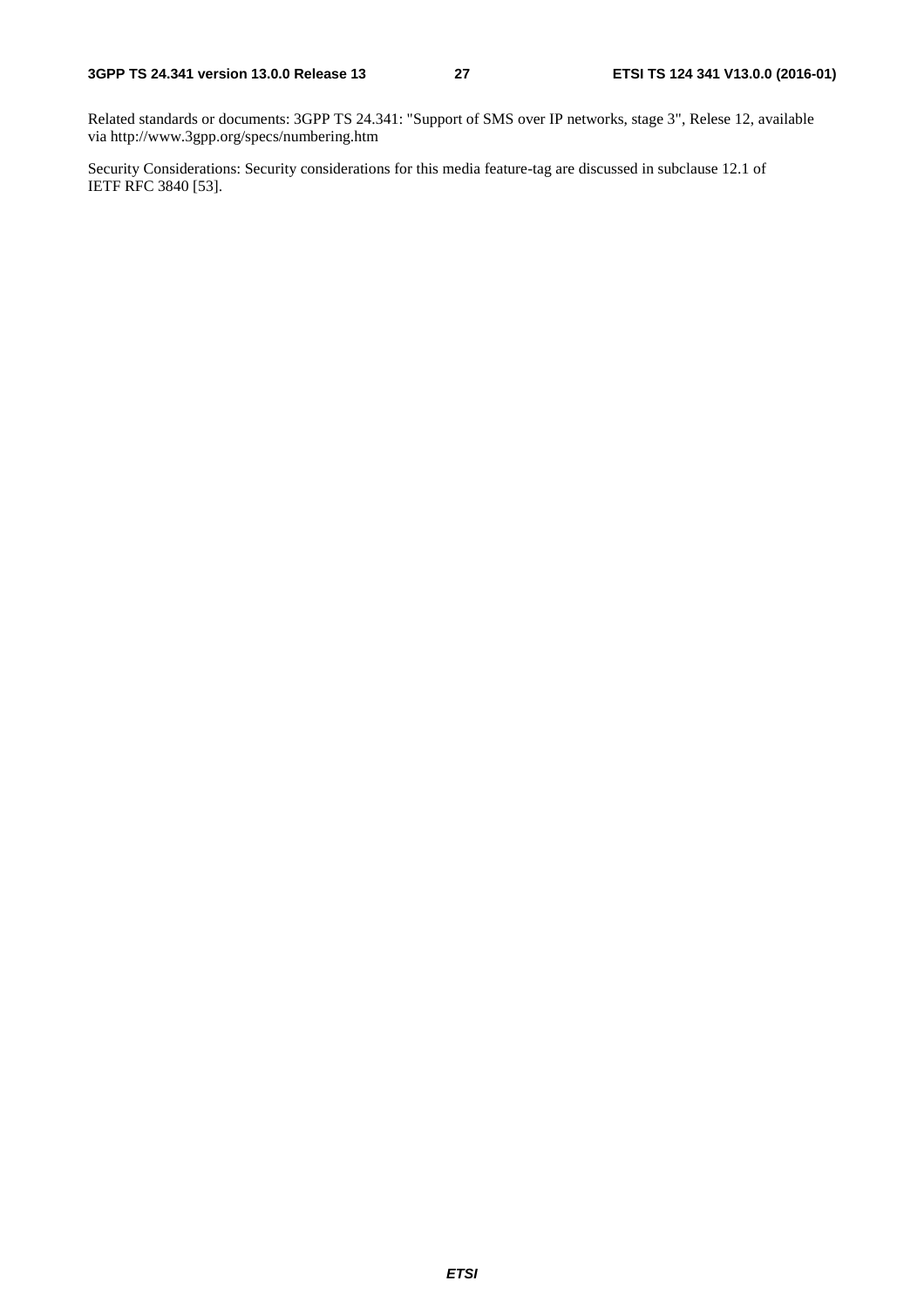## Annex B (informative): Example signalling flows of SMS over IP functionality

## B.1 Scope of signalling flows

This annex gives examples of signalling flows for the SMS over IP within the IP Multimedia (IM) Core Network (CN) subsystem based on the Session Initiation Protocol (SIP) and SIP Events.

These signalling flows provide detailed signalling flows, which expand on the overview information flows provided in 3GPP TS 23.204 [5].

## B.2 Introduction

## B.2.1 General

The signalling flows provided in this annex follow the methodology developed in 3GPP TS 24.228 [9]. The following additional considerations apply:

- a) 3GPP TS 24.228 [9] shows separate signalling flows with no configuration hiding between networks, and with configuration hiding between networks. There is no SMS over IP specific functionality associated with this hiding, and therefore such separate signalling flows are not show in the present document; and
- b) 3GPP TS 24.228 [9] does not show the functionality between the S-CSCF and the AS. As the SMS over IP functionality depends on the functionality provided by an AS, the signalling flows between S-CSCF and AS are shown in the present document.

## B.2.2 Key required to interpret signalling flows

The key to interpret signalling flows specified in 3GPP TS 24.228 [9] subclauses 4.1 and 4.2 applies with the additions specified below.

- ipsmgw.home1.net, ipsmgw.home2.net: IP-SM-GW in the home network of the SM-over-IP sender/receiver;
- sc.home1.net: PSI of the SC of the SM-over-IP sender
- user1\_public1@home1.net: SM-over-IP sender; and
- user2\_public2@home2.net: SM-over-IP receiver.

As in 3GPP TS 24.228 [9], in order to differentiate between SIP methods and other protocol messages, the message name is preceded with the associated protocol for all non-SIP messages.

Each signalling flow table contains descriptions for headers where the content of the header is new to that signalling flow, as is already performed in 3GPP TS 24.228 [9].

However, 3GPP TS 24.228 [9] includes extensive descriptions for the contents of various headers following each of the tables representing the contents of the signalling flows. Where the operation of the header is identical to that shown in 3GPP TS 24.228 [9], then such text is not reproduced in the present document.

Additional text may also be found on the contents of headers within 3GPP TS 24.228 [9] in addition to the material shown in the present document.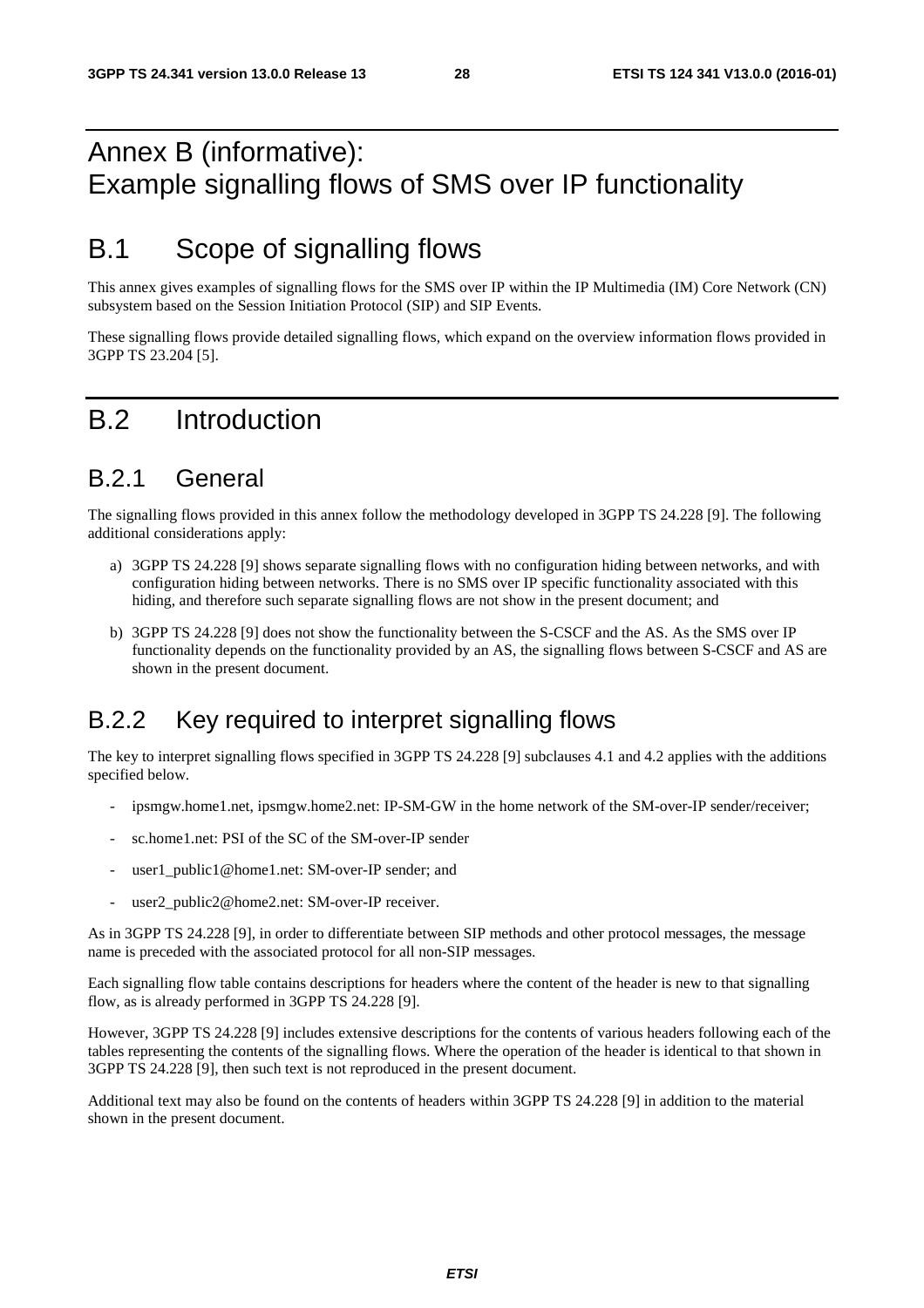B.3 Signalling flows demonstrating how IP-SM-GW indicates to HSS the availability of public user identity for delivery of short messages



**Figure B.3-1: IP-SM-GW registration signalling** 

Figure B.3-1 shows the registration signalling flow for the scenario when IP-SM-GW registers to HSS. The details of the signalling flows are as follows:

#### 1. **See 3GPP TS 24.228 [9], subclause 6.2 steps 1 through 22**

NOTE 1: 3GPP TS 24.228 [9] contains Rel-5 registration; additional parameters might appear in Rel-7 registration.

#### 2. **Initial filter criteria**

 The S-CSCF analyses the incoming request against the initial filter criteria and decides to send a third-party REGISTER request to the IP-SM-GW. Initial Filter Criteria for IP-SM-GW includes a Service Information that contains the MSISDN belonging to "sip:user1\_public1@home1.net".

#### 3. **REGISTER request (S-CSCF to IP-SM-GW) - see example in table B.3-1**

This signalling flow forwards the REGISTER request from the S-CSCF to the IP-SM-GW.

#### **Table B.3-1: REGISTER request (S-CSCF to IP-SM-GW)**

```
REGISTER sip:ipsmgw.home1.net SIP/2.0 
Via: SIP/2.0/UDP sip:scscf1.home1.net 
Max-Forwards: 70 
P-Access-Network-Info: 
P-Visited-Network-ID: 
P-Charging-Vector: 
P-Charging-Function-Addresses: 
From: <sip:scscf1.home1.net>;tag=14142 
To: <sip:user1_public1@home1.net> 
Contact: <sip:scscf1.home1.net> 
Expires: 600000 
Call-ID: apb03a0s09dkjdfglkj49112
```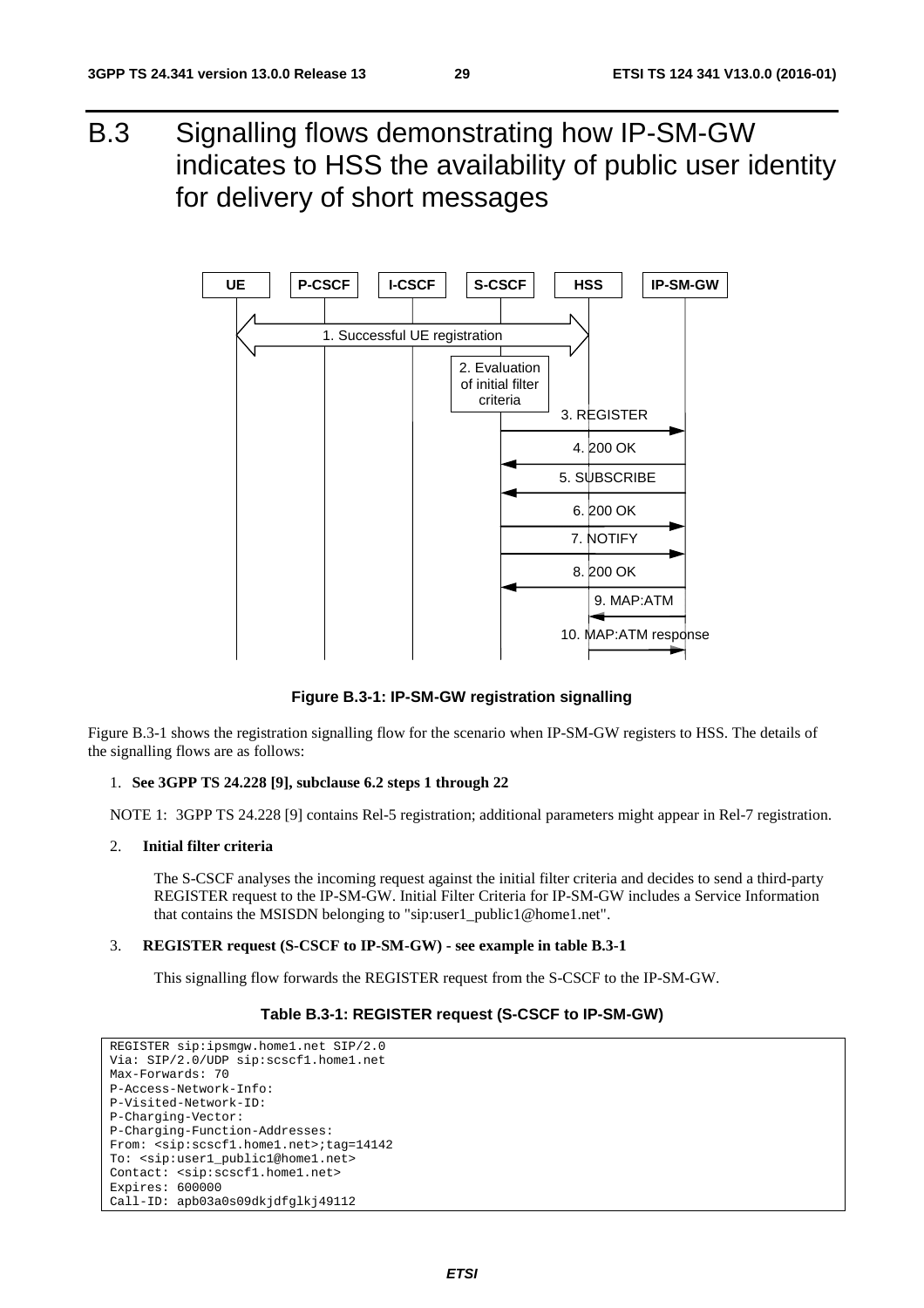```
CSeq: 43 REGISTER 
Content-Type: application/3gpp-ims+xml 
Content-Length: (...) 
<?xml version="1.0" encoding="UTF-8"?> 
<ims-3gpp version="1"> 
   <service-info>11111111</service-info> 
</ims-3gpp>
```
#### 4. **200 OK response (IP-SM-GW to S-CSCF) - see example in table B.3-2**

The IP-SM-GW sends a 200 (OK) response to the S-CSCF indicating that registration was successful.

#### **Table B.3-2: 200 OK response (IP-SM-GW to S-CSCF)**

```
SIP/2.0 200 OK 
Via: SIP/2.0/UDP sip:scscf1.home1.net 
From: 
To: 
Call-ID: 
Contact: <sip:scscf1.home1.net>;expires=600000 
CSeq: 
Date: Wed, 11 July 2001 08:49:37 GMT 
Content-Length:
```
#### 5. **SUBSCRIBE request (IP-SM-GW to S-CSCF) – see example in table B.3-3**

The IP-SM-GW subscribes to the S-CSCF for the registration status of the registered subscriber.

#### **Table B.3-3 SUBSCRIBE request (IP-SM-GW to S-CSCF)**

```
SUBSCRIBE sip:user1_public1@home1.net SIP/2.0 
Max-Forwards: 70 
Route: <sip:scscf1.home1.net;lr> 
P-Asserted-Identity: <sip:ipsmgw.home1.net> 
P-Charging-Vector: icid-value="gwrg65hy35gw5hfrD46=583735358"; orig-ioi="type-3home1.net" 
P-Charging-Function-Addresses: ccf=[5555:c88:d77::c66]; ecf=[5555:c88:d77::e67] 
From: <sip:ipsmgw.home1.net>;tag=31415286
To: <sip: user1_public1@home1.net> 
Call-ID: 56uher6y5hrwy5wseg5y4w 
CSeq: 111 SUBSCRIBE 
Event: reg 
Expires: 600000 
Accept: application/reginfo+xml 
Contact: <sip:ipsmgw.home1.net> 
Content-Length: 0
```
**Request-URI**: Public user identity whose registration status event the IP-SM-GW subscribes to.

#### 6. **200 (OK) response (S-CSCF to IP-SM-GW) - see example in table B.3-4**

The S-CSCF sends a 200 (OK) response to the IP-SM-GW.

#### **Table B.3-4: 200 (OK) response (S-CSCF to IP-SM-GW)**

```
SIP/2.0 200 OK 
Via: SIP/2.0/UDP scscf1.home1.net;branch=z9hG4bK240tfe2 
P-Asserted-Identity: 
From: <sip:ipsmgw.home1.net>;tag=31415286
To: <sip:scscf1.home1.net>;tag=14142 
Call-ID: 
CSeq:
Contact:
Expires: 
Content-Length:
```
7. **NOTIFY request (S-CSCF to IP-SM-GW) - see example in table B.3-5**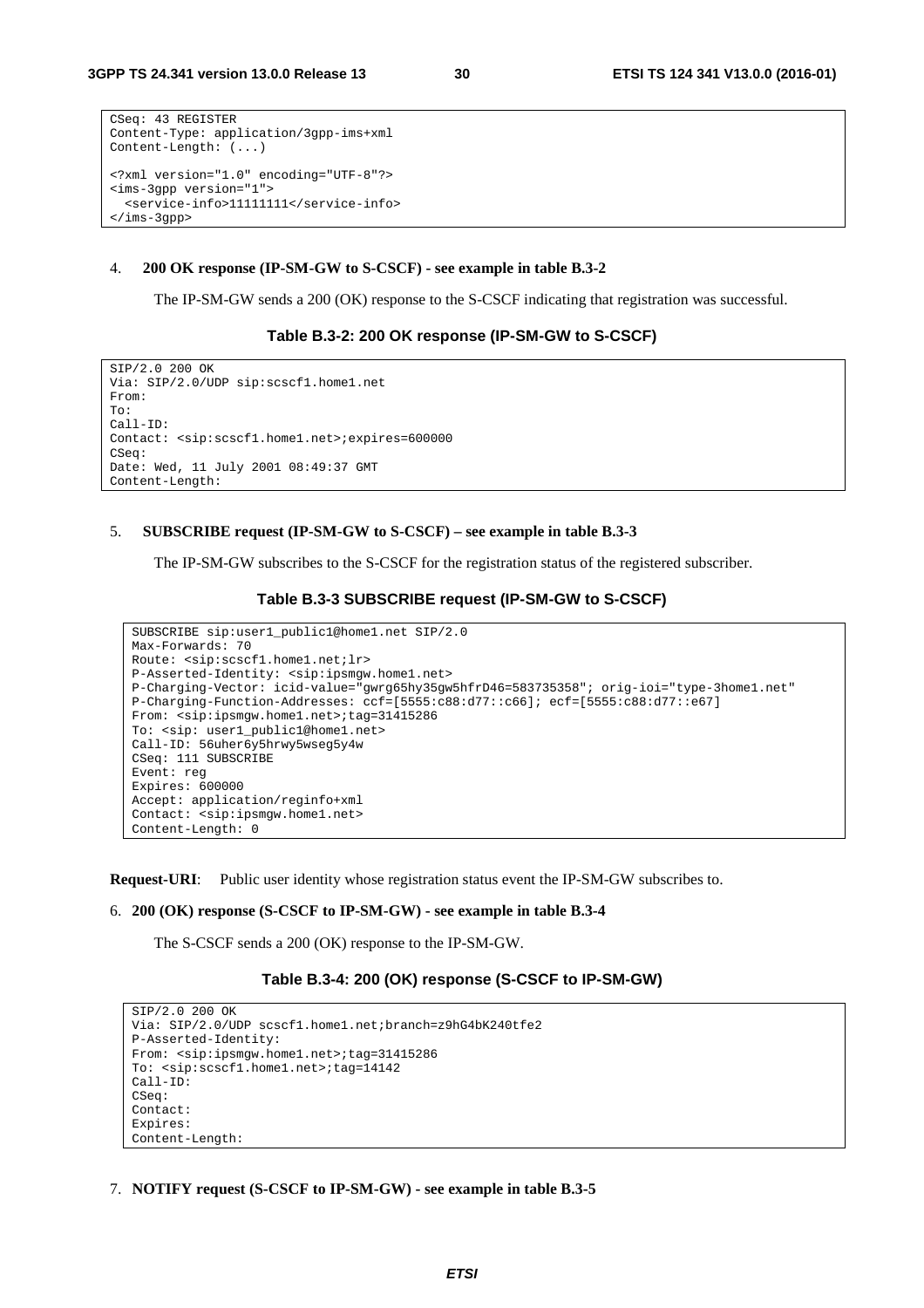The S-CSCF sends a first NOTIFY request to the IP-SM-GW. The notification indicates that the monitored public user identity registered using an SMS capable UE.

**Table B.3-5: NOTIFY request (S-CSCF to IP-SM-GW)** 

```
NOTIFY sip:ipsmgw.home1.net SIP/2.0 
Max-Forwards: 70 
From: <sip: user1_public1@home1.net>;tag=14142 
To: <sip:ipsmgw.home1.net>;tag=31415286 
Call-ID: 56uher6y5hrwy5wseg5y4w 
CSeq: 222 NOTIFY 
Subscription-State: active;expires=600000 
Event: reg 
Content-Type: application/reginfo+xml 
Contact: <sip:scscf1.home1.net> 
Content-Length: (...) 
<?xml version="1.0"?> 
<reginfo xmlns="urn:ietf:params:xml:ns:reginfo" version="1" state="full"> 
      <registration aor="sip:user1_public1@home1.net" id="a7" state="active"> 
          <contact id="76" state="active" event="registered"> 
              <uri>sip:[5555::aaa:bbb:ccc:ddd]</uri> 
              <unknown-param name="+g.3gpp.smsip"/> 
          </contact> 
      </registration> 
</reginfo>
```
#### **8. 200 (OK) response (IP-SM-GW to S-CSCF) - see example in table B.3-6**

IP-SM-GW sends a 200 (OK) response to the S-CSCF.

#### **Table B.3-6: 200 (OK) response (IP-SM-GW to S-CSCF)**

```
SIP/2.0 200 OK 
Via: SIP/2.0/UDP scscf1.home1.net;branch=z9hG4bK240tfe2 
From: 
To: 
Call-ID: 
CSeq:
Content-Type: 
Content-Length: 0
```
#### 9. **MAP: AnyTimeModification**

 The IP-SM-GW sends the request to inform the HSS/HLR that the user with MSISDN "11111111" is ready to receive short messages for delivery via IP via the sender of the request.

For detailed message flows and coding see 3GPP TS 29.002 [11].

Table B.3-7 provides the parameters in the AnyTimeModification request, which are sent to the HSS/HLR.

**Table B.3-7: Data update procedure (IP-SM-GW to HSS/HLR)** 

| <b>Message source</b><br>and destination | <b>MAP Information element</b><br>name                                   | <b>Information</b><br>source                          | <b>Description</b>                                                                                                |
|------------------------------------------|--------------------------------------------------------------------------|-------------------------------------------------------|-------------------------------------------------------------------------------------------------------------------|
| IP-SM-GW to<br><b>HSS/HLR</b>            | SubscriberIdentity                                                       | MSISDN in<br><b>SIP</b><br><b>REGISTER</b><br>request | This information element indicates the<br><b>IMSISDN of the subscriber</b>                                        |
| IP-SM-GW to<br><b>HSS/HLR</b>            | gsmSCF-Address                                                           | <b>GW</b>                                             | (static) IP-SM- HSS/HLR should forward messages<br>related to SM delivery to this address                         |
| IP-SM-GW to<br><b>HSS/HLR</b>            | modifyRegistrationStatus of<br>the modificationRequestFor-<br>SM-GW-Data | <b>GW</b>                                             | (static) IP-SM-This information element indicates the<br>registration status (activate) towards<br><b>HSS/HLR</b> |

10. MAP: AnyTimeModification response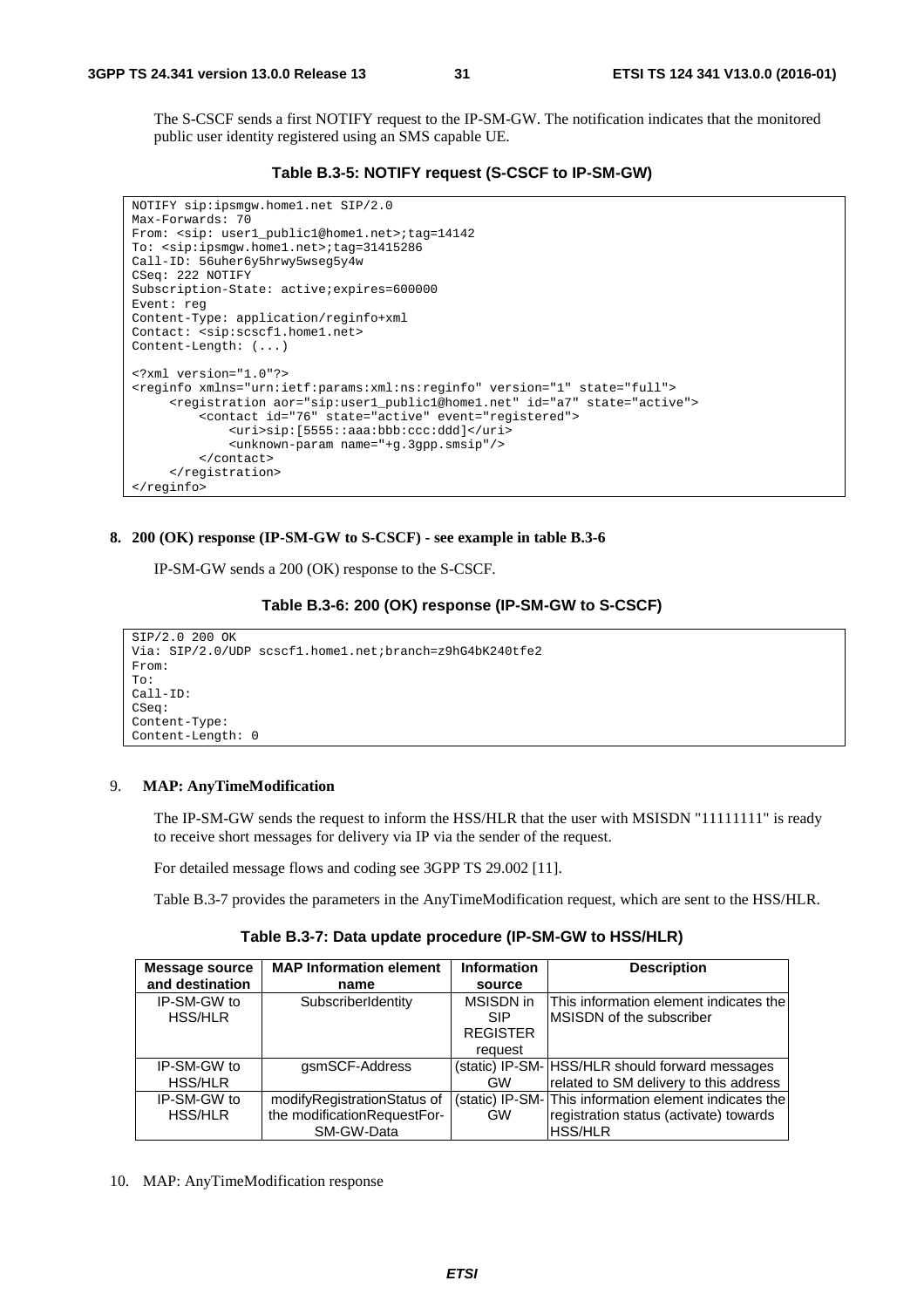The HSS/HLR acknowledges the request.

NOTE 2: The positive ATM response (Result message) does not contain any result code, negative response (Error message) contains an error code.

## B.4 Signalling flows demonstrating how IP-SM-GW indicates to HSS the unavailability of UE for delivery of short messages



**Figure B.4-1: IP-SM-GW deregistration signalling** 

Figure B.4-1 shows the registration signalling flow for the scenario when IP-SM-GW deregisters to HSS. The details of the signalling flows are as follows:

#### 1. **See 3GPP TS 24.228 [9], subclause 6.2 steps 1 through 22**

Expires header set to zero. Public user identity deregisters its last SMS capable contact.

NOTE 1: A flow for deregistration is not provided in 3GPP TS 24.228 [9]. However, deregistration is similar to a registration with the Expires header set to zero. Compared to a Rel-5 deregistration additional parameters might appear in a later release.

#### **2**. **NOTIFY request (S-CSCF to IP-SM-GW) - see example in table B.4-1**

 The S-CSCF sends a first NOTIFY request to the IP-SM-GW. The notification indicates that the monitored public user identity is not registered any more with an SMS capable UE.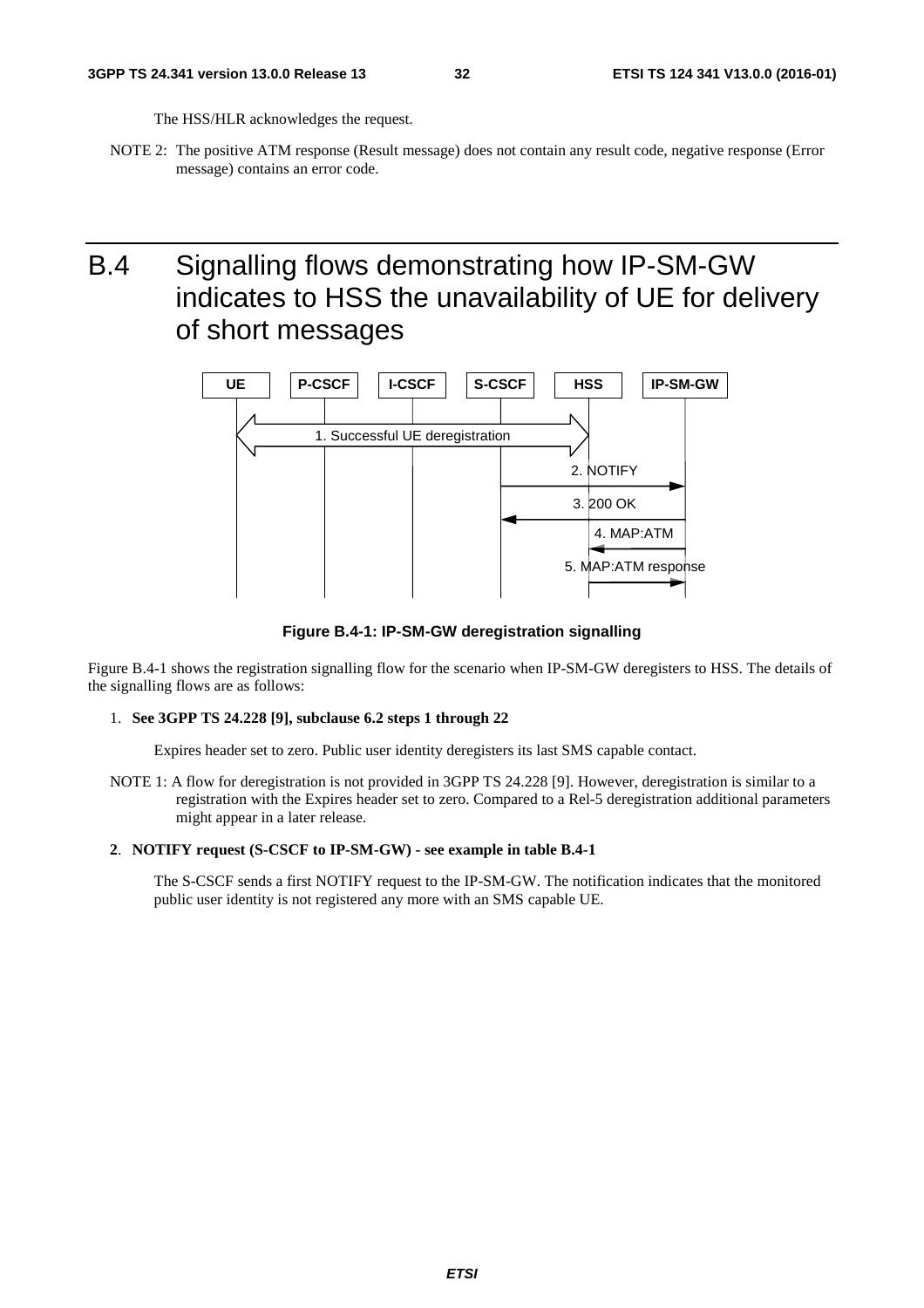```
Table B.4-1: NOTIFY request (S-CSCF to IP-SM-GW)
```

```
NOTIFY sip:ipsmgw.home1.net SIP/2.0 
Max-Forwards: 70 
From: <sip: user1_public1@home1.net>;tag=14142 
To: <sip:ipsmgw.home1.net>;tag=31415286 
Call-ID: 56uher6y5hrwy5wseg5y4w 
CSeq: 222 NOTIFY 
Subscription-State: active;expires=234546 
Event: reg 
Content-Type: application/reginfo+xml 
Contact: <sip:scscf1.home1.net> 
Content-Length: (...) 
<?xml version="1.0"?> 
<reginfo xmlns="urn:ietf:params:xml:ns:reginfo" version="1" state="full"> 
      <registration aor="sip:user1_public1@home1.net" id="a7" state="terminated"> 
          <contact id="77" state="terminated" event="unregistered"> 
              <uri>sip:[5555::aaa:bbb:ccc:ddd]</uri> 
          </contact> 
      </registration> 
      <registration aor="sip:user1_public2@home1.net" id="a8" state="active"> 
          <contact id="77" state="active" event="registered"> 
              <uri>sip:[5555::aaa:bbb:ccc:eee]</uri> 
          </contact> 
      </registration> 
</reginfo>
```
#### **3. 200 (OK) response (IP-SM-GW to S-CSCF) - see example in table B.4-2**

IP-SM-GW sends a 200 (OK) response to the S-CSCF.

#### **Table B.4-2: 200 (OK) response (IP-SM-GW to S-CSCF)**

```
SIP/2.0 200 OK 
Via: SIP/2.0/UDP scscf1.home1.net;branch=z9hG4bK240tfe2 
From: 
T<sub>O</sub>:
Call-ID: 
CSeq: 
Content-Type: 
Content-Length: 0
```
#### 4. **MAP: AnyTimeModification**

 The IP-SM-GW sends the request to inform the HSS/HLR that the user with MSISDN "11111111" is not available to receive short messages for delivery via IP via the sender of the request.

For detailed message flows and coding see 3GPP TS 29.002 [11].

Table B.4-3 provides the parameters in the AnyTimeModification request, which are sent to the HSS/HLR.

**Table B.4-3: MAP: AnyTimeModification request (IP-SM-GW to HSS/HLR)** 

| Message source  | <b>MAP Information element</b> | <b>Information</b> | <b>Description</b>                                     |
|-----------------|--------------------------------|--------------------|--------------------------------------------------------|
| and destination | name                           | source             |                                                        |
| IP-SM-GW to     | SubscriberIdentity             | MSISDN in          | This information element indicates the                 |
| <b>HSS/HLR</b>  |                                | <b>SIP</b>         | <b>IMSISDN of the subscriber</b>                       |
|                 |                                | <b>REGISTER</b>    |                                                        |
|                 |                                | request            |                                                        |
| IP-SM-GW to     | gsmSCF-Address                 |                    | (static) IP-SM- HSS/HLR should forward messages        |
| <b>HSS/HLR</b>  |                                | GW                 | related to SM delivery to this address                 |
| IP-SM-GW to     | modifyRegistrationStatus of    |                    | (static) IP-SM- This information element indicates the |
| <b>HSS/HLR</b>  | the modificationRequestFor-    | <b>GW</b>          | registration status (deactivate)                       |
|                 | SM-GW-Data                     |                    | towards HSS/HLR.                                       |

#### 5. **MAP: AnyTimeModification response**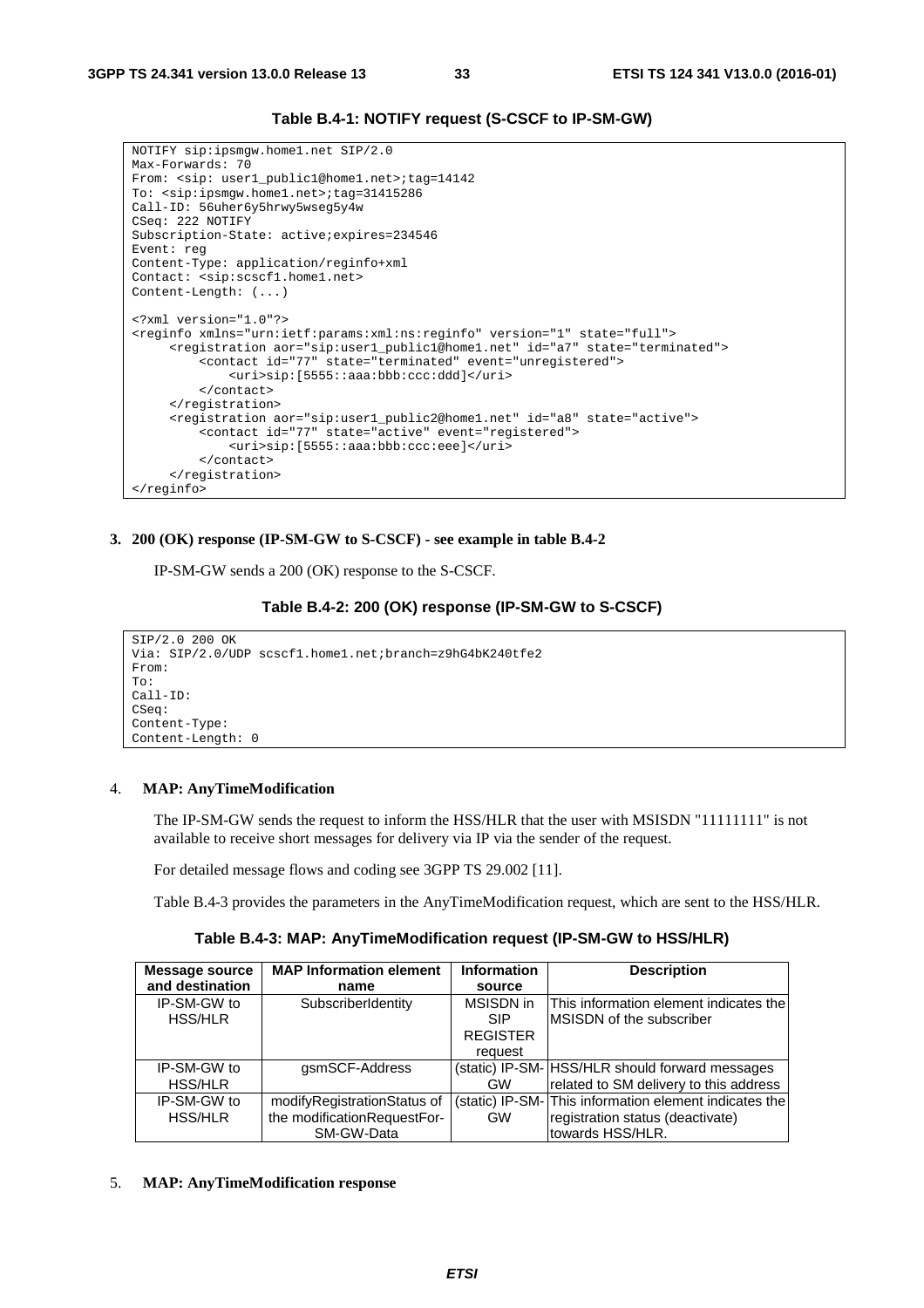The HSS/HLR acknowledges the request.

NOTE 2: The positive ATM response (Result message) does not contain any result code; negative response (Error message) contains an error code.

B.5 Signalling flows demonstrating successful UE originated SM submit procedure over IP



#### **Figure B.5-1: UE originated SM submit procedure over IP signalling**

Figure B.5-1 shows a successful UE originated SM over IP submission. For simplicity it is assumed that IP-SM-GW has direct access to SC. The details of the signalling flows are as follows:

#### 1. **MESSAGE request (UE to P-CSCF) - see example in table B.5-1**

 This request includes a vnd.3gpp.sms payload that includes the short message and routing information for the IP-SM-GW to forward the short message.

#### **Table B.5-1: MESSAGE request (UE to P-CSCF)**

```
MESSAGE sip:sc.home1.net SIP/2.0 
Via: SIP/2.0/UDP [5555::aaa:bbb:ccc:ddd]:1357;comp=sigcomp; branch=z9hG4bKnashds7 
Max-Forwards: 70 
Route: <sip:pcscf1.visited1.net:7531;lr;comp=sigcomp>, <sip:orig@scscf1.home1.net;lr> 
P-Preferred-Identity: "John Doe" <sip:user1_public1@home1.net> 
From: <sip:user1_public1@home1.net>; tag=171828 
To: <sip:sc.home1.net.net>
Call-ID: cb03a0s09a2sdfglkj490333 
Cseq: 666 MESSAGE 
Content-Type: application/vnd.3gpp.sms 
Content-Length: (…)
```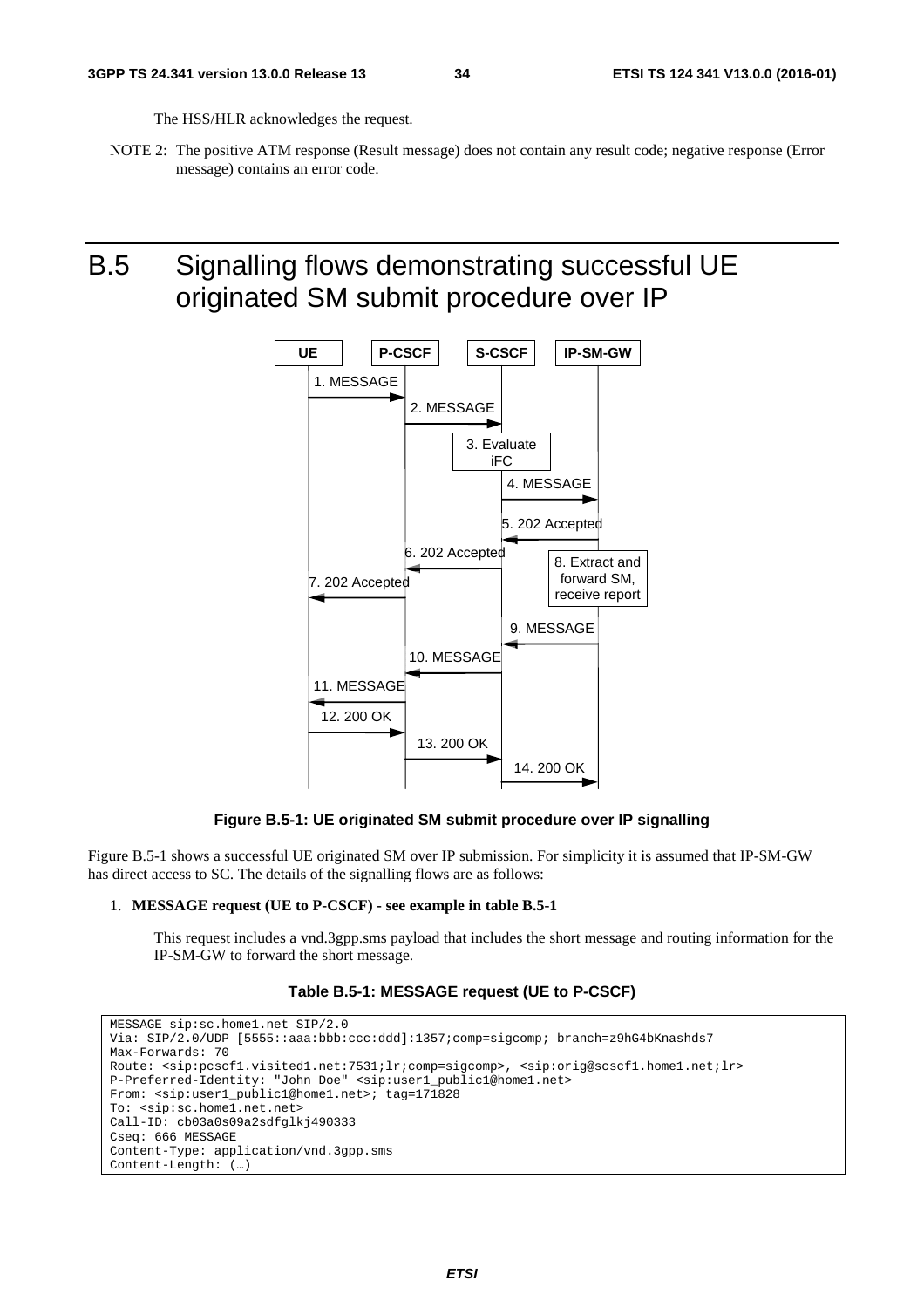**Request-URI:** PSI of the SC of user1 public1@home1.net.

The payload includes an RP-DATA message (see 3GPP TS 24.011 [8]). It includes:

- Address of the originating UE: this field includes the length indicator only;
- Address of the destination SC, which is configured in the UE; and
- RP-User-Data (see 3GPP TS 24.011 [8]), which includes SMS-SUBMIT (see 3GPP TS 23.040 [3]) as type indicator.
- 2. **MESSAGE request (P-CSCF to S-CSCF) see example in table B.5-2**

#### **Table B.5-2: MESSAGE request (P-CSCF to S-CSCF)**

```
MESSAGE sip:sc.home1.net SIP/2.0 
Via: SIP/2.0/UDP pcscf1.visited1.net;branch=z9hG4bK240f341, SIP/2.0/UDP 
     [5555::aaa:bbb:ccc:ddd]:1357;comp=sigcomp; branch=z9hG4bKnashds7 
Max-Forwards: 69 
Route: <sip:orig@scscf1.home1.net;lr> 
P-Asserted-Identity: "John Doe" <sip:user1_public1@home1.net> 
From: <sip:user1_public1@home1.net>; tag=171828 
To: <sip:sc.home1.net> 
Call-ID: cb03a0s09a2sdfglkj490333 
Cseq: 666 MESSAGE 
Content-Type: application/vnd.3gpp.sms 
Content-Length: (…)
```
#### 3. **Initial filter criteria**

 The S-CSCF analyses the incoming request against the initial filter criteria and decides to send the SIP MESSAGE request to the IP-SM-GW.

#### 4. **MESSAGE request (S-CSCF to IP-SM-GW) - see example in table B.5-3**

#### **Table B.5-3: MESSAGE request (S-CSCF to IP-SM-GW)**

```
MESSAGE sip:sc.home1.net SIP/2.0 
Via: SIP/2.0/UDP scscf1.home1.net;branch=z9hG4bK344a651, SIP/2.0/UDP 
     pcscf1.visited1.net;branch=z9hG4bK240f341, SIP/2.0/UDP 
     [5555::aaa:bbb:ccc:ddd]:1357;comp=sigcomp; branch=z9hG4bKnashds7 
Max-Forwards: 68 
Route: <sip:ipsmgw.home1.net;lr>, <sip:cb03a0s09a2sdfglkj490333@scscf1.home1.net;lr> 
P-Asserted-Identity: "John Doe" <sip:user1_public1@home1.net> 
P-Asserted-Identity: tel:+12125551111 
From: <sip:user1_public1@home1.net>; tag=171828 
To: <sip:sc.home1.net> 
Call-ID: cb03a0s09a2sdfglkj490333 
Cseq: 666 MESSAGE 
Content-Type: application/vnd.3gpp.sms 
Content-Length: (…)
```
#### 5. **202 (Accepted) response (IP-SM-GW to S-CSCF) - see example in table B.5-4**

#### **Table B.5-4: 202 (Accepted) response (IP-SM-GW to S-CSCF)**

```
SIP/2.0 202 Accepted 
Via: SIP/2.0/UDP scscf1.home1.net;branch=z9hG4bK344a651, SIP/2.0/UDP 
     pcscf1.visited1.net;branch=z9hG4bK240f341, SIP/2.0/UDP 
     [5555::aaa:bbb:ccc:ddd]:1357;comp=sigcomp; branch=z9hG4bKnashds7 
From: 
To: 
Call-ID: 
Cseq:
```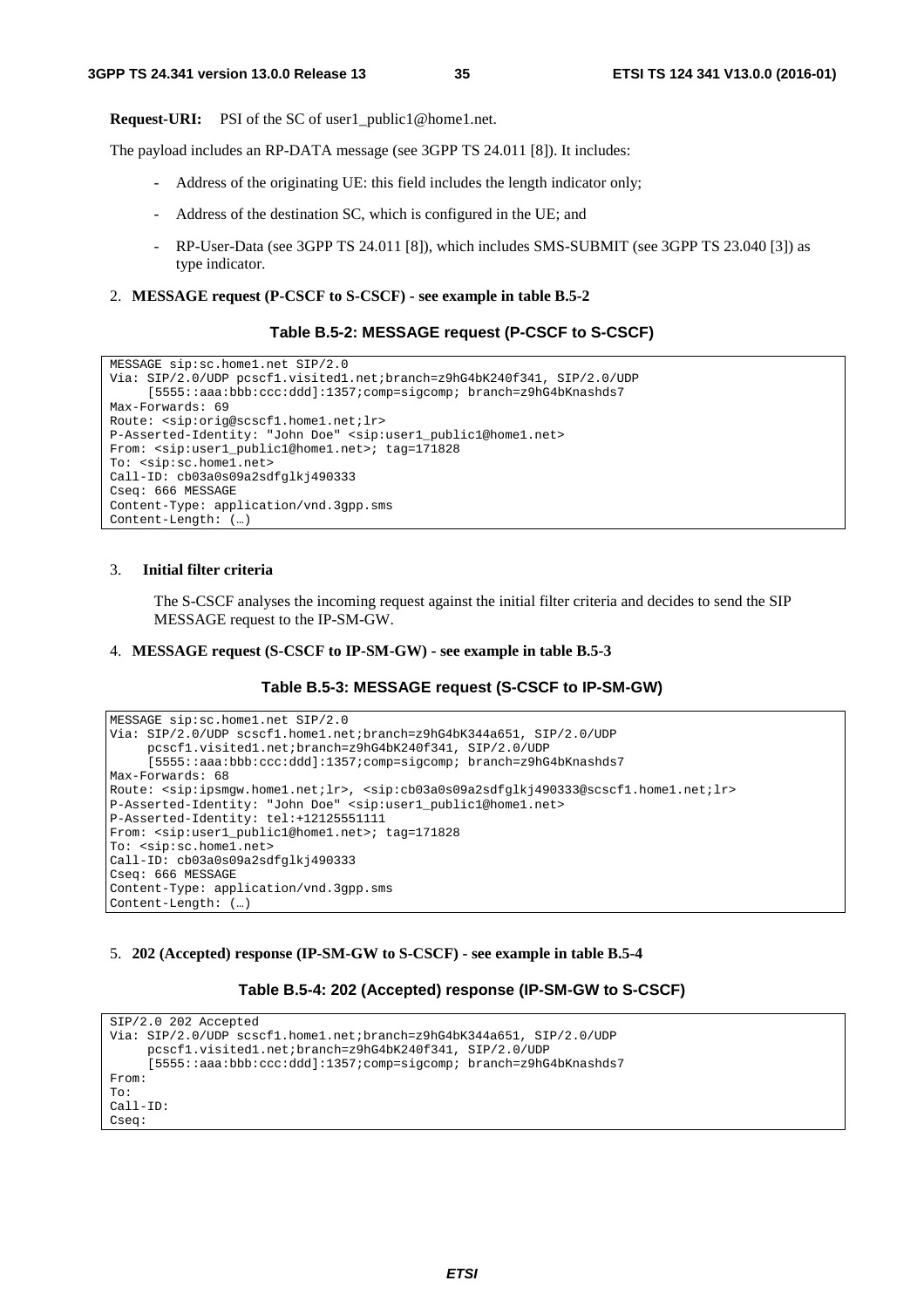6. **202 (Accepted) response (S-CSCF to P-CSCF) - see example in table B.5-5** 

**Table B.5-5: 202 (Accepted) response (S-CSCF to P-CSCF)** 

```
SIP/2.0 202 Accepted 
Via: SIP/2.0/UDP pcscf1.visited1.net;branch=z9hG4bK240f341, SIP/2.0/UDP 
     [5555::aaa:bbb:ccc:ddd]:1357;comp=sigcomp; branch=z9hG4bKnashds7 
From: 
To: 
Call-ID: 
Cseq:
```
#### 7. **202 (Accepted) response (P-CSCF to UE) - see example in table B.5-6**

```
Table B.5-6: 202 (Accepted) response (P-CSCF to UE)
```
SIP/2.0 202 Accepted Via: SIP/2.0/UDP [5555::aaa:bbb:ccc:ddd]:1357;comp=sigcomp; branch=z9hG4bKnashds7 From: To: Call-ID: Cseq:

#### 8. **Extracting and forwarding the short message, waiting and processing report**

 The IP-SM-GW forwards the short message TPDU (SMS-SUBMIT) to the SC. The SC returns a submit report which includes SMS-SUBMIT-REPORT as type indicator.

#### 9. **MESSAGE request (IP-SM-GW to S-CSCF) - see example in table B.5-7**

 This request includes a vnd.3gpp.sms payload that includes the short message submission report and routing information for the IP-SM-GW to forward the submission report.

#### **Table B.5-7: MESSAGE request (IP-SM-GW to S-CSCF)**

```
MESSAGE sip:user1_public1@home1.net SIP/2.0 
Via: SIP/2.0/UDP ipsmgw.home1.net; branch=z9hG4bK876ffa3 
Max-Forwards: 70 
Route: <sip:scscf1.home1.net;lr> 
From: <sip:ipsmgw.home1.net>; tag=583558
To: <sip:user1_public1@home1.net> 
Call-ID: fy365h43g3f36f3f6fth74g3 
Cseq: 888 MESSAGE 
P-Asserted-Identity: <sip:ipsmgw.home1.net> 
In-Reply-to: cb03a0s09a2sdfglkj490333 
Request-Disposition:fork,parallel 
Content-Type: application/vnd.3gpp.sms 
Content-Length: (…)
```
**Request-URI:** Public user identity receiving the submission report.

 The payload includes an RP-ACK message (see 3GPP TS 24.011 [8]). It includes RP-User-Data (see 3GPP TS 24.011 [8]), which includes SMS-SUBMIT-REPORT (see 3GPP TS 23.040 [3]) as type indicator.

10. **MESSAGE request (S-CSCF to P-CSCF) - see example in table B.5-8** 

#### **Table B.5-8: MESSAGE request (S-CSCF to P-CSCF)**

```
MESSAGE sip:[5555::aaa:bbb:ccc:ddd]:1357;comp=sigcomp SIP/2.0 
Via: SIP/2.0/UDP scscf1.home1.net;branch=z9hG4bK344a651, SIP/2.0/UDP ipsmgw.home1.net; 
     branch=z9hG4bK876ffa3 
Max-Forwards: 69 
Route: <sip:pcscf1.visited1.net:7531;lr;comp=sigcomp> 
From: <sip:ipsmqw.home1.net>; tag=583558
To: <sip:user1_public1@home1.net> 
Call-ID: fy365h43g3f36f3f6fth74g3 
Cseq: 888 MESSAGE 
P-Asserted-Identity: <sip:ipsmgw.home1.net>
```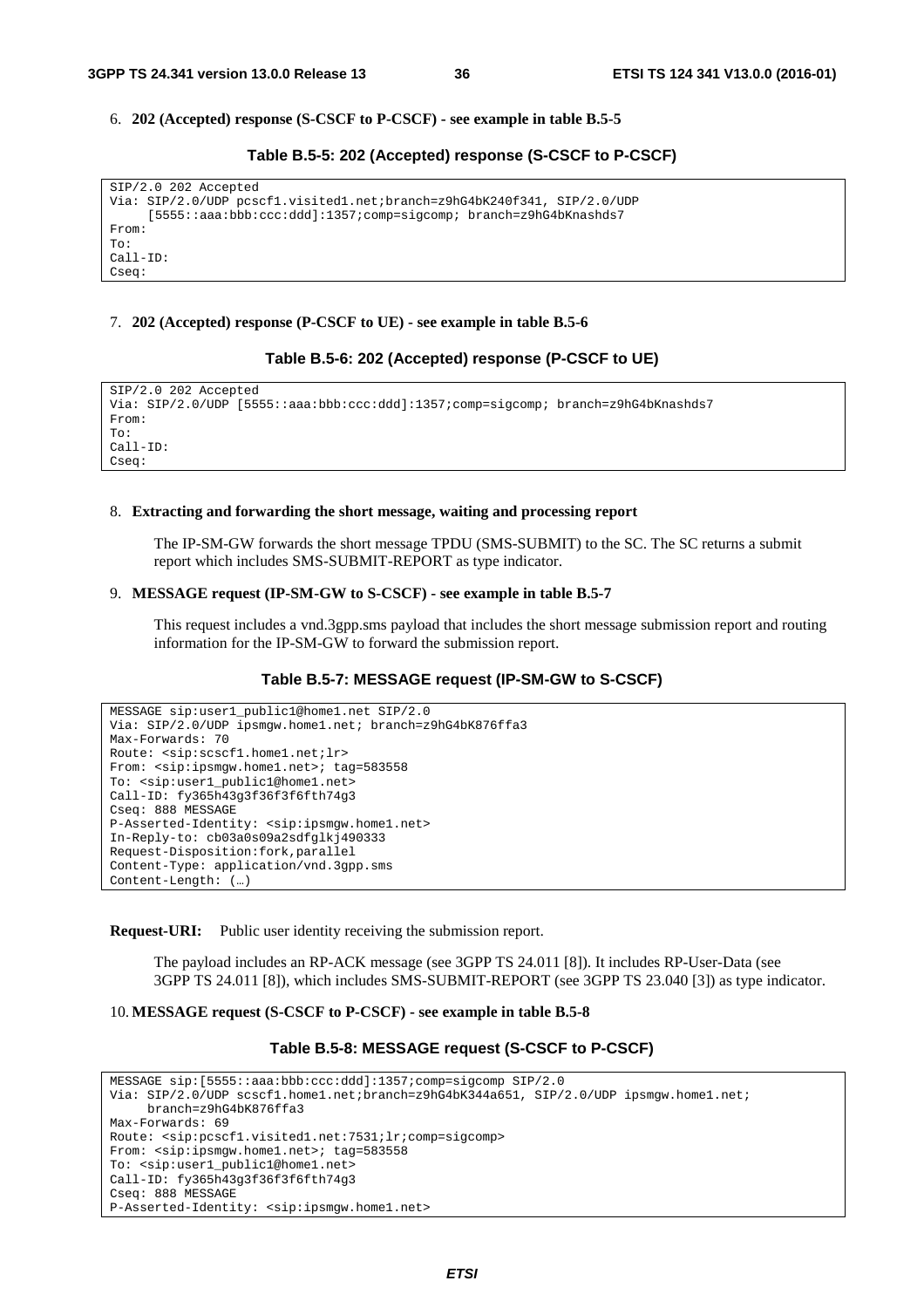```
P-Called-Party-ID: <sip:user1_public1@home1.net> 
In-Reply-to: cb03a0s09a2sdfglkj490333 
Request-Disposition:fork,parallel 
Content-Type: application/vnd.3gpp.sms 
Content-Length: (…)
```
#### 11. **MESSAGE request (P-CSCF to UE) - see example in table B.5-9**

#### **Table B.5-9: MESSAGE request (P-CSCF to UE)**

```
MESSAGE sip:[5555::aaa:bbb:ccc:ddd]:1357;comp=sigcomp SIP/2.0 
Via: SIP/2.0/UDP pcscf1.visited1.net;branch=z9hG4bK2524fd2, SIP/2.0/UDP 
     scscf1.home1.net;branch=z9hG4bK344a651, SIP/2.0/UDP ipsmqw.home1.net; branch=z9hG4bK876ffa3
Max-Forwards: 68 
From: <sip:ipsmgw.home1.net>; tag=583558
To: <sip:user1_public1@home1.net> 
Call-ID: fy365h43g3f36f3f6fth74g3 
Cseq: 888 MESSAGE 
P-Called-Party-ID: <sip:user1_public1@home1.net> 
In-Reply-to: cb03a0s09a2sdfglkj490333 
Request-Disposition:fork,parallel 
Content-Type: application/vnd.3gpp.sms 
Content-Length: (…)
```
#### 12. **200 (OK) response (UEto P-CSCF) - see example in table B.5-10**

#### **Table B.5-10: 200 (OK) response (UE to P-CSCF)**

```
SIP/2.0 200 OK 
Via: SIP/2.0/UDP pcscf1.visited1.net;branch=z9hG4bK2524fd2, SIP/2.0/UDP 
     scscf1.home1.net;branch=z9hG4bK344a651, SIP/2.0/UDP ipsmgw.home1.net; branch=z9hG4bK876ffa3 
From: 
To: 
Call-ID: 
Cseq:
```
#### 13. **200 (OK) response (P-CSCF to S-CSCF) - see example in table B.5-11**

#### **Table B.5-11: 200 (OK) response (P-CSCF to S-CSCF)**

```
SIP/2.0 200 OK 
Via: SIP/2.0/UDP scscf1.home1.net;branch=z9hG4bK344a651, SIP/2.0/UDP ipsmgw.home1.net;
     branch=z9hG4bK876ffa3 
From: 
To: 
Call-ID: 
Cseq:
```
#### 14. **200 (OK) response (S-CSCF to IP-SM-GW) - see example in table B.5-12**

#### **Table B.5-12: 200 (OK) response (S-CSCF to IP-SM-GW)**

```
SIP/2.0 200 OK 
Via: SIP/2.0/UDP ipsmgw.home1.net; branch=z9hG4bK876ffa3 
From: 
To: 
Call-ID: 
Cseq:
```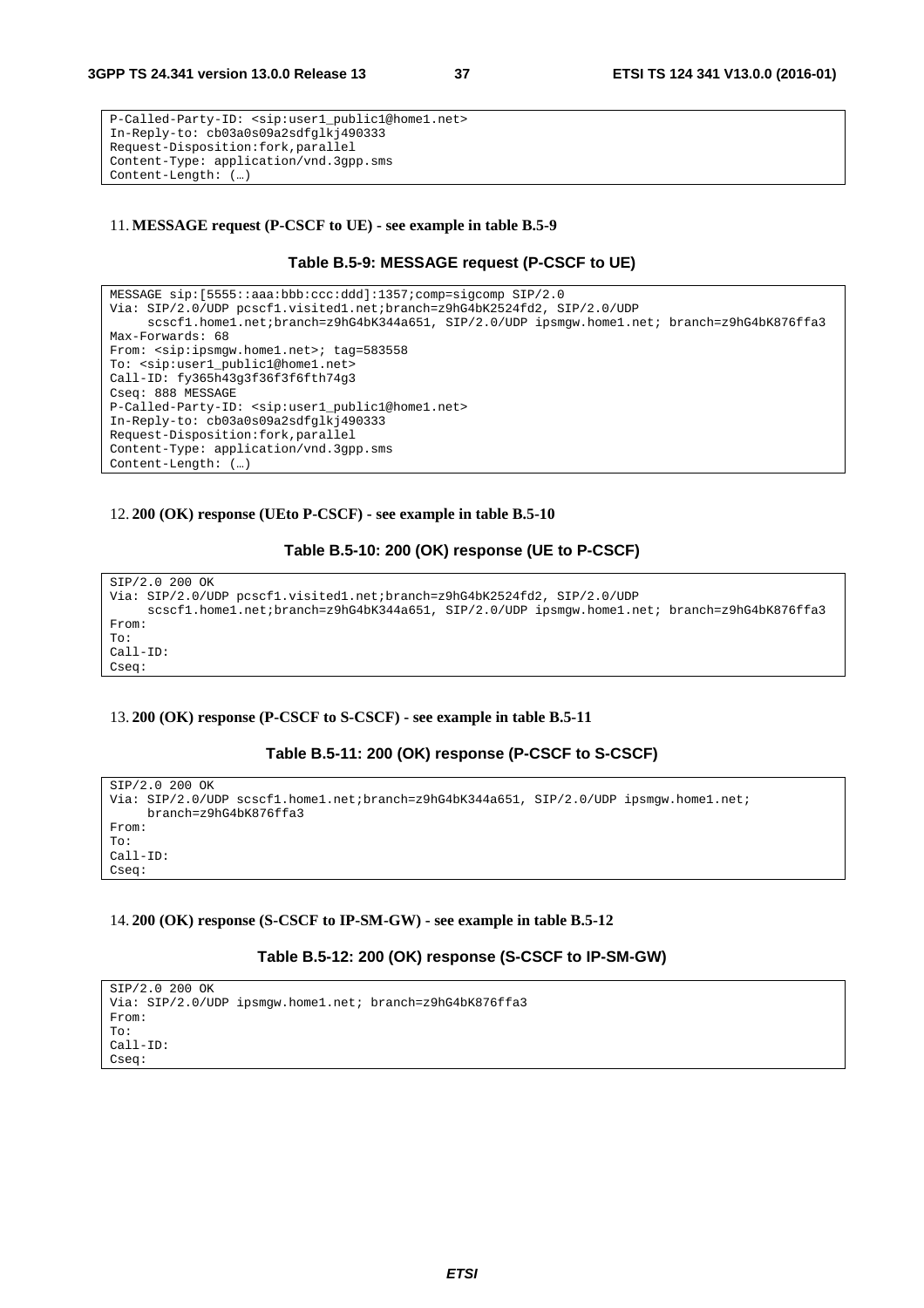B.6 Signalling flows demonstrating successful UE terminated SM deliver procedure over IP (including delivery report)



**Figure B.6-1: UE originated SM deliver procedure over IP signalling** 

It is assumed that "sip:user2\_public2@home2.net" associated with MSISDN=11111111 is registered at ipsmgw.home2.net using an SMS capable UE.

Figure B.6-1 shows a successful UE terminated SM over IP delivery. The details of the signalling flows are as follows:

#### 1. **Receiving SM from SC**

 The IP-SM-GW receives a short message from SC (sc.home1.net) which includes SMS-DELIVER as type indicator and MSISDN=11111111 as destination UE.

#### 2. **MESSAGE request (IP-SM-GW to S-CSCF) - see example in table B.6-1**

 This request includes a vnd.3gpp.sms payload that includes the short message and routing information for the S-CSCF to forward the short message.

#### **Table B.6-1: MESSAGE request (IP-SM-GW to S-CSCF)**

```
MESSAGE sip:user2_public2@home2.net SIP/2.0 
Via: SIP/2.0/UDP ipsmgw.home2.net; branch=z9hG4bK876ffa3 
Max-Forwards: 70 
Route: <sip:scscf1.home2.net;lr> 
From: <sip:ipsmgw.home2.net>; tag=583558
To: <sip:user2_public2@home2.net> 
Call-ID: fy365h43g3f36f3f6fth74g3 
Cseq: 888 MESSAGE 
P-Asserted-Identity: sip:ipsmgw.home2.net 
Request-Disposition: no-fork 
Accept-Contact: *;+g.3gpp.smsip;require;explicit 
Content-Type: application/vnd.3gpp.sms 
Content-Length: (…)
```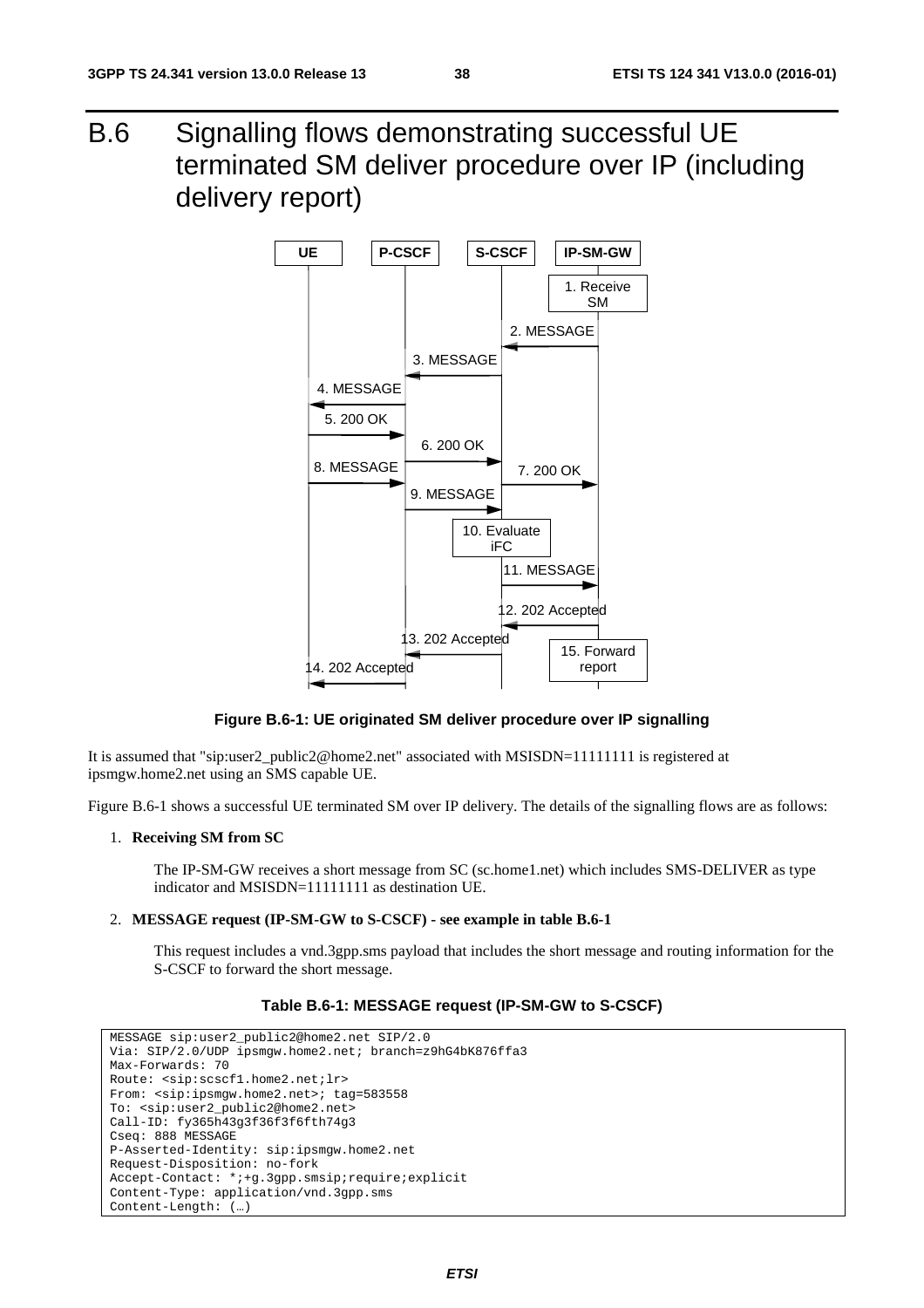**Request-URI:** Public user identity receiving the delivery report.

The payload includes the RP-DATA message (see 3GPP TS 24.011 [8]). Its RP-User-Data information element includes a TPDU of type SMS-DELIVER.

#### 3. **MESSAGE request (S-CSCF to P-CSCF) - see example in table B.6-2**

 S-CSCF performs the caller preferences to callee capabilities matching and builds the Request-URI with the selected contact.

#### **Table B.6-2: MESSAGE request (S-CSCF to P-CSCF)**

```
MESSAGE sip:[5555::aaa:bbb:ccc:ddd]:1357;comp=sigcomp SIP/2.0 
Via: SIP/2.0/UDP scscf2.home2.net;branch=z9hG4bK344a651, SIP/2.0/UDP ipsmgw.home2.net; 
     branch=z9hG4bK876ffa3 
Max-Forwards: 69 
Route: <sip:pcscf2.visited2.net:7531;lr;comp=sigcomp> 
From: <sip:ipsmgw.home2.net>; tag=583558
To: <sip:user2_public2@home2.net> 
Call-ID: fy365h43g3f36f3f6fth74g3 
Cseq: 888 MESSAGE 
P-Asserted-Identity: sip:ipsmgw.home2.net 
P-Called-Party-ID: <sip:user2_public2@home2.net> 
Request-Disposition: no-fork 
Accept-Contact: *;+g.3gpp.smsip;require;explicit 
Content-Type: application/vnd.3gpp.sms 
Content-Length: (…)
```
**Request-URI:** SMS capable contact of the public user identity.

#### 4. **MESSAGE request (P-CSCF to UE) - see example in table B.6-3**

```
Table B.6-3: MESSAGE request (P-CSCF to UE)
```

```
MESSAGE sip:[5555::aaa:bbb:ccc:ddd]:1357;comp=sigcomp SIP/2.0 
Via: SIP/2.0/UDP pcscf2.visited2.net;branch=z9hG4bK2524fd2, SIP/2.0/UDP 
     scscf2.home2.net;branch=z9hG4bK344a651, SIP/2.0/UDP ipsmqw.home2.net; branch=z9hG4bK876ffa3
Max-Forwards: 68 
From: <sip:ipsmgw.home2.net>; tag=583558 
To: <sip:user2_public2@home2.net> 
Call-ID: fy365h43g3f36f3f6fth74g3 
Cseq: 888 MESSAGE 
P-Called-Party-ID: <sip:user2_public2@home2.net> 
Request-Disposition: no-fork 
Accept-Contact: *;+g.3gpp.smsip;require;explicit 
Content-Type: application/vnd.3gpp.sms 
Content-Length: (…)
```
#### 5. **200 (OK) response (UE to P-CSCF) - see example in table B.6-4**

**Table B.6-4: 200 (OK) response (UE to P-S-CSCF)** 

```
SIP/2.0 200 OK 
Via: SIP/2.0/UDP pcscf2.visited2.net;branch=z9hG4bK2524fd2, SIP/2.0/UDP 
     scscf2.home2.net;branch=z9hG4bK344a651, SIP/2.0/UDP ipsmgw.home2.net; branch=z9hG4bK876ffa3
From: 
To: 
Call-ID: 
Cseq:
```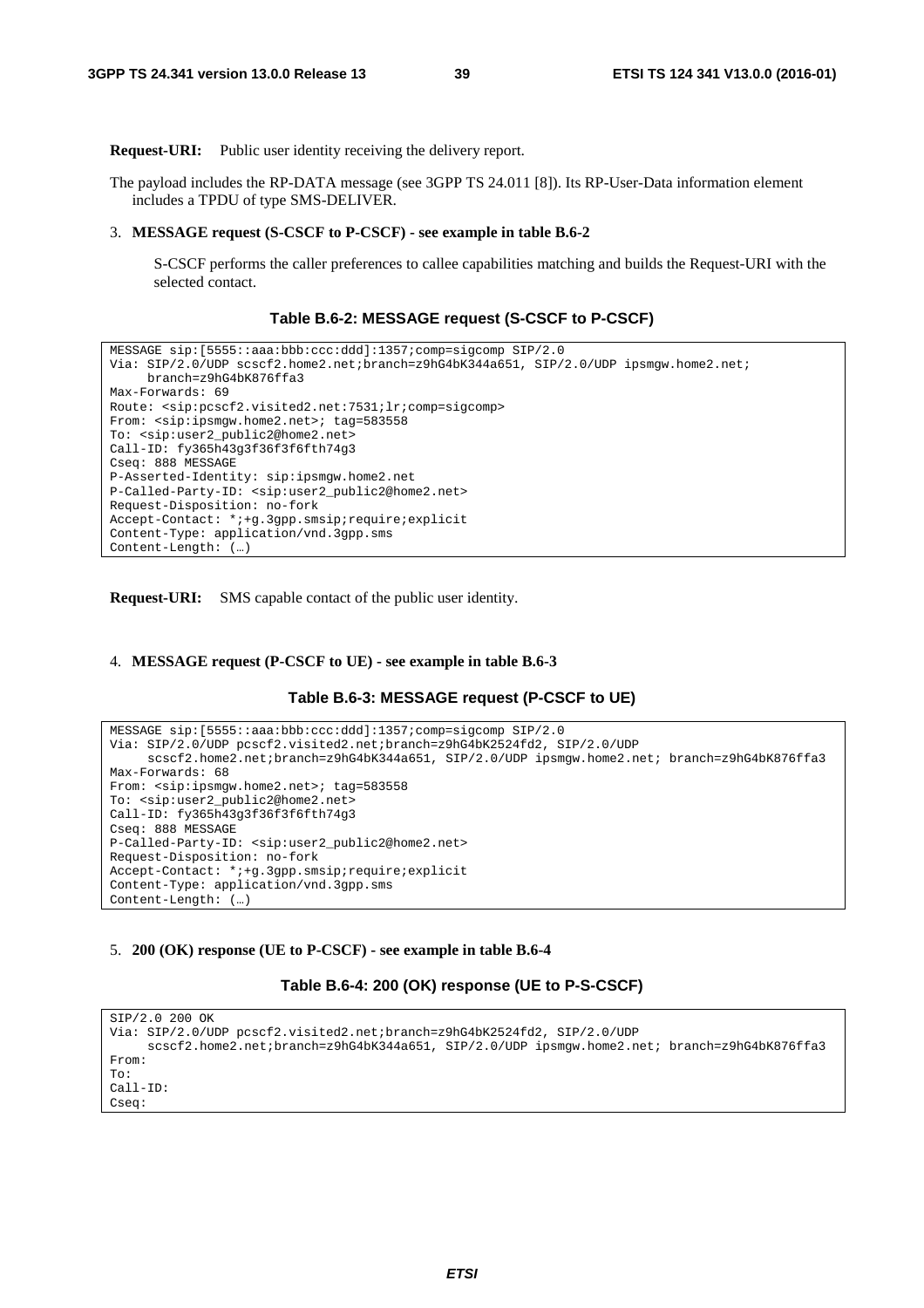#### 6. **200 (OK) response (P-CSCF to S-CSCF) - see example in table B.6-5**

#### **Table B.6-5: 200 (OK) response (P-CSCF to S-CSCF)**

| SIP/2.0 200 OK                                                                         |  |
|----------------------------------------------------------------------------------------|--|
| Via: SIP/2.0/UDP scscf2.home2.net;branch=z9hG4bK344a651, SIP/2.0/UDP ipsmqw.home2.net; |  |
| $branch = z9hG4bK876ffa3$                                                              |  |
| From:                                                                                  |  |
| To:                                                                                    |  |
| $Call-ID:$                                                                             |  |
| Cseq:                                                                                  |  |
|                                                                                        |  |

#### 7. **200 (OK) response (S-CSCF to IP-SM-GW) - see example in table B.6-6**

#### **Table B.6-6: 200 (OK) response (S-CSCF to IP-SM-GW)**

SIP/2.0 200 OK Via: SIP/2.0/UDP ipsmgw.home2.net; branch=z9hG4bK876ffa3 From: To: Call-ID: Cseq:

#### 8. **MESSAGE request (UE to P-CSCF) - see example in table B.6-7**

 This request includes a vnd.3gpp.sms payload that includes the SMS-DELIVER-REPORT and routing information for the IP-SM-GW to forward the delivery report.

#### **Table B.6-7: MESSAGE request (UE to P-CSCF)**

```
MESSAGE sip:ipsmgw.home2.net SIP/2.0 
Via: SIP/2.0/UDP [5555::aaa:bbb:ccc:ddd]:1357;comp=sigcomp; branch=z9hG4bKnashds7 
Max-Forwards: 70 
Route: <sip:pcscf2.visited2.net:7531;lr;comp=sigcomp>, <sip:orig@scscf2.home2.net;lr> 
P-Preferred-Identity: "John Doe" <sip:user2_public2@home2.net> 
From: <sip:user2_public2@home2.net>; tag=171828 
To: <sip:ipsmgw.home2.net> 
Call-ID: cb03a0s09a2sdfglkj490333 
In-Reply-to: fy365h43g3f36f3f6fth74g3 
Cseq: 999 MESSAGE 
Content-Type: application/vnd.3gpp.sms 
Content-Length: (…)
```
#### **Request-URI:** The IP-SM-GW that sent the SIP MESSAGE request including the delivered short message to the SM-over-IP receiver.

The payload includes an RP-ACK message (see 3GPP TS 24.011 [8]). Its RP-User-Data information element includes a TPDU of type SMS-DELIVER-REPORT.

#### 9. **MESSAGE request (P-CSCF to S-CSCF) - see example in table B.6-8**

#### **Table B.6-8: MESSAGE request (P-CSCF to S-CSCF)**

```
MESSAGE sip:ipsmgw.home2.net SIP/2.0 
Via: SIP/2.0/UDP pcscf2.visited2.net;branch=z9hG4bK240f341, SIP/2.0/UDP 
     [5555::aaa:bbb:ccc:ddd]:1357;comp=sigcomp; branch=z9hG4bKnashds7 
Max-Forwards: 69 
Route: <sip:orig@scscf2.home2.net;lr> 
P-Asserted-Identity: "John Doe" <sip:user2_public2@home1.net> 
From: <sip:user2_public2@home2.net>; tag=171828 
To: <sip:ipsmgw.home2.net> 
Call-ID: cb03a0s09a2sdfglkj490333 
In-Reply-to: fy365h43g3f36f3f6fth74g3 
Cseq: 999 MESSAGE 
Content-Type: application/vnd.3gpp.sms 
Content-Length: (…)
```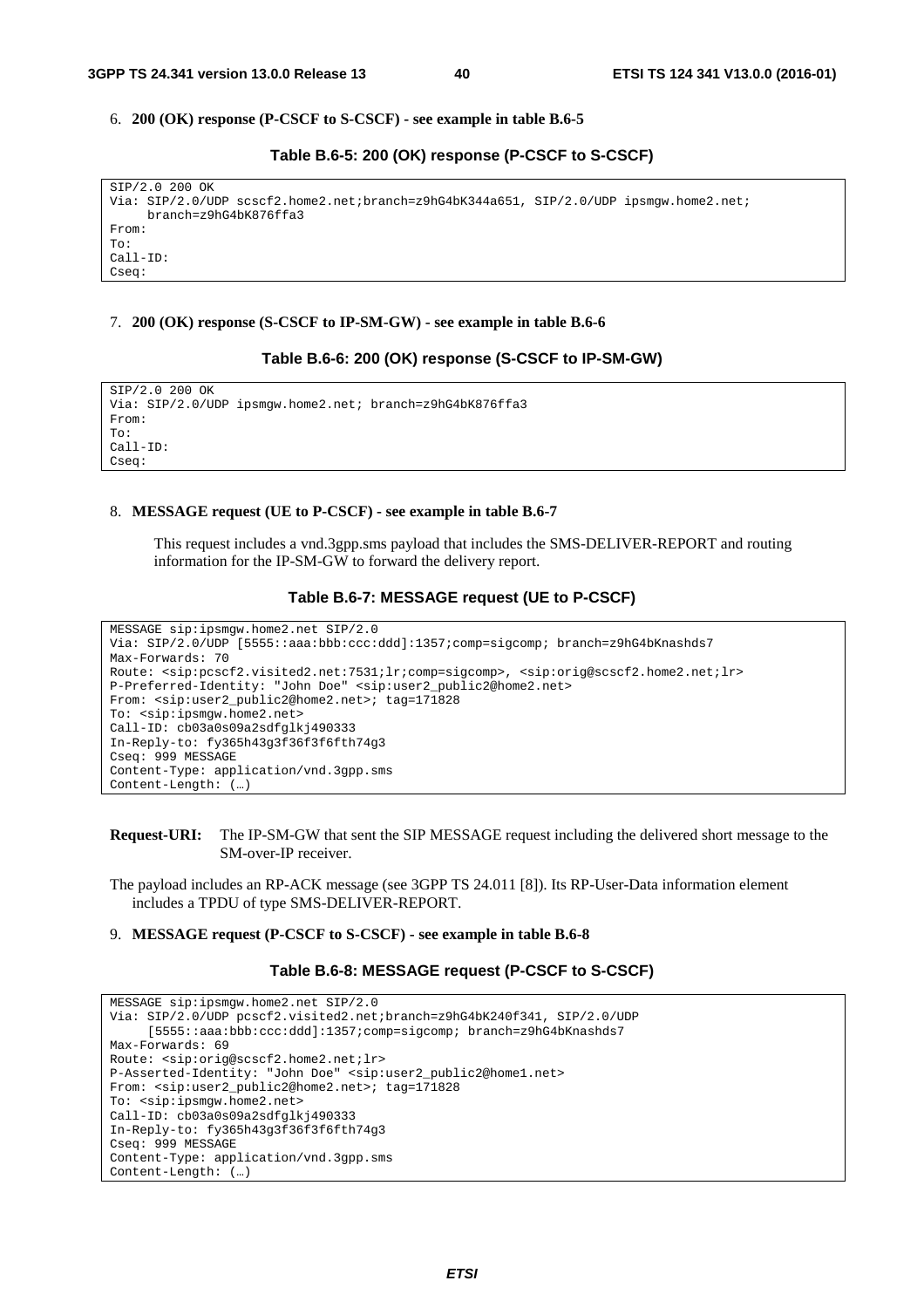#### 10. **Initial filter criteria**

 The S-CSCF analyses the incoming request against the initial filter criteria and decides to send the SIP MESSAGE request to the IP-SM-GW.

#### 11. **MESSAGE request (S-CSCF to IP-SM-GW) - see example in table B.6-9**

```
Table B.6-9: MESSAGE request (S-CSCF to IP-SM-GW)
```

```
MESSAGE sip:ipsmgw.home2.net SIP/2.0 
Via: SIP/2.0/UDP scscf2.home2.net;branch=z9hG4bK344a651, SIP/2.0/UDP 
     pcscf2.visited2.net;branch=z9hG4bK240f341, SIP/2.0/UDP 
     [5555::aaa:bbb:ccc:ddd]:1357;comp=sigcomp; branch=z9hG4bKnashds7 
Max-Forwards: 68 
Route: <sip:ipsmgw.home2.net;lr>, <sip:cb03a0s09a2sdfglkj490333@scscf2.home2.net;lr> 
P-Asserted-Identity: "John Doe" <sip:user2_public2@home2.net> 
P-Asserted-Identity: tel:+12125552222 
From: <sip:user2_public2@home2.net>; tag=171828 
To: <sip:ipsmgw.home2.net> 
Call-ID: cb03a0s09a2sdfglkj490333 
In-Reply-to: fy365h43g3f36f3f6fth74g3 
Cseq: 666 MESSAGE 
Content-Type: application/vnd.3gpp.sms 
Content-Length: (…)
```
#### 12. **202 (Accepted) response (IP-SM-GW to S-CSCF) - see example in table B.6-10**

#### **Table B.6-10: 202 (Accepted) response (IP-SM-GW to S-CSCF)**

```
SIP/2.0 202 Accepted 
Via: SIP/2.0/UDP scscf2.home2.net;branch=z9hG4bK344a651, SIP/2.0/UDP 
     pcscf2.visited2.net;branch=z9hG4bK240f341, SIP/2.0/UDP 
     [5555::aaa:bbb:ccc:ddd]:1357;comp=sigcomp; branch=z9hG4bKnashds7 
From: 
To: 
Call-ID: 
Cseq:
```
#### 13. **202 (Accepted) response (S-CSCF to P-CSCF) - see example in table B.6-11**

#### **Table B.6-11: 202 (Accepted) response (S-CSCF to P-CSCF)**

```
SIP/2.0 202 Accepted 
Via: SIP/2.0/UDP pcscf2.visited2.net;branch=z9hG4bK240f341, SIP/2.0/UDP 
     [5555::aaa:bbb:ccc:ddd]:1357;comp=sigcomp; branch=z9hG4bKnashds7 
From: 
To: 
Call-ID: 
Cseq:
```
#### 14. **202 (Accepted) response (P-CSCF to UE) - see example in table B.6-12**

#### **Table B.6-12: 202 (Accepted) response (P-CSCF to UE)**

```
SIP/2.0 202 Accepted 
Via: SIP/2.0/UDP [5555::aaa:bbb:ccc:ddd]:1357;comp=sigcomp; branch=z9hG4bKnashds7 
From: 
To: 
Call-ID: 
Cseq:
```
#### 15. **Extracting and forwarding the delivery report**

The IP-SM-GW forwards the short message TPDU (SMS-DELIVER-REPORT) to the SC.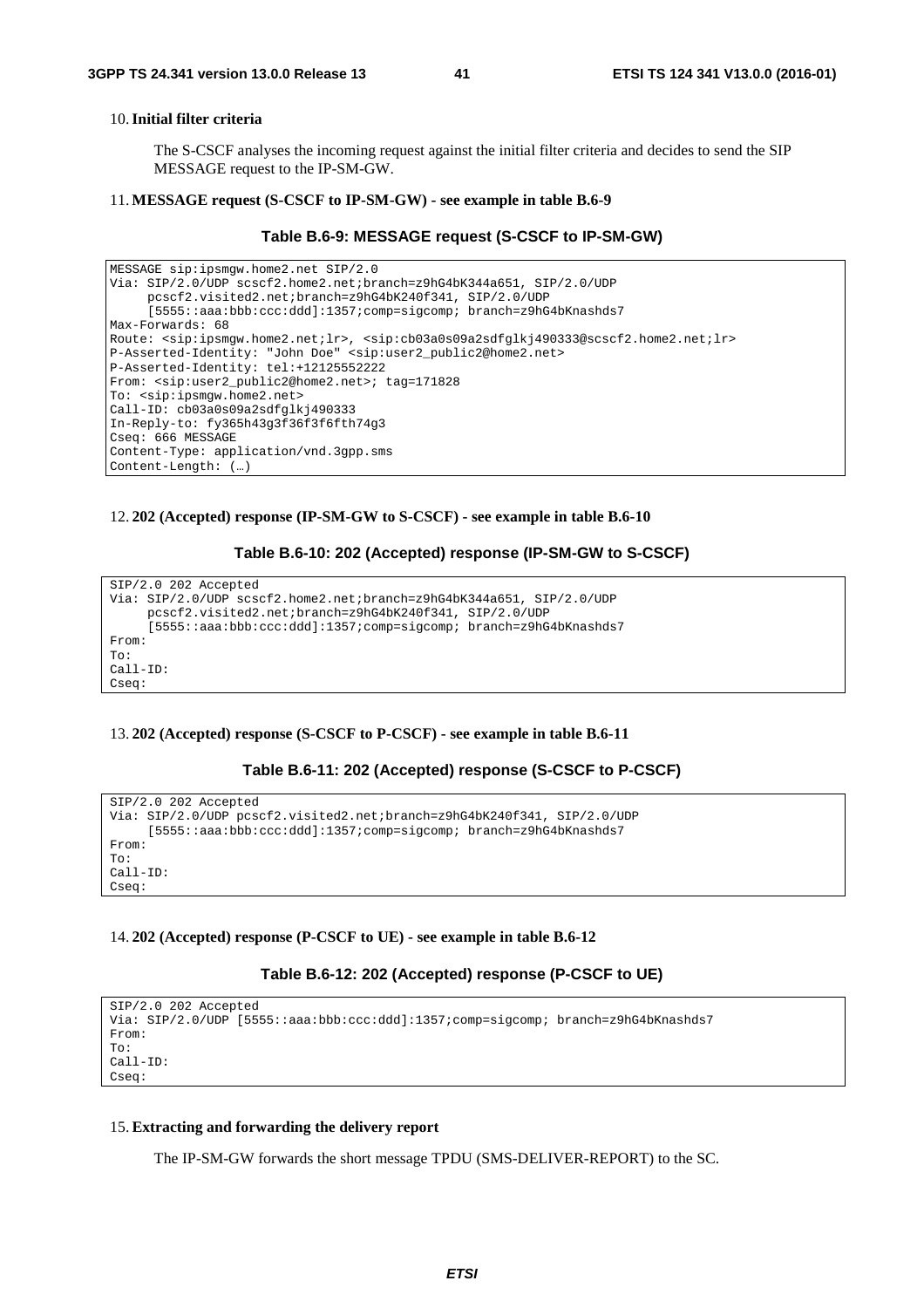B.7 Signalling flow demonstrating successful procedures for SM over IP in case terminating side is addressed with SIP URI



**Figure B.7-1: SM over IP procedures when terminating UE is addressed with SIP URI**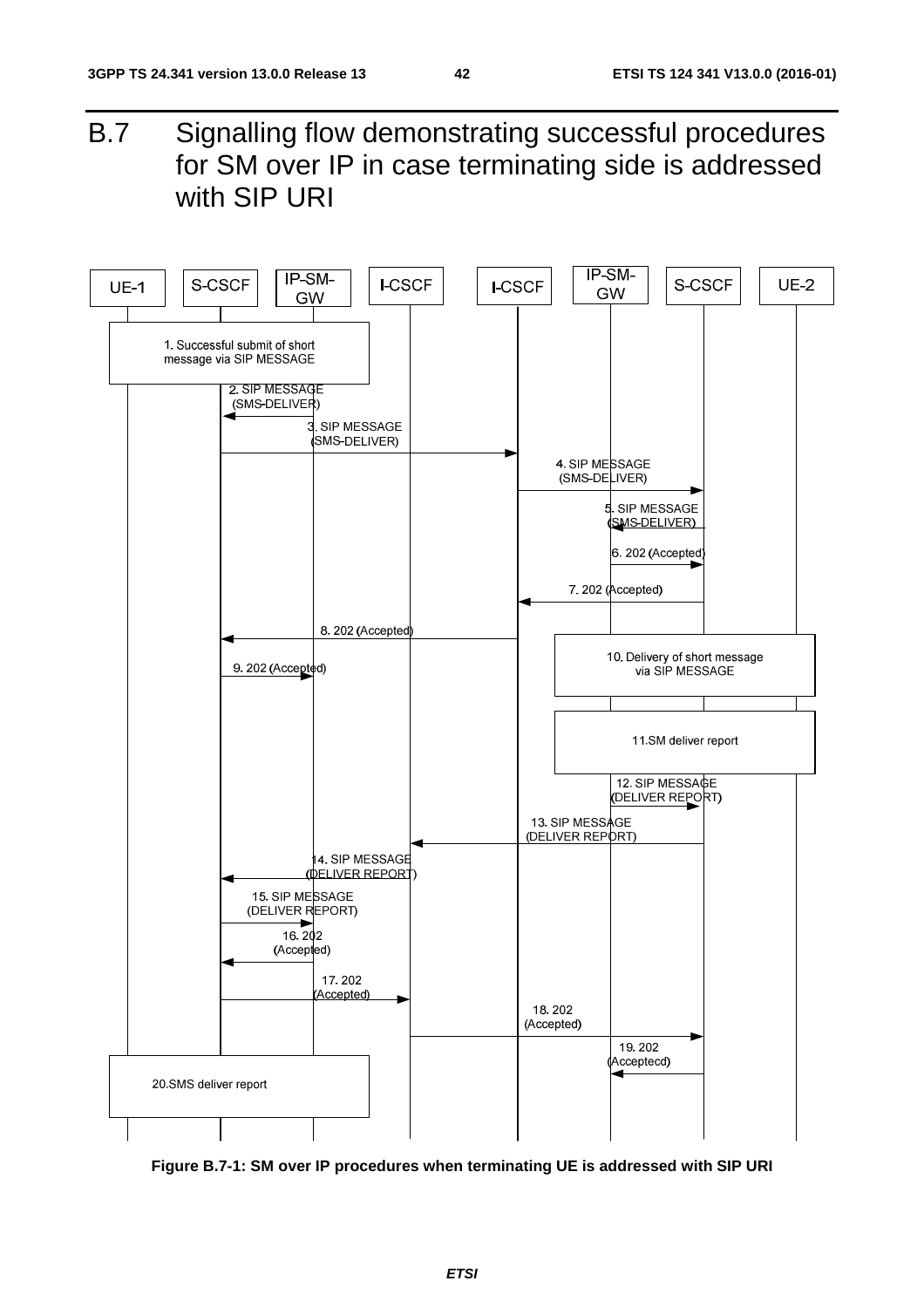#### **3GPP TS 24.341 version 13.0.0 Release 13 43 ETSI TS 124 341 V13.0.0 (2016-01)**

It is assumed that "sip:user1\_public1@home1.net" is registered at ipsmgw.home1.net using an SMS capable UE and addresses UE 2 with sip:user2\_public2@home2.net. "sip:user2\_public2@home2.net" is registered at ipsmgw.home2.net using an SMS capable UE.

#### 1. **Receiving SM from UE**

 The IP-SM-GW receives a SIP MESSAGE request containing a short message from UE-1 which includes SMS-SUBMIT as type indicator and TP-DA field set to the dummy MSISDN.

 The destination address of the short message is include in a XML body include in the received SIP MESSAGE request. The IP-SM-GW will include this URI in the Request-URI of the outgoing SIP MESSAGE request

- The IP-SM-GW analysis of the destination address and local policy indicates that the terminating side can be addressed with SIP URI for delivery of SM.
- The IP-SM-GW constructs a RP DATA with SMS-DELIVER as type indicator. The TP-OA field is set to the dummy MSISDN value as defined in 3GPP TS 23.003 [22]
- The IP-SM-GW will include the SIP URI of user1 received in the P-Asserted-Identity header field in the short-message-info XML body that is included in the outgoing SIP MESSAGE request.

#### 2. **MESSAGE request (IP-SM-GW to S-CSCF) - see example in table B.7-1**

 This request includes a vnd.3gpp.sms payload that includes the short message and routing information for the S-CSCF to forward the short message.

#### **Table B.7-1: MESSAGE request (IP-SM-GW to S-CSCF)**

```
MESSAGE sip:user2_public2@home2.net SIP/2.0 
Via: SIP/2.0/UDP ipsmgw.home1.net; branch=z9hG4bK876ffa3 
Feature-Caps: *;+g.3gpp.smsip-msisdn-less 
Max-Forwards: 70 
Route: <sip:scscf1.home1.net;lr> 
From: <sip:ipsmgw.home1.net>; tag=583558 
To: <sip:user2_public2@home2.net> 
Call-ID: cb03a0s09a2sdfglkj490333 
Cseq: 888 MESSAGE 
P-Asserted-Identity: sip:ipsmgw.home1.net 
Request-Disposition: no-fork 
Content-Type: multipart/mixed; boundary=outer 
Content-Length: (…) 
--outer
Content-Type: application/vnd.3gpp.sms 
--outer 
Content-Type: application/vnd.3gpp.sms+xml 
<?xml version="1.0" encoding="UTF-8"?> 
<short-message-info> 
     <From>sip:user1_public1@home1.net</From> 
</short-messsage-info> 
--outer—
```
**Request-URI:** Public user identity of the receiving UE.

**P-Asserted-ID:** value of the originating side IP-SM-GW.

**Feature-Caps:** g. 3gpp.smsip-msisdn-less indicator indicating that an IP-SM-GW supporting MISDSN less operation is in the signalling chain for the SIP MESSAGE.

#### **3. MESSAGE request (S-CSCF to terminating side)**

- The S-CSCF serving ipsmgw.home1.net forwards the SIP MESSAGE request based on the R-URI.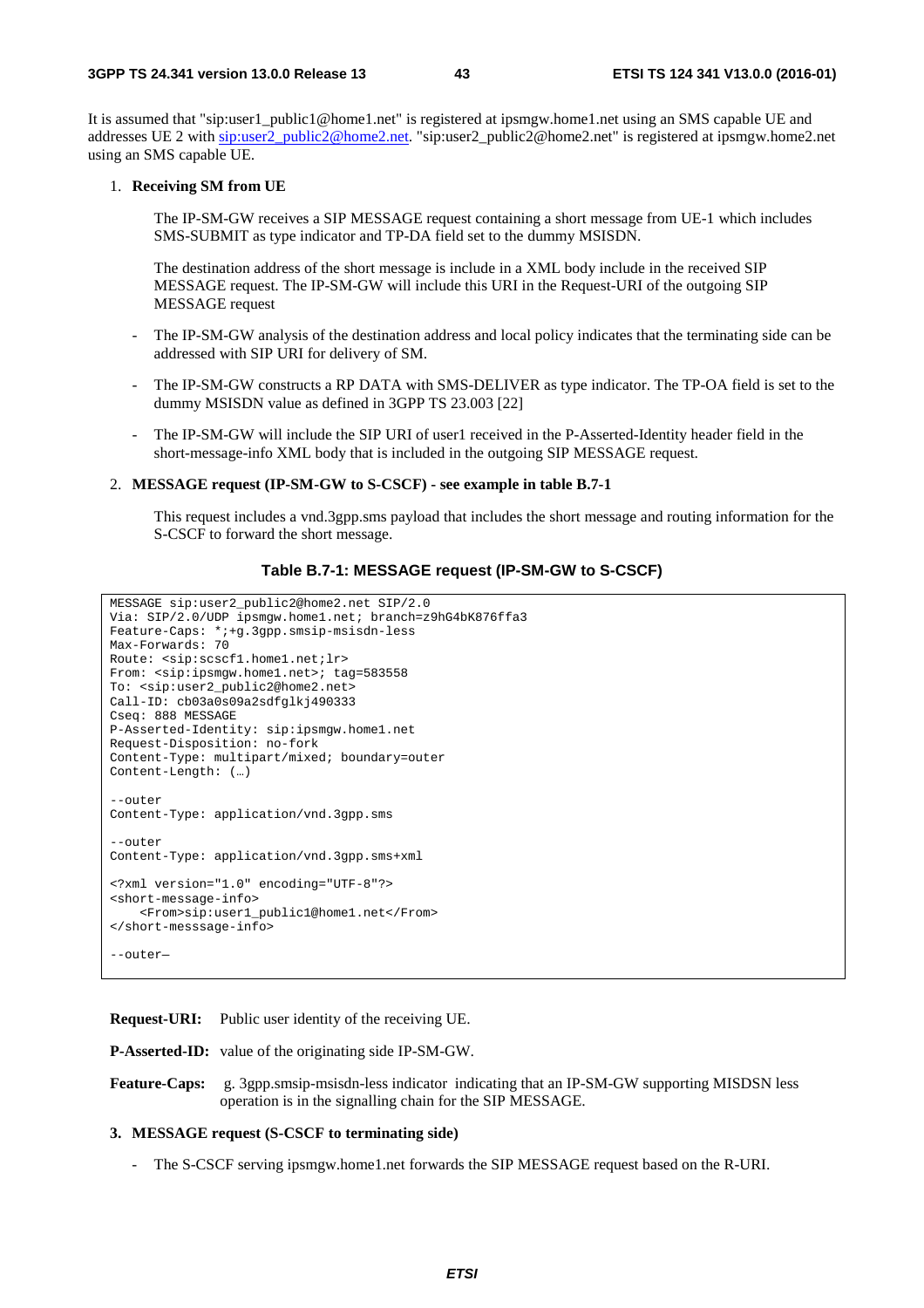#### **4. MESSAGE request (I-CSCF to S-CSCF)**

The I-CSCF forwards the SIP MESSAGE request to the S-CSCF that hosts the subscriber that is indicated in the R-URI as per normal IMS procedures.

#### **5. MESSAGE request (S-CSCF to IP-SM-GW)**

- The S-CSCF serving ipsmgw.home1.net forwards the SIP MESSAGE request based on iFC to the IP-SM-GW hosting the service for the subscriber.

#### **6. 202 (Accepted) response (IP-SM-GW to S-CSCF)**

- **7. 202 (Accepted) response (S-CSCF to I-CSCF)**
- **8. 202 (Accepted) response (I-CSCF to S-CSCF)**
- **9. 202 (Accepted) response (S-CSCF to IP-SM-GW)**

#### **10. Delivery of Short Message via SIP MESSAGE**

The IP-SM-GW delivers the SIP MESSAGE to the user that is indicted in the R-URI of the incoming SIP MESSAGE.

#### **11. Short Message Deliver Report**

The IP-SM-GW receives a SIP MESSAGE request containing a DELIVER REPORT to a previously sent short message.

#### 12. **MESSAGE request (IP-SM-GW to S-CSCF) - see example in table B.7-2**

 The SIP MESSAGE request includes a vnd.3gpp.sms payload that includes the DELIVER REPORT and routing information for the S-CSCF to forward the short message.

- The destination address for the delivery report is included in a XML body include in the received SIP MESSAGE request. The IP-SM-GW will include this URI in the Request-URI of the outgoing SIP MESSAGE request
- The IP-SM-GW will include the SIP URI of user2 received in the P-Asserted-Identity header field in the short-message-info XML body that is included in the outgoing SIP MESSAGE request.

### **Table B.7-2: MESSAGE request (IP-SM-GW to S-CSCF)**

```
MESSAGE sip:user1_public1@home1.net SIP/2.0 
Via: SIP/2.0/UDP ipsmgw.home1.net; branch=z9hG4bK876ffa3 
Feature-Caps: *;+g.3gpp.smsip-msisdn-less 
Max-Forwards: 70 
Route: <sip:scscf2.home2.net;lr> 
From: <sip:ipsmgw.home2.net >; tag=583558
To: <sip:user1_public1@home1.net> 
Call-ID: fy365h43g3f36f3f6fth74g3 
Cseq: 888 MESSAGE 
P-Asserted-Identity: sip:ipsmgw.home2.net 
In-Reply-to: cb03a0s09a2sdfglkj490333 
Content-Type: multipart/mixed; boundary=outer 
Content-Length: (…) 
--outer
Content-Type: application/vnd.3gpp.sms 
--outer 
Content-Type: application/vnd.3gpp.sms+xml 
<?xml version="1.0" encoding="UTF-8"?> 
<short-message-info> 
     <From>sip:user2_public1@home2.net</From> 
</short-messsage-info> 
--outer—
```
**Request-URI:** Public user identity of the receiving UE.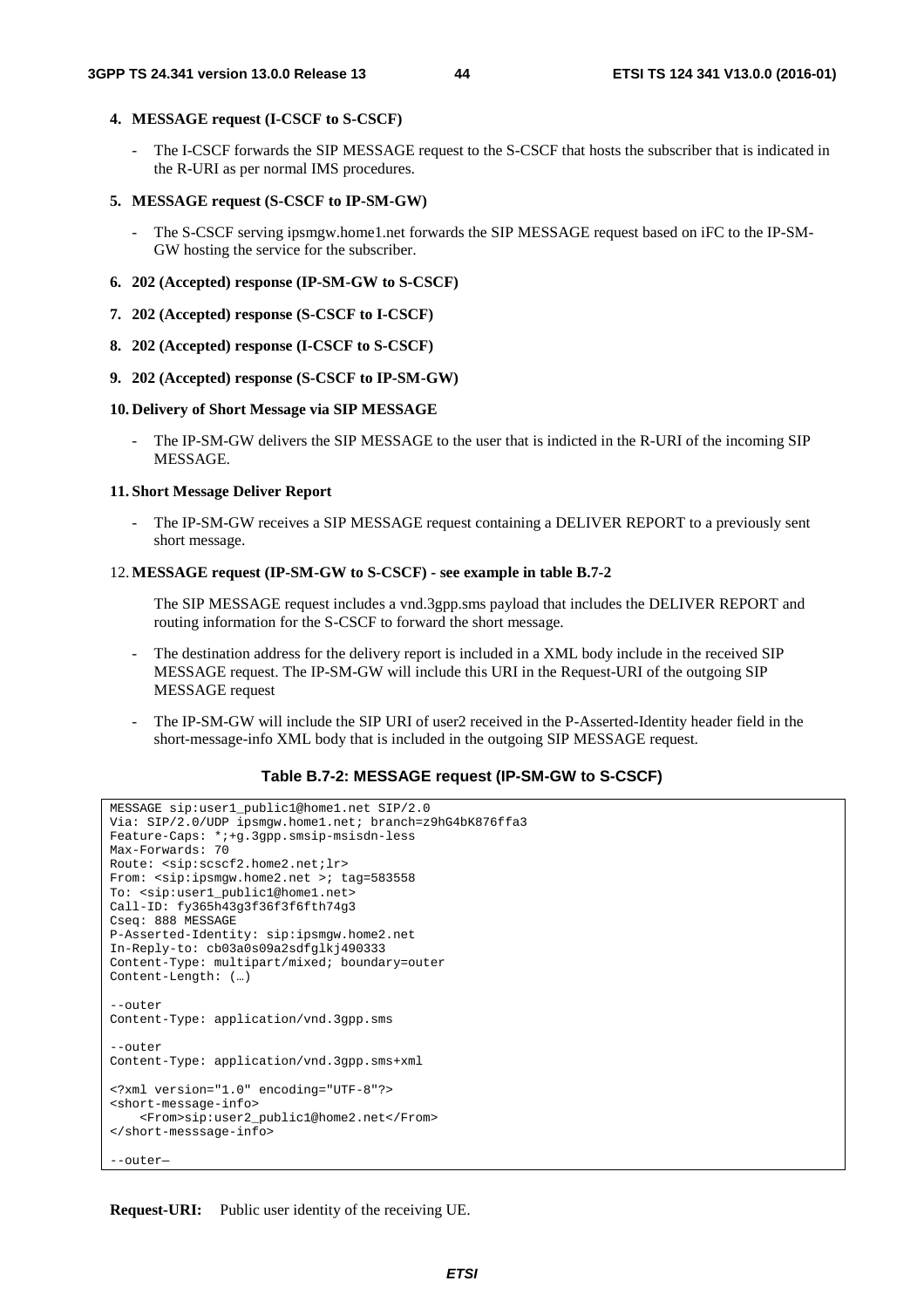**P-Asserted-ID:** value of the terminating side IP-SM-GW.

**Feature-Caps**: g. 3gpp.smsip-msisdn-less indicator indicating that an IP-SM-GW supporting MISDSN less operation is in the signalling chain for the SIP MESSAGE.

#### **13. MESSAGE request (S-CSCF to terminating side)**

- The S-CSCF serving ipsmgw.home1.net.net forwards the SIP MESSAGE request based on the R-URI.

#### **14. MESSAGE request (I-CSCF to S-CSCF)**

- The I-CSCF forwards the SIP MESSAGE request to the S-CSCF that hosts the subscriber that is indicated in the R-URI as per normal IMS procedures.

#### **15. MESSAGE request (S-CSCF to IP-SM-GW)**

- The S-CSCF serving user1\_public1@home1.net forwards the SIP MESSAGE request based on iFC to the IP-SM-GW hosting the service for the subscriber.

#### **16. 202 (Accepted) response (IP-SM-GW to S-CSCF)**

- **17. 202 (Accepted) response (S-CSCF to I-CSCF)**
- **18. 202 (Accepted) response (I-CSCF to S-CSCF)**
- **19. 202 (Accepted) response (S-CSCF to IP-SM-GW)**

#### **12. Short Message Deliver Report**

- The IP-SM-GW sends a SIP MESSAGE containing the DELIVER REPORT to the user indicated in the Request-URI received in message 15.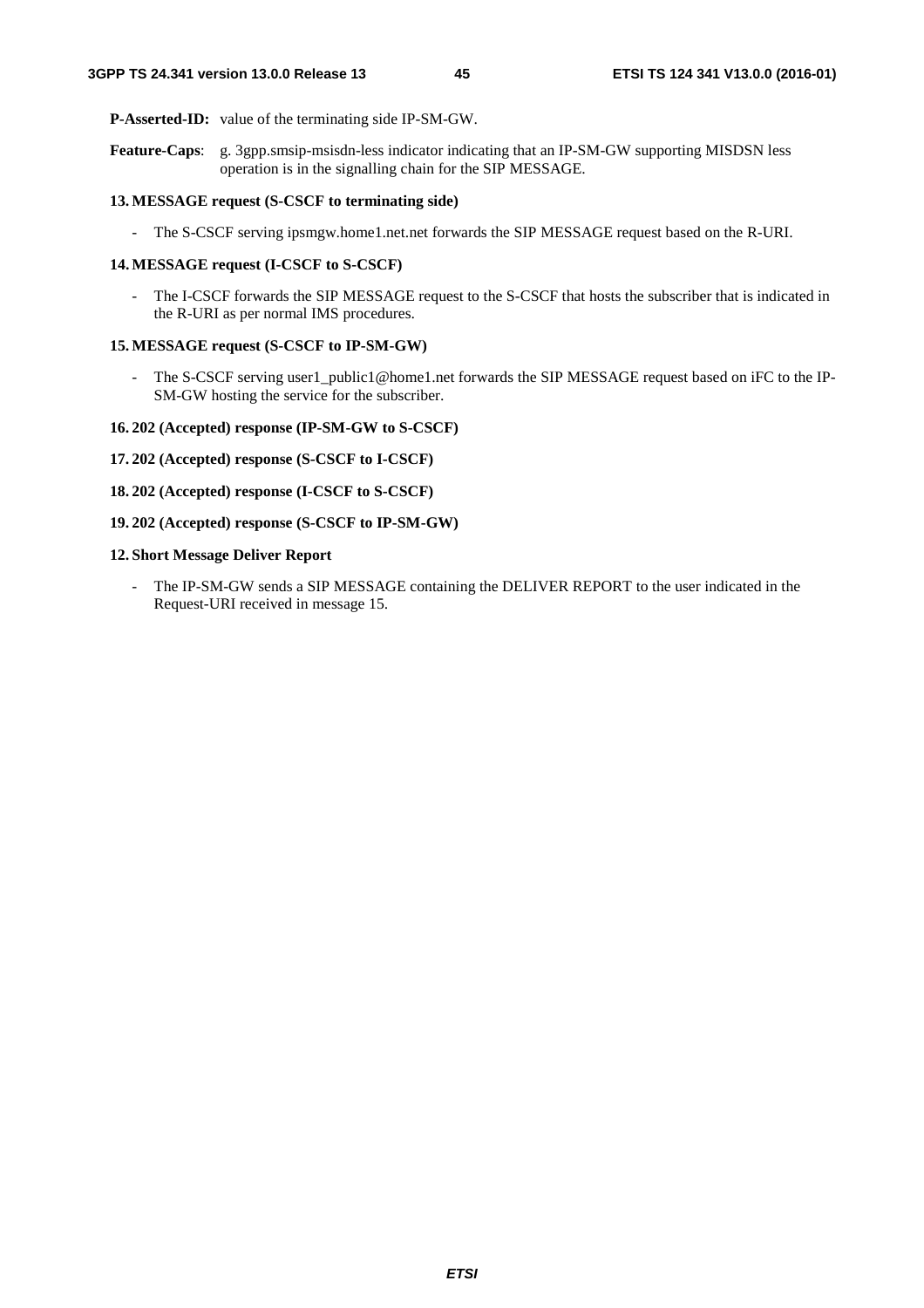## Annex C (normative): XML schemas

## C.1 Short-messsage-info XML schema

### C.1.1 General

This subclause defines XML schema and MIME type related to SMS over IP MSISDN less operation.

Editor's note (WID SMSMI-CT, CR#0047): MCC needs to register the application/vnd.3gpp.sms+xml MIME type with IANA when Release 12 is frozen.

## C.1.2 application/vnd.3gpp.sms+xml

The MIME type is used to carry information related to the MSISDN less operation for SMS over IP. It is coded as an XML document and contains one or more of the following information:

- To
- From
- Correlation-ID
- Delivery-Outcome

NOTE: The information elements cannot be present twice in the XML body.

## C.1.3 Data semantics

The <short-message-info> element is the root element of the XML document and contains one or more of the following elements:

- 1) a <To> element which contains the identity of the receiver of the short message, it is coded as a SIP URI;
- 2) a <From> element which contains the identity of the sender of the short message, it is coded as a SIP URI;
- 3) a <Correlation-ID> element which contains the Correlation Identifier to be used for interworking with the short message service center. The <Correlation-ID> consists of:
	- a) a <Sender> element containing the SIP URI of the sender of the short message that needs to be delivered via the short message centre, it is coded as SIP URI;
	- b) a <Receiver> element containing the SIP URI of the receiver of the short message that needs to be delivered via the short message centre, it is coded as SIP URI; and
	- c) a <HLR-ID> element containing the identifier of the HLR to be used for short message delivery reattempts. It is coded as string;
- 4) a <Delivery-Outcome> element which indicates the status for short message transfer, it is coded as a string. In the present document, it can only have the values specified in table C.1.3-1 for Delivery-Outcome-Values. The usage and semantics of the error indications is described in 3GPP TS 23.040 [3]

#### **Table C.1.3-1: ABNF syntax of values of the <state-info> element**

Delivery-Outcome-Values = SuccessfullTransfer-value / AbsentSubscriber-value / UserBusyForMTSMSvalue / IllegalUser-value / IllegalEquipment-value -value / SMDeliveryFailure-value / ServiceBarredvalue / TeleserviceNotProvisioned-value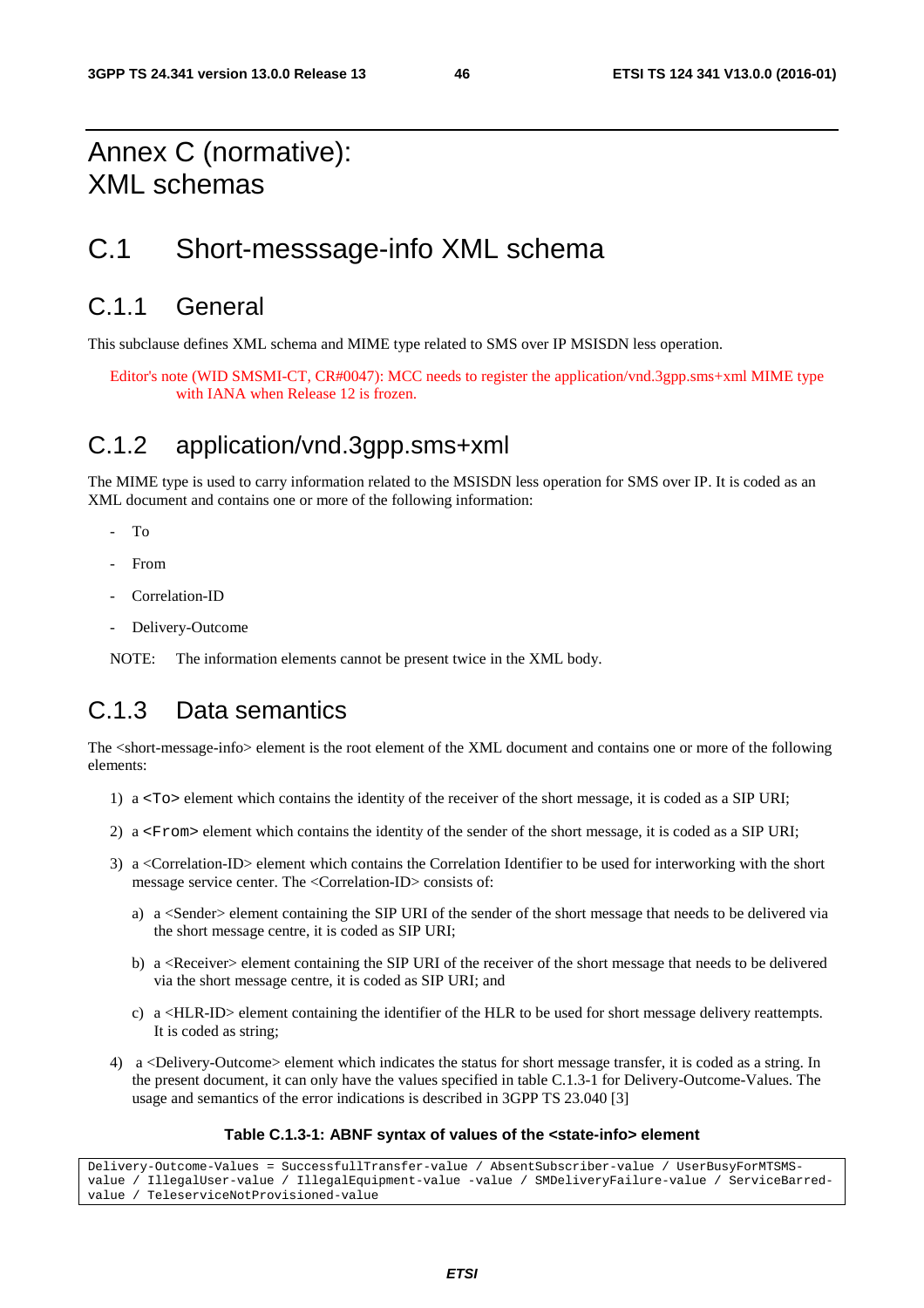```
SuccessfullTransfer-value = %x53.75.63.63.65.73.73.66.75.6c.6c.54.72.61.6e.73.66.65.72 ; 
"SuccessfullTransfer" 
AbsentSubscriber-value = %x41.62.73.65.6e.74.53.75.62.73.63.72.69.62.65.72 ; "AbsentSubscriber" 
UserBusyForMTSMS-value = %x55.73.65.72.42.75.73.79.46.6f.72.4d.54.53.4d.53 ; "UserBusyForMTSMS" 
IllegalUser-value = %x49.6c.6c.65.67.61.6c.55.73.65.72; "IllegalUser" 
IllegalEquipment-value = %x49.6c.6c.65.67.61.6c.45.71.75.69.70.6d.65.6e.74 ; "IlegalEquipment" 
SMDeliveryFailure = %x53.4d.44.65.6c.69.76.65.72.79.46.61.69.6c.75.72.65 ; "SMDeliveryFailure" 
ServiceBarred-value = %x53.65.72.76.69.63.65.42.61.72.72.65.64 ; "ServiceBarred" 
TeleserviceNotProvisioned-value = 
%x54.65.6c.65.73.65.72.76.69.63.65.4e.6f.74.50.72.6f.76.69.73.69.6f.6e.65.64 ; 
"TeleserviceNotProvisioned"
```
 $\langle$ anyExt $\rangle$  element contains optional elements defined by future version of this document.

An entity receiving the XML body ignores any unknown XML element and any unknown XML attribute.

### C.1.4 XML schema

Implementations in compliance with the present document shall implement the XML schema defined below.

```
<?xml version="1.0" encoding="UTF-8"?> 
<xs:schema xmlns:xs="http://www.w3.org/2001/XMLSchema" 
            elementFormDefault="qualified" 
            attributeFormDefault="unqualified"> 
         <xs:annotation> 
             <xs:documentation> 
                 Info for MSISDN less short messsage service 
             </xs:documentation> 
         </xs:annotation> 
   <xs:element name="short-message-info" type="Tshort-message-info"/> 
   <xs:complexType name="Tshort-message-info"> 
     <xs:sequence> 
       <xs:element name="To" type="xs:anyURI" minOccurs="0" maxOccurs="1"/> 
       <xs:element name="From" type="xs:anyURI" minOccurs="0" maxOccurs="1"/> 
       <xs:element name="Correlation-ID" type="Tcorrelation-id" minOccurs="0" maxOccurs="1"/> 
       <xs:element name="Delivery-Outcome" type="xs:string" minOccurs="0" maxOccurs="1"/> 
       <xs:element name="anyExt" type="anyExtType" minOccurs="0" /> 
       <xs:any namespace="##other" processContents="lax" minOccurs="0" maxOccurs="unbounded"/> 
     </xs:sequence> 
     <xs:anyAttribute namespace="##any" processContents="lax"/> 
   </xs:complexType> 
   <xs:complexType name="Tcorrelation-id"> 
     <xs:sequence> 
       <xs:element name="Sender" type="xs:anyURI" minOccurs="1" maxOccurs="1"/> 
       <xs:element name="Receiver" type="xs:anyURI" minOccurs="1" maxOccurs="1"/> 
       <xs:element name="HLR-ID" type="xs:string" minOccurs="1" maxOccurs="1"/> 
       <xs:element name="anyExt" type="anyExtType" minOccurs="0" /> 
       <xs:any namespace="##other" processContents="lax" minOccurs="0" maxOccurs="unbounded"/> 
     </xs:sequence> 
     <xs:anyAttribute namespace="##any" processContents="lax"/> 
   </xs:complexType> 
   <xs:complexType name="anyExtType"> 
     <xs:sequence> 
       <xs:any namespace="##any" processContents="lax" minOccurs="0" maxOccurs="unbounded"/> 
     </xs:sequence> 
   </xs:complexType>
```

```
</xs:schema>
```
### C.1.5 IANA registration

NOTE: RFC 4288 [26], subclause 9, states the process that applies in case of changes to the registry of media types. Any changes to the format or to subclause 5.1.3.5 after the registration with IANA would invoke this procedure.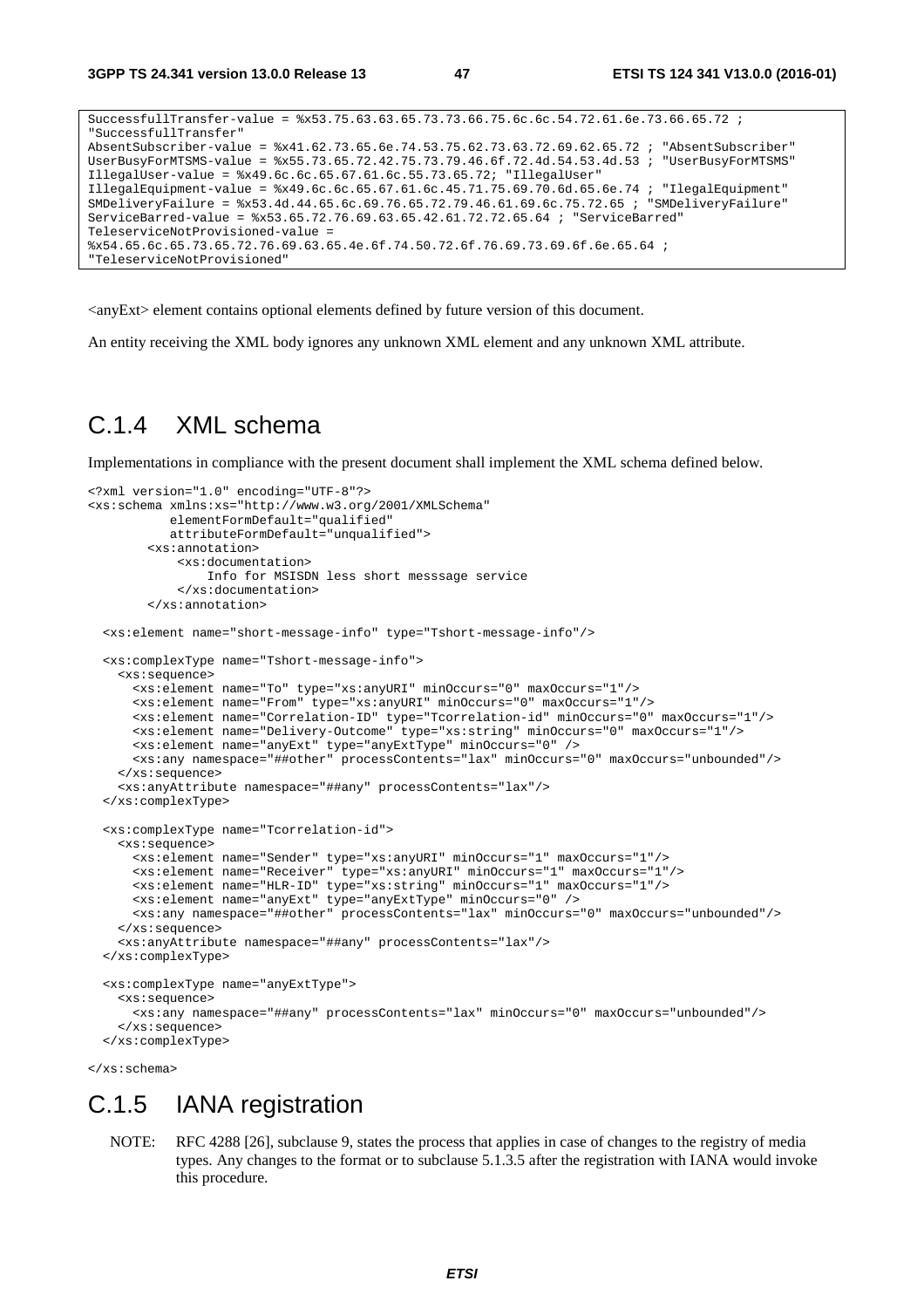### C.1.5.1 Name

Editor's note: The name of the person responsible for the IANA registration needs to be added here.

### C.1.5.2 Email

Editor's note: The e-mail of the person responsible for the IANA registration needs to be added here.

### C.1.5.3 MIME media type name

Application

### C.1.5.4 MIME subtype name

Vendor Tree – vnd.3gpp.sms+xml

| C.1.5.5 | <b>Required parameters</b> |
|---------|----------------------------|
| None    |                            |
| C.1.5.6 | <b>Optional parameters</b> |
| None    |                            |
| C.1.5.7 | Encoding considerations    |

Binary.

### C.1.5.8 Security considerations

Same as general security considerations for application/xml as specified in section 10 of IETF RFC 3023 [21]. In addition, this content type provides a format for exchanging information in SIP, so the security considerations from IETF RFC 3261 [19] apply.

The information transported in this MIME media type does not include active or executable content.

Mechanisms for privacy and integrity protection of protocol parameters exist. Those mechanisms as well as authentication and further security mechanisms are described in 3GPP TS24.229 [10].

### C.1.5.9 Interoperability considerations

The MIME type allows interoperability of short message information between mobile networks and other systems.

C.1.5.10 Published specification

3GPP TS 24.341

([http://www.3gpp.org/ftp/Specs/html-info/24341.htm\)](http://www.3gpp.org/ftp/Specs/html-info/24341.htm)

C.1.5.11 Applications which use this media

n/a

C.1.5.12 Applications that manipulate MIME typed objects (messaging, download etc.)

n/a

C.1.5.13 Additional information

1. Magic number(s): n/a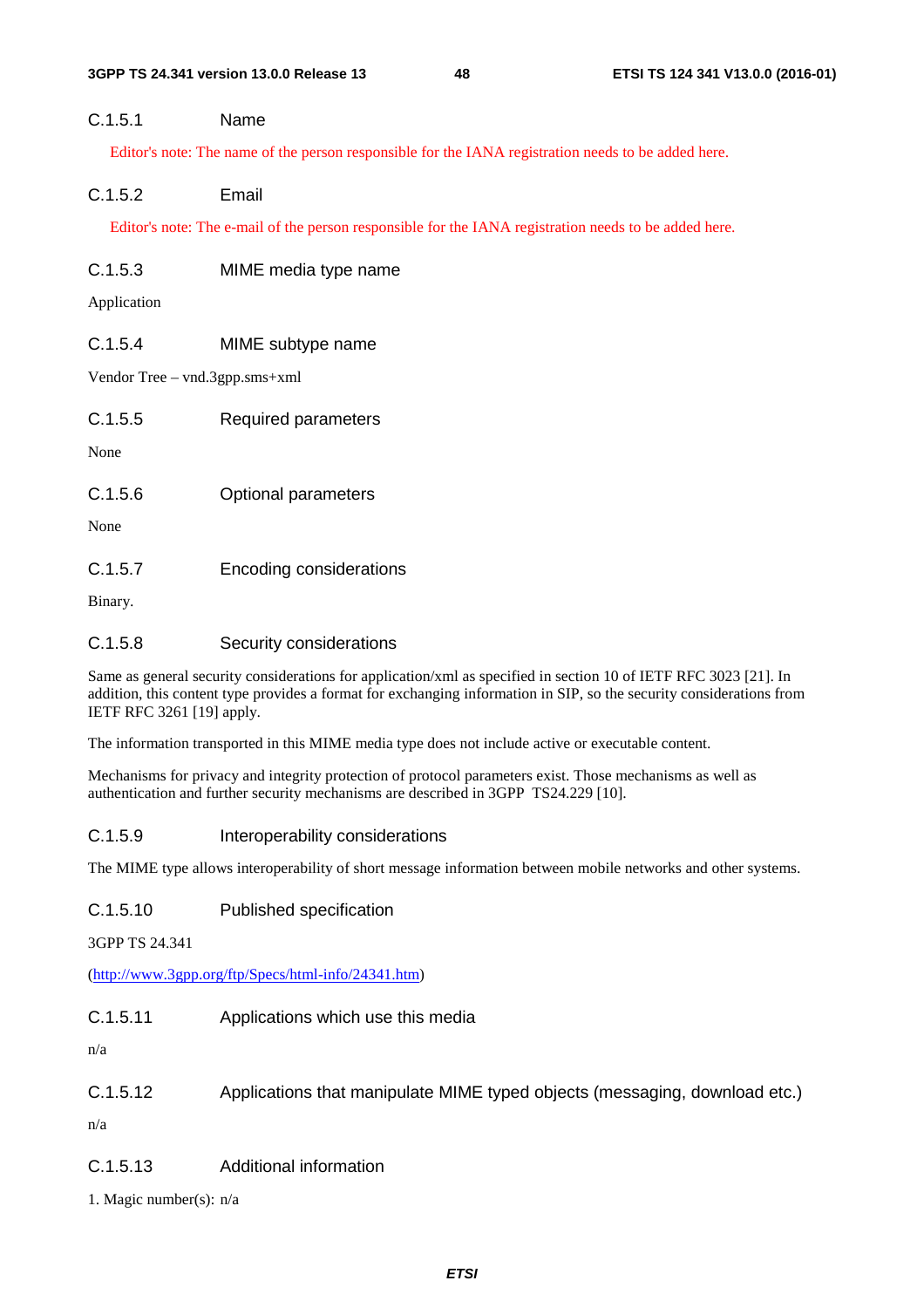- 2. File extension(s): n/a
- 3. Macintosh file type code: n/a
- 4. Object Identifiers: n/a
- C.1.5.14 Intended usage

Common.

Short Message Service is supported in mobile networks. The registration of the associated MIME type allows MSISDN less operation of the Short Message Service.

C.1.5.8.15 Other information/general comment

n/a

- C.1.5.8.16 Person to contact for further information
- 1. Name: TBD
- 2. Email: TBD
- 3. Author/Change controller: TBD

Editor"s note (WID SMSMI-CT, CR#0047): The name and e-mail of the person responsible for the IANA registration, and acting as author/change controller, needs to be added here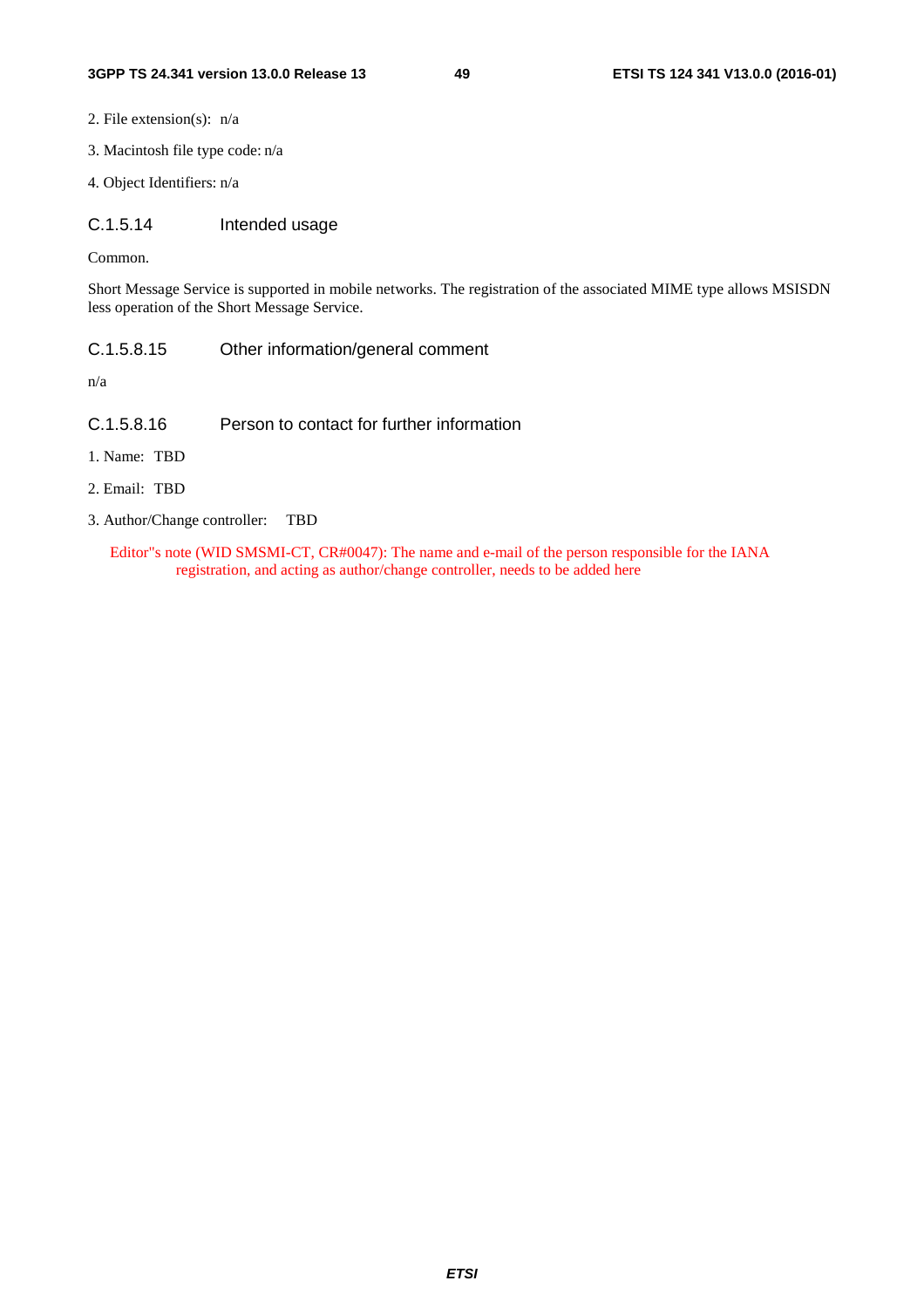## Annex D (normative): Feature-capability indicators defined within the current document

## D.1 General

This subclause describes the feature-capability indicators definitions, according to RFC 6809 [xxx], that are applicable for the realisation of SMS over IP.

## D.2 Definition of feature-capability indicator g.3gpp.smsip-msisdn-less

Editor's note: [WID SMSMI-CT, CR#0052] this feature tag is to be registered with IANA after the freezing of Rel-12.

Feature-capability indicator name: g.3gpp.smsip-msisdn-less.

Summary of the feature indicated by this feature-capability indicator:

This feature-capability indicator, when included in a Feature-Caps header field as specified in RFC 6809 [24] in a SIP MESSAGE request, indicates the support of the MSISDN-less operation for SMS over IP.

Feature-capability indicator specification reference: 3GPP TS 24.341: "Support of SMS over IP networks, stage 3"

Values appropriate for use with this feature-capability indicator:

None.

The feature-capability indicator is intended primarily for use in the following applications, protocols, services, or negotiation mechanisms: This feature-capability indicator is used to indicate support of the MSISDN less operation of SMS over IP and that the MESSAGE request has traversed an IP-SM-GW.

Examples of typical use: Indicating capability to support MSISDN less operation for a SIP MESSAGE request including a "vnd.3gpp.sms" payload.

Security Considerations: Security considerations for this feature-capability indicator are discussed in clause 9 of RFC 6809 [24].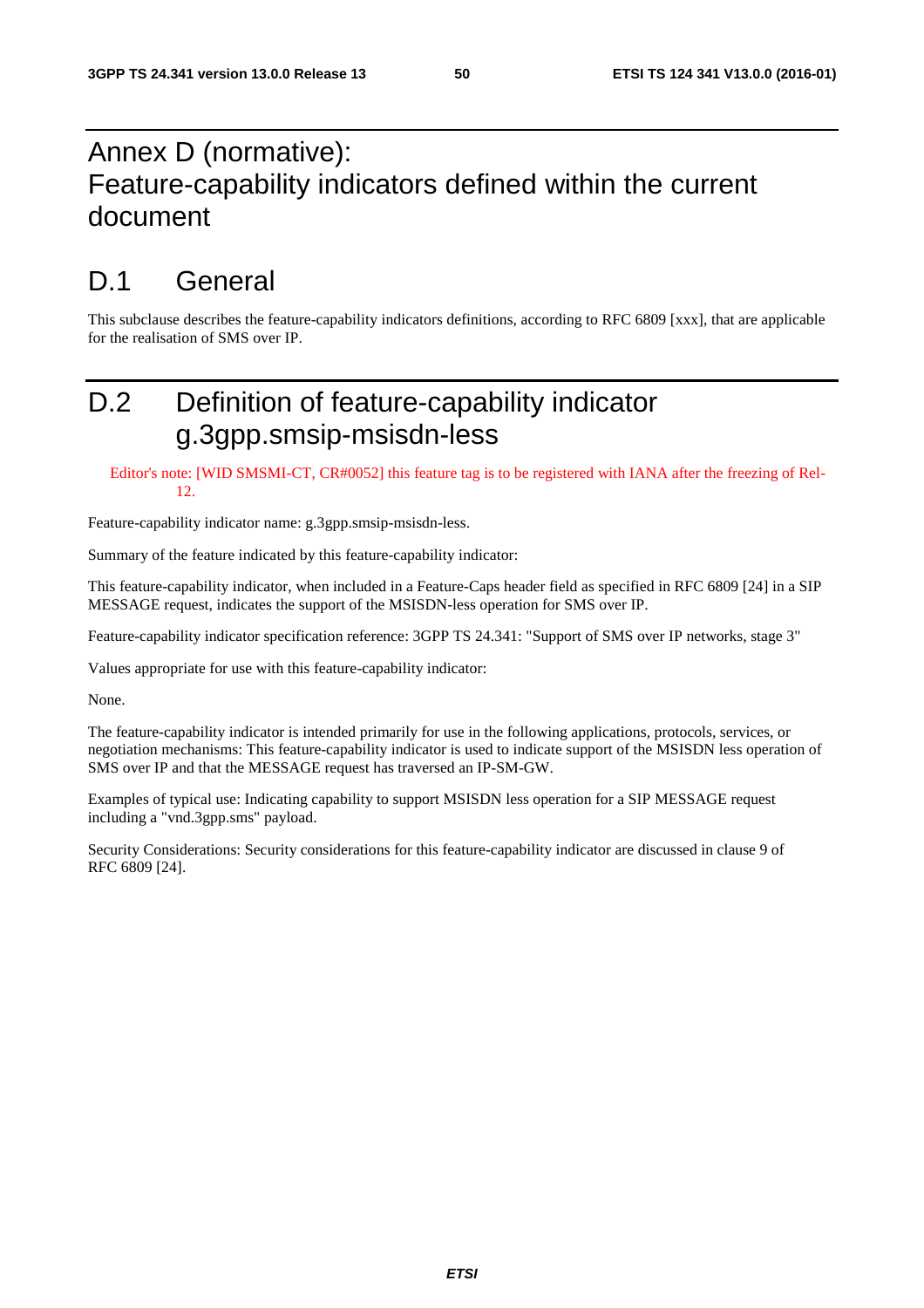## Annex E (normative): IP-Connectivity Access Network specific concepts when using EPS to access IM CN subsystem

## E.1 Scope

The present annex defines IP-CAN specific requirements for SMS services in the IP Multimedia (IM) Core Network (CN) subsystem, where the IP-CAN is Evolved Packet System (EPS).

## E.2 EPS aspects when connected to the IM CN subsystem

## E.2.1 Procedures at the UE

### E.2.1.1 Smart Congestion Mitigation

The following information is provided to the non-access stratum layer:

- MO-SMSoIP-attempt-started; and
- MO-SMSoIP-attempt-ended.

Upon request from the user to submit an originating SM over IP as described in subclause 5.3.1 and no other originating SM over IP as described in subclause 5.3.1 exists, the UE sends the MO-SMSoIP-attempt-started indication to the nonaccess stratum and continue with SM over IP submission as described in subclause 5.3.1.

When an originating SM over IP submission is completed and no other originating SM over IP as described in subclause 5.3.1 exists, the UE sends the MO-SMSoIP-attempt-ended indication to the non-access stratum.

NOTE: If the UE supports other 3GPP specific mechanisms for communicating with the non-access stratum protocol implementation, e.g. DHCP discovery via PCO, then the UE is expected to support the transfer of information elements needed for the smart congestion mitigation enforcement.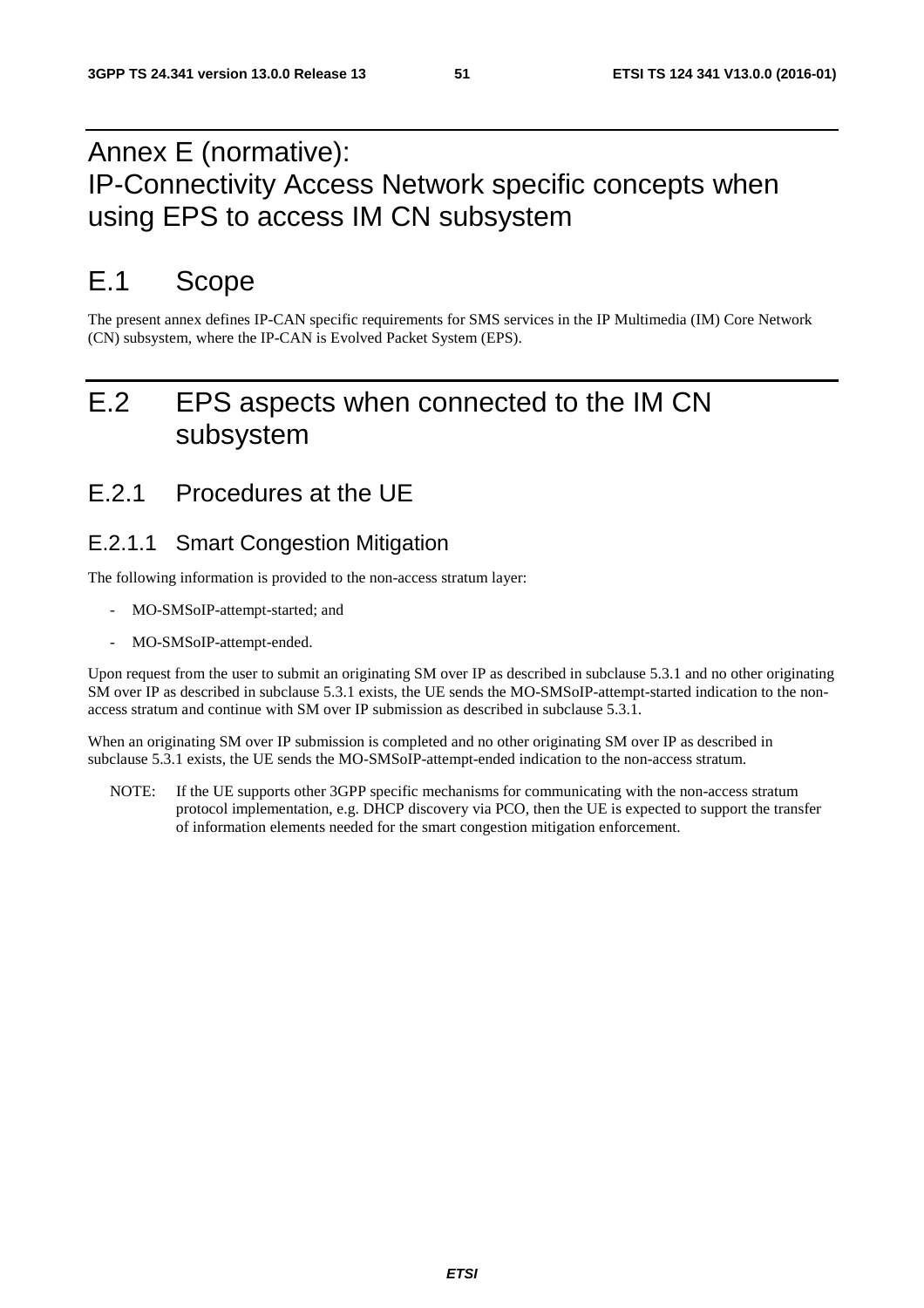## Annex F (informative): Change history

| <b>Change history</b> |                |                                      |           |                 |                                                                                                                                                                                                                                         |       |                                |
|-----------------------|----------------|--------------------------------------|-----------|-----------------|-----------------------------------------------------------------------------------------------------------------------------------------------------------------------------------------------------------------------------------------|-------|--------------------------------|
| Date                  | TSG #          | TSG Doc.                             | <b>CR</b> |                 | <b>Rev Subject/Comment</b>                                                                                                                                                                                                              | Old   | <b>New</b>                     |
| 2006-05               |                |                                      |           |                 | Initial version                                                                                                                                                                                                                         |       |                                |
| 2006-05               |                |                                      |           |                 | Version 0.1.0 incorporating results of CT1 discussions at CT1 #42.<br>Agreed documents: C1-061049 (revised TS skeleton), C1-061050,<br>C1-061052, C1-061053, and C1-061067.                                                             |       |                                |
| 2006-07               |                |                                      |           |                 | Version 0.2.0 incorporating results of CT1 discussions at CT1<br>#42bis. Agreed documents: C1-061140, C1-061329, C1-061330,<br>C1-061333, C1-061334, C1-061335, C1-061353, C1-061354, C1-<br>061359, and C1-061360.                     |       |                                |
| 2006-09               |                |                                      |           |                 | Version 0.3.0 incorporating results of CT1 discussions at CT1 #43.                                                                                                                                                                      | 0.2.0 | 0.3.0                          |
|                       |                |                                      |           |                 | Agreed documents: C1-061429, C1-061431, C1-061546, C1-<br>061567, C1-061635, C1-061787, C1-061788, C1-061789, C1-<br>061790, and C1-061791.                                                                                             |       |                                |
| 2006-11               |                |                                      |           |                 | Version 0.4.0 incorporating results of CT1 discussions at CT1 #44.<br>Agreed documents: C1-062055, C1-062182, C1-062218, C1-<br>062224, C1-062384, C1-062385, C1-062386, C1-062387, C1-<br>062388, C1-062389, C1-062391, and C1-062432. | 0.3.0 | 0.4.0                          |
| 2006-11               |                |                                      |           |                 | Version 1.0.0 created by MCC for presentation of the TS to TSG                                                                                                                                                                          | 0.4.0 | 1.0.0                          |
| 2007-02               |                |                                      |           |                 | Version 1.1.0 incorporating results of CT1 discussions at CT1 #45.<br>Agreed documents: C1-070331, C1-070334, C1-070335, C1-<br>070338, C1-070543, C1-070545, C1-070546, and C1-070637.                                                 | 1.0.0 | 1.1.0                          |
| 2007-02               |                |                                      |           |                 | Version 2.0.0 created by MCC                                                                                                                                                                                                            | 1.1.0 | 2.0.0                          |
| 2007-03               |                |                                      |           |                 | Version 7.0.0 created by MCC                                                                                                                                                                                                            | 2.0.0 | 7.0.0                          |
| 2007-06               | CT#36          | CP-070384 0017 1                     |           |                 | Adding status report procedure, forking related corrections plus<br>editorial changes                                                                                                                                                   | 7.0.0 | 7.1.0                          |
| 2007-06               | CT#36          | CP-070384 0015 1                     |           |                 | P-Asserted-Identity corrections                                                                                                                                                                                                         | 7.0.0 | 7.1.0                          |
| 2007-06               | CT#36          | CP-070384 0010 1                     |           |                 | IP-SM-GW as Request-URI for delivery report                                                                                                                                                                                             | 7.0.0 | 7.1.0                          |
| 2007-06               | CT#36          | CP-070384 0008                       |           | $\mathbf 1$     | SC as Request-URI for short message submit                                                                                                                                                                                              | 7.0.0 | 7.1.0                          |
| 2007-06               | CT#36          | CP-070384 0005                       |           |                 | Correction of text on media feature tag g.3gpp.smsip                                                                                                                                                                                    | 7.0.0 | 7.1.0                          |
| 2007-06               | CT#36          | CP-070384 0002                       |           | $\overline{11}$ | Corrections to example flows                                                                                                                                                                                                            | 7.0.0 | 7.1.0                          |
| 2007-12               | CT#38          | CP-070801 0018                       |           |                 | Feature tag for SMSIP registered by IANA                                                                                                                                                                                                | 7.1.0 | 7.2.0                          |
| 2007-12               | CT#38          | CP-070801 0019                       |           |                 | Miscellaneous corrections                                                                                                                                                                                                               | 7.1.0 | 7.2.0                          |
| 2008-12               | CT#42          |                                      |           |                 | Upgrade to Rel-8                                                                                                                                                                                                                        | 7.2.0 | 8.0.0                          |
| 2009-03               | CT#43          | CP-090122 0022 1                     |           |                 | SRI4SM handling in IP-SM-GW                                                                                                                                                                                                             | 8.0.0 | 8.1.0                          |
| 2009-09               | CT#45          | CP-090655 0024 2                     |           |                 | Support of operator preference for domain selection of SMS                                                                                                                                                                              | 8.1.0 | 8.2.0                          |
| 2009-12               | CT#46          | CP-090897 0028                       |           | $\vert$ 1       | Correction to 'Submitting a short message' for a SM-over-IP sender                                                                                                                                                                      | 8.2.0 | 8.3.0                          |
| 2009-12               | CT#46          | CP-090923 0026 1                     |           |                 | SM termination and deregistration corrections                                                                                                                                                                                           | 8.3.0 | 9.0.0                          |
| 2010-06               | CT#48          | CP-100338 0032 2                     |           |                 | <b>Resolving EN</b>                                                                                                                                                                                                                     | 9.0.0 | 9.1.0                          |
| 2010-12               | CT#50          | CP-100741 0034 8                     |           |                 | Obtaining the PSI of the SC                                                                                                                                                                                                             | 9.1.0 | 9.2.0                          |
| 2011-03               | CT#51          |                                      |           |                 | Upgrade to Rel-10                                                                                                                                                                                                                       | 9.2.0 | 10.0.0                         |
| 2011-09               | CT#53          | CP-110694 0035                       |           | $\mathbf 1$     | Correcting errors in the B.5 example                                                                                                                                                                                                    |       | 10.0.0 11.0.0                  |
| 2012-06<br>2012-06    | CT#56<br>CT#56 | CP-120307 0041                       |           |                 | IP-SM-GW registration/de-registration<br>Correlation of SIP MESSAGE in UE terminated SM deliver                                                                                                                                         |       | 11.0.0 11.1.0                  |
|                       |                | CP-120307 0042                       |           | 2               | procedure over IP                                                                                                                                                                                                                       |       | 11.0.0 11.1.0<br>11.1.0 11.2.0 |
| 2012-12<br>2012-12    | CT#58          | CP-120803 0043 3<br>CP-120793 0044 1 |           |                 | Terminating SMS to MSISDNIess UE                                                                                                                                                                                                        |       | 11.1.0 11.2.0                  |
|                       | CT#58          |                                      |           |                 | User error parameter in delivery report to SC<br>Corrections to references to the location of DF_TELECOM in TS                                                                                                                          |       |                                |
| 2013-03               | CT#59          | CP-130130 0045 1                     |           |                 | 24.341<br>Signalling flow MSISDN less operation                                                                                                                                                                                         |       | 11.2.0 12.0.0                  |
| 2013-06<br>2013-06    | CT#60<br>CT#60 | CP-130259 0046 2<br>CP-130259 0047 2 |           |                 | IP-SM-sender, MSISDN less procedures                                                                                                                                                                                                    |       | 12.0.0 12.1.0<br>12.0.0 12.1.0 |
| 2013-06               | CT#60          | CP-130259 0048                       |           | $\vert$ 3       | IP-SM-receiver, MSISDN less procedures                                                                                                                                                                                                  |       | 12.0.0 12.1.0                  |
| 2013-06               | CT#60          | CP-130259 0049                       |           | $\vert$ 1       | New Feature tag for MSISDN less procedure                                                                                                                                                                                               |       | 12.0.0 12.1.0                  |
| 2013-06               | CT#60          | CP-130259 0050                       |           | 2               | IP-SM-GW, MSISDN less procedures                                                                                                                                                                                                        |       | 12.0.0 12.1.0                  |
| 2013-09               | CT#61          | CP-130506 0051                       |           | 11              | SM Submit Report for MSISDN less operation                                                                                                                                                                                              |       | 12.1.0 12.2.0                  |
| 2013-09               | CT#61          | CP-130506 0052                       |           | 1               | New feature-caps header field                                                                                                                                                                                                           |       | 12.1.0 12.2.0                  |
| 2013-09               | CT#61          | CP-130506 0053                       |           | $\vert$ 1       | Procedures for Feature-Caps header field                                                                                                                                                                                                |       | 12.1.0 12.2.0                  |
| 2013-09               | CT#61          | CP-130506 0054                       |           | $\overline{11}$ | Correlation ID in XML                                                                                                                                                                                                                   |       | 12.1.0 12.2.0                  |
| 2013-09               | CT#61          | CP-130506 0055                       |           |                 | Procedure for Correlation ID                                                                                                                                                                                                            |       | 12.1.0 12.2.0                  |
| 2013-09               | CT#61          | CP-130506 0056                       |           |                 | Editorial correction IANA section                                                                                                                                                                                                       |       | 12.1.0 12.2.0                  |
| 2013-12               | CT#62          | CP-130770 0057 3                     |           |                 | Update to RFC 6665                                                                                                                                                                                                                      |       | 12.2.0 12.3.0                  |
| 2013-12               | CT#62          | CP-130757 0058                       |           | $\mathsf{I}$    | Compliance Statement for UE and AS                                                                                                                                                                                                      |       | 12.2.0 12.3.0                  |
| 2013-12               | CT#62          | CP-130757 0059                       |           | $\vert$ 1       | Tidyup of sender and receiver procedures                                                                                                                                                                                                |       | 12.2.0 12.3.0                  |
| 2013-12               | CT#62          | CP-130757 0060 1                     |           |                 | Short Message Memory Available indication                                                                                                                                                                                               |       | 12.2.0 12.3.0                  |
| 2013-12               | CT#62          | CP-130757 0061                       |           | $ 2\rangle$     | Error procedure in IP-SM-GW                                                                                                                                                                                                             |       | 12.2.0 12.3.0                  |
| 2014-06               | CT#64          | CP-140293 0070 1                     |           |                 | Addressing the notification message when memory becomes                                                                                                                                                                                 |       | 12.3.0 12.4.0                  |
|                       |                |                                      |           |                 |                                                                                                                                                                                                                                         |       |                                |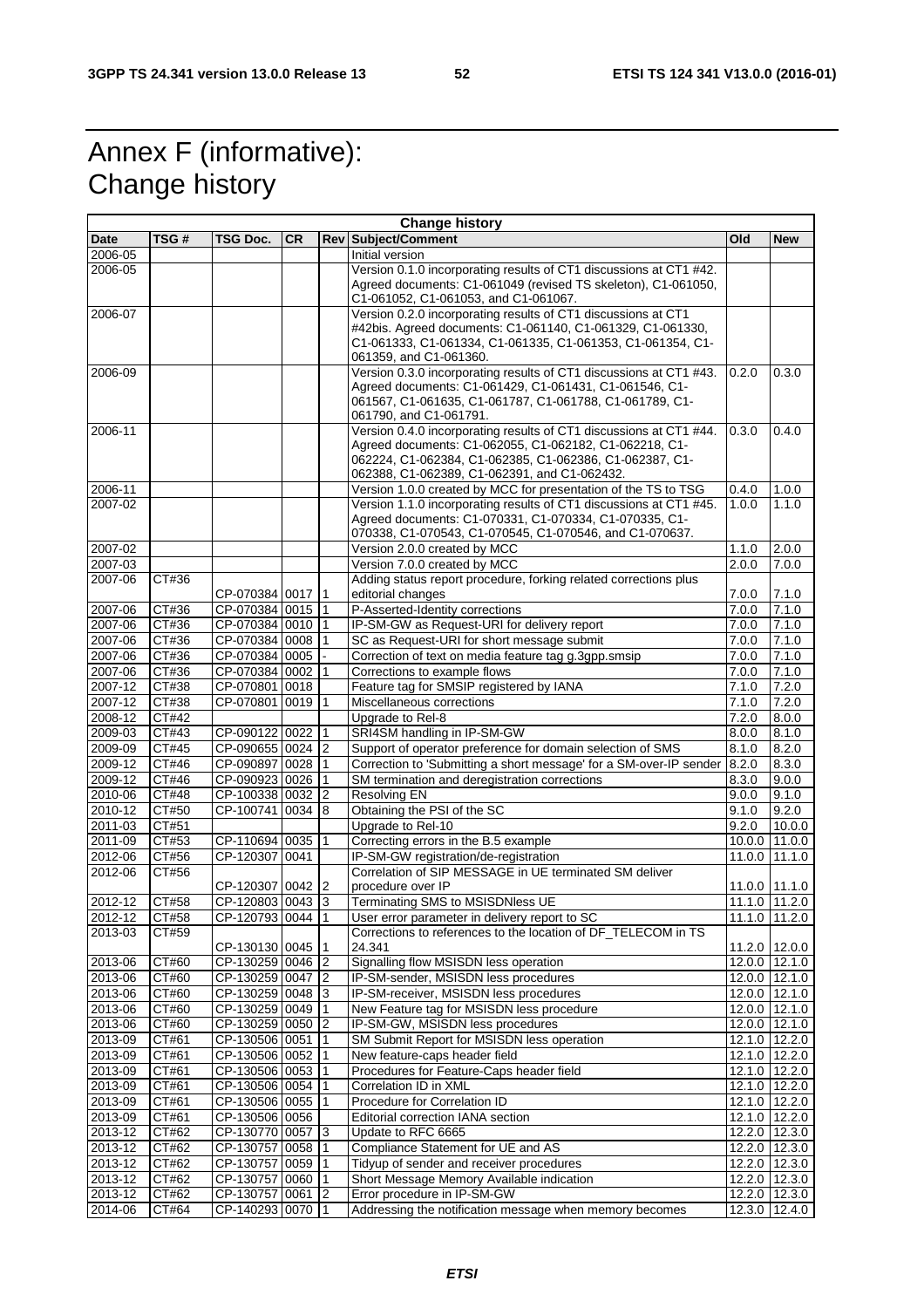|         |       |                  |  | available                                                      |               |  |
|---------|-------|------------------|--|----------------------------------------------------------------|---------------|--|
| 2014-06 | CT#64 | CP-14032210072   |  | Correction of signalling flow for SMSoIP                       | 12.3.0 12.4.0 |  |
| 2014-09 | CT#65 | CP-1406621007312 |  | <b>ISMSoIP</b> indications for SCM                             | 12.4.0 12.5.0 |  |
| 2014-12 | CT#66 | CP-140837 0076 3 |  | <b>ISMS</b> over IP retransmission timer                       | 12.5.0 12.6.0 |  |
| 2014-12 | CT#66 | CP-140837100771  |  | Message flows correction for UE originated SM submit procedure | 12.5.0 12.6.0 |  |
| 2015-12 | CT#67 |                  |  | Upgrade to Rel-13                                              | 12.6.0 13.0.0 |  |